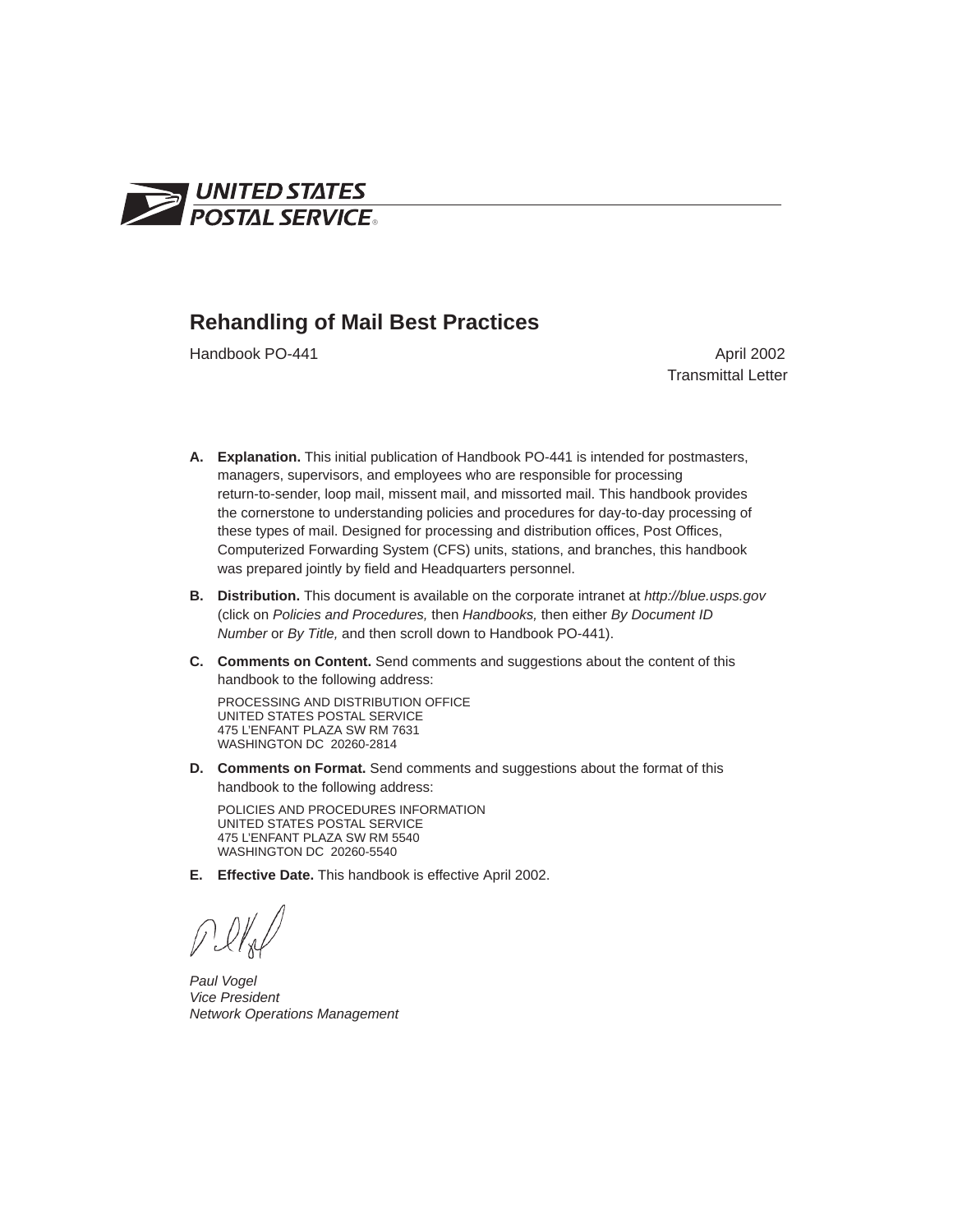## **Contents**

| 1              |            |                                                                 | 1              |
|----------------|------------|-----------------------------------------------------------------|----------------|
| $\overline{2}$ |            |                                                                 | 3              |
|                | $2 - 1$    |                                                                 | 3              |
|                | $2 - 1.1$  |                                                                 | 3              |
|                | $2 - 1.2$  | Carrier's Role in Processing Address Change Service Mail        | $\overline{4}$ |
|                | $2 - 1.3$  |                                                                 | 5              |
|                | $2 - 1.4$  |                                                                 | 6              |
|                | $2 - 1.5$  |                                                                 | 6              |
|                | $2 - 1.6$  | Postal Service Endorsements for Undeliverable-As-Addressed Mail | 8              |
|                | $2 - 1.7$  |                                                                 | 9              |
|                | $2 - 1.8$  |                                                                 | 9              |
|                | $2 - 2$    | Customer Service at Post Offices, Stations, and Branches        | 9              |
|                | $2 - 2.1$  |                                                                 | 9              |
|                | $2 - 2.2$  |                                                                 | 10             |
|                | $2 - 2.3$  |                                                                 | 11             |
|                | $2 - 2.4$  |                                                                 | 15             |
|                | $2 - 2.5$  |                                                                 | 15             |
|                | $2 - 2.6$  | Preparing Delivery Unit RTS Mail to Dispatch to P&DC/Fs         | 15             |
|                | $2 - 2.7$  |                                                                 | 18             |
|                | $2 - 2.8$  |                                                                 | 21             |
|                | $2 - 2.9$  |                                                                 | 23             |
|                | $2 - 2.10$ |                                                                 | 23             |
| 3              |            |                                                                 | 25             |
|                | $3 - 1$    |                                                                 | 25             |
|                | $3 - 2$    |                                                                 | 26             |
|                | $3 - 3$    |                                                                 | 28             |
|                | $3 - 4$    |                                                                 | 28             |
| 4              |            | Processing and Distribution Centers/Facilities                  | 29             |
|                | $4 - 1$    |                                                                 | 29             |
|                | $4 - 2$    |                                                                 | 33             |
|                | $4 - 3$    |                                                                 | 37             |
|                | $4 - 3.1$  |                                                                 | 37             |
|                | $4 - 3.2$  | CFS RTS Mail, PS Forms 3547, and Loop Mail ("Lift All" Mode)    | 37             |
|                | $4 - 3.3$  |                                                                 | 40             |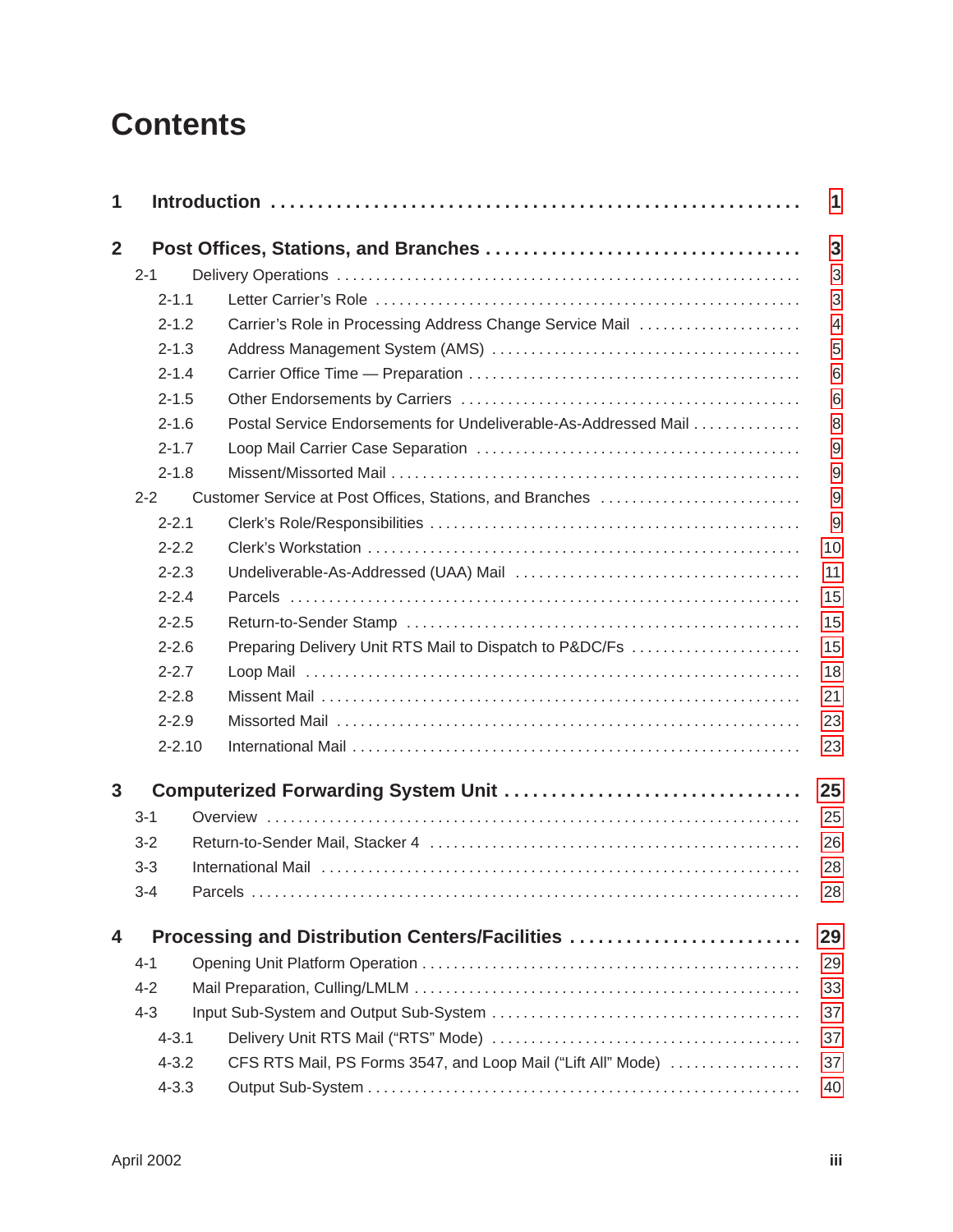|   | $4 - 3.4$ |                                                                        | 40 |
|---|-----------|------------------------------------------------------------------------|----|
|   | $4 - 3.5$ |                                                                        | 40 |
|   | $4 - 4$   |                                                                        | 42 |
|   | $4 - 5$   |                                                                        | 42 |
|   | $4 - 6$   |                                                                        | 42 |
|   | $4 - 7$   | Non-RBCS Processing and Distribution Center/Facility                   | 43 |
|   | $4 - 8$   |                                                                        | 44 |
|   | $4 - 8.1$ |                                                                        | 44 |
|   | $4 - 8.2$ |                                                                        | 44 |
|   | $4 - 9$   |                                                                        | 45 |
|   | $4 - 10$  |                                                                        | 45 |
|   | $4 - 11$  |                                                                        | 46 |
| 5 |           |                                                                        | 47 |
|   |           | Appendix A — Maintenance Instructions for RTS Mail                     | 49 |
|   |           | Appendix B — Maintenance Instructions for CFS RTS Mail, PS Forms 3547, | 51 |
|   |           |                                                                        | 53 |
|   |           | Appendix D — Abbreviations and Acronyms                                | 61 |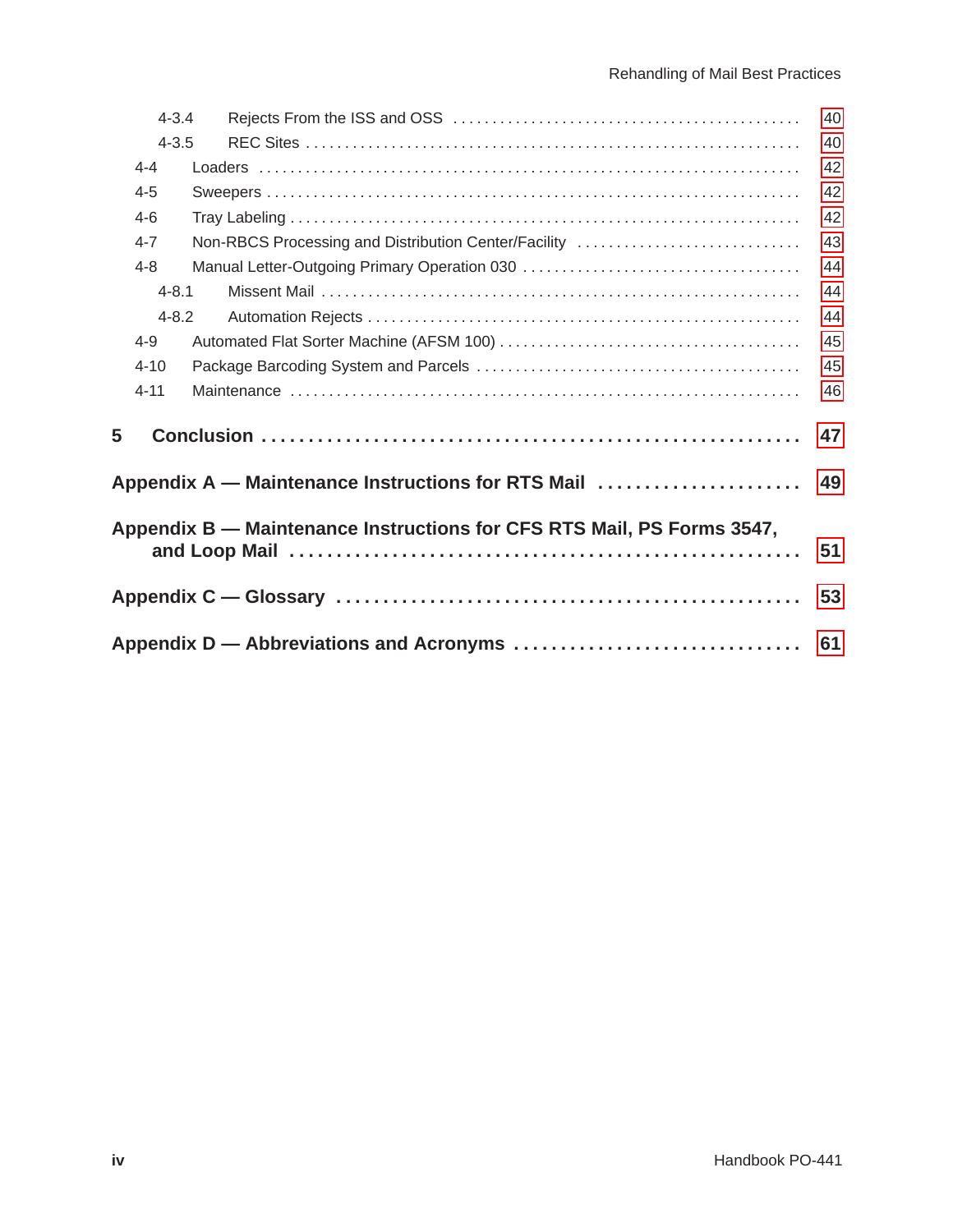## **Exhibits**

| Exhibit 2-1.2                                                                           | 5              |
|-----------------------------------------------------------------------------------------|----------------|
| Exhibit 2-1.5a                                                                          | $\overline{7}$ |
| Exhibit 2-1.5b                                                                          | 8              |
| Exhibit 2-2.2<br>Postal Service Endorsements for UAA Mail (from DMM Exhibit F010.4.1)   | 10             |
| Exhibit 2-2.3a                                                                          | 13             |
| Exhibit 2-2.3b                                                                          | 14             |
| Exhibit 2-2.5                                                                           | 15             |
| Exhibit 2-2.6a                                                                          | 16             |
| Exhibit 2-2.6b                                                                          | 17             |
| Exhibit 2-2.7a                                                                          | 18             |
| Exhibit 2-2.7b                                                                          | 19             |
| Exhibit 2-2.7c<br>Label 230, Loop Mail (for RTS flats, parcels, and small parcel rolls) | 20             |
| Exhibit 2-2.8a                                                                          | 21             |
| Exhibit 2-2.8b                                                                          | 22             |
| Exhibit 3-2a                                                                            | 26             |
| Exhibit 3-2b                                                                            | 26             |
| Exhibit 3-2c                                                                            | 27             |
| Exhibit 4-1a                                                                            | 30             |
| Exhibit 4-1b                                                                            | 31             |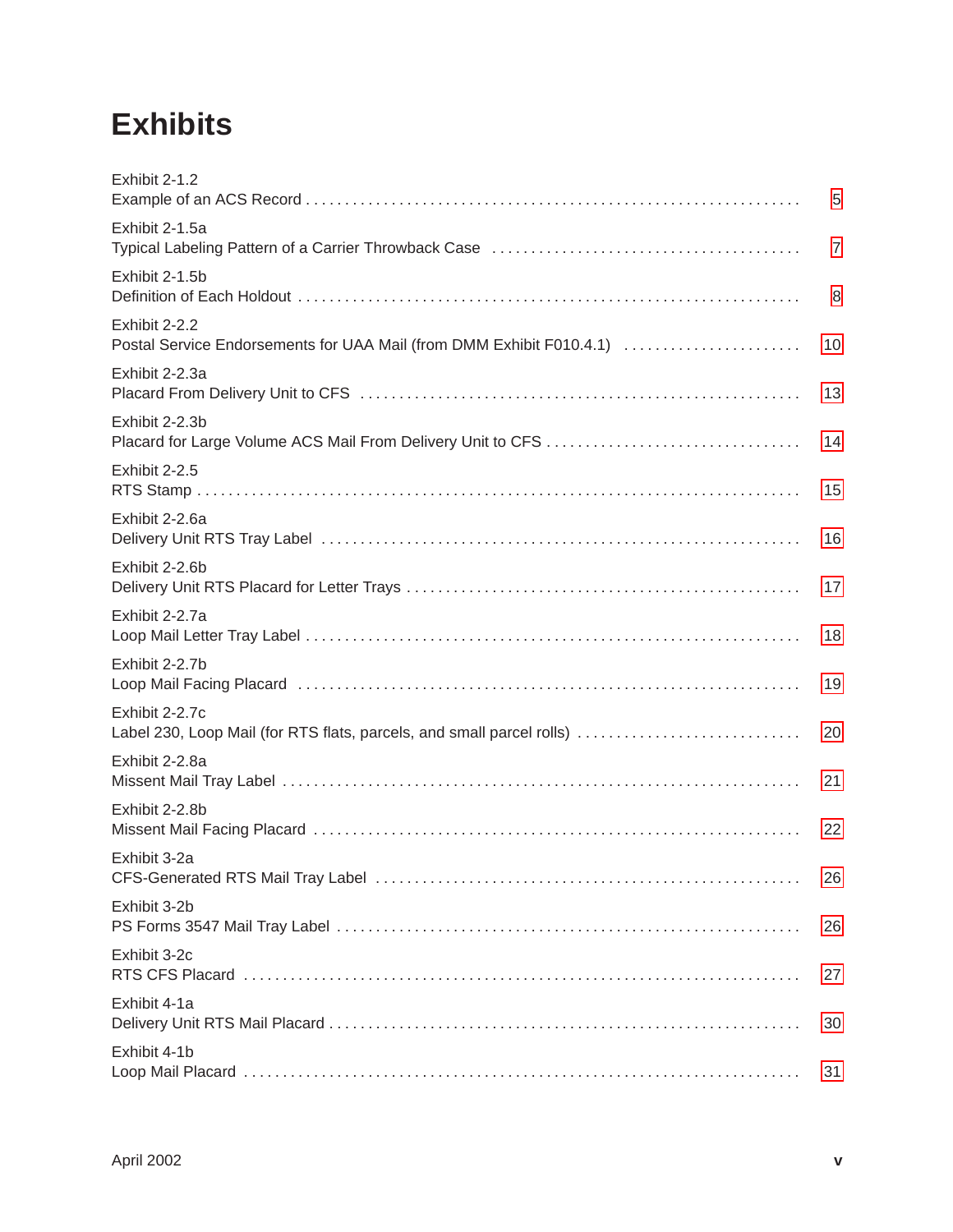| Exhibit 4-2a<br>Exhibit 4-2b<br>Exhibit 4-2c<br>Exhibit 4-3.1<br>Exhibit 4-3.2<br>ISS Placard for CFS RTS Mail, PS Forms 3547, and Loop Mail Trays<br>Exhibit 4-3.4<br>Exhibit 4-8.2 | Exhibit 4-1c |    |
|--------------------------------------------------------------------------------------------------------------------------------------------------------------------------------------|--------------|----|
|                                                                                                                                                                                      |              | 34 |
|                                                                                                                                                                                      |              |    |
|                                                                                                                                                                                      |              | 36 |
|                                                                                                                                                                                      |              |    |
|                                                                                                                                                                                      |              | 39 |
|                                                                                                                                                                                      |              |    |
|                                                                                                                                                                                      |              |    |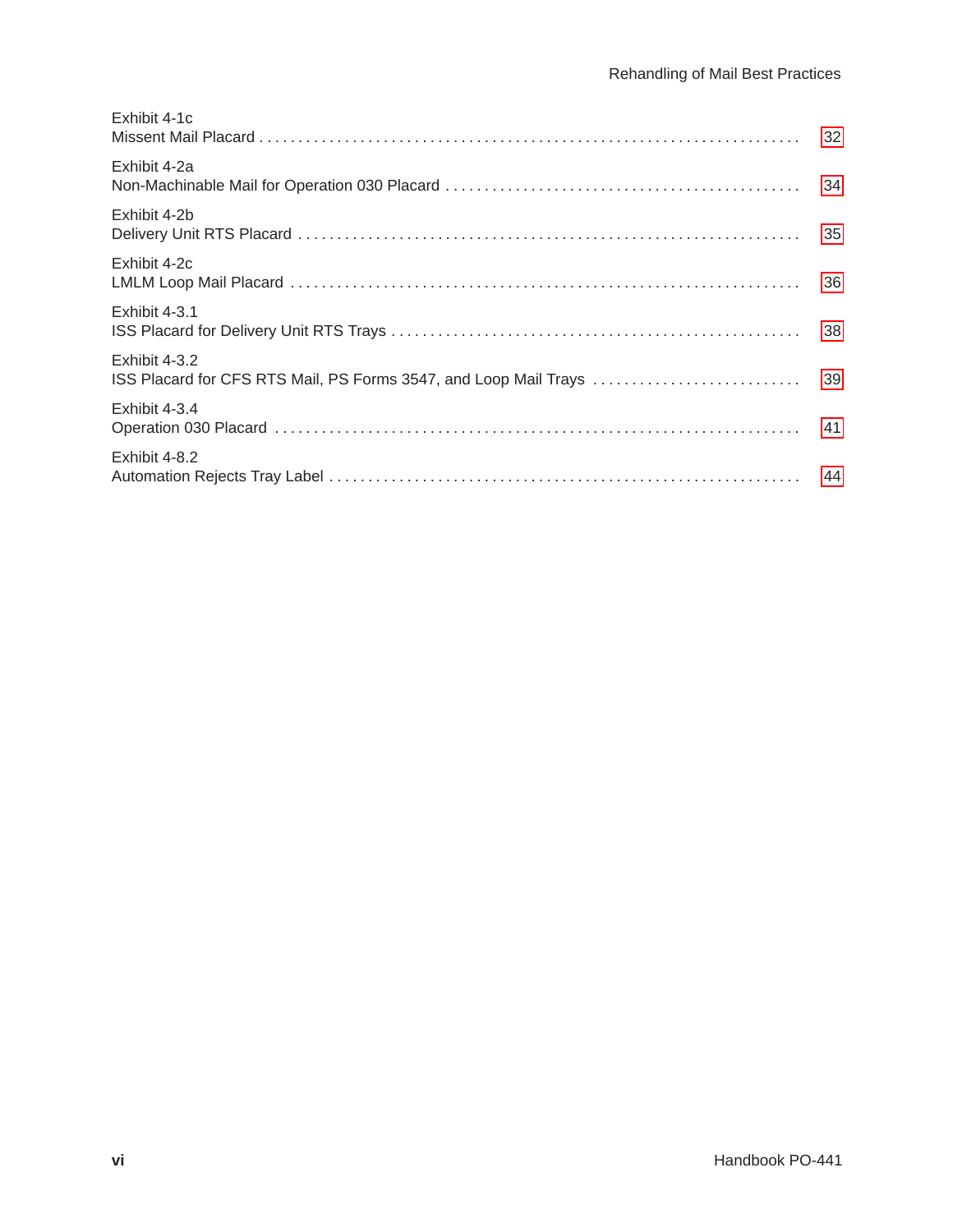# <span id="page-5-0"></span>**1 Introduction**

The United States Postal Service (USPS) delivers correspondence to all addresses in the United States expeditiously through the postal mail system. We believe our first responsibility in mail delivery service is accurate on-time delivery. The Postal Service has a major competitive advantage because we deliver to everyone, everywhere, everyday in the United States. Nationally, the Postal Service has 38,000 postal retail outlets; 468 processing plants and large Post Offices, stations, and branches; and 224 Computerized Forwarding System (CFS) sites that are committed to reduce costs and increase operating efficiencies. Together, we provide the American people with a secure and efficient connection that binds our nation together.

The Postal Service provides most customers the opportunity to file a change-of-address (COA) order at no cost. (There are some exceptions, such as customers at colleges, universities, single-point deliveries, Commercial Mail Receiving Agencies, etc.) When a customer moves and provides required notification, the Postal Service will provide forwarding service to the new delivery address for the customer's mail, depending on the class of mail and endorsement. The COA service forwards mail through an automated CFS. The CFS also processes Return-To-Sender (RTS) mail. Depending on mail class, endorsement, and age of the forwarding order, the CFS returns this mail to the mailer. The CFS provides a current address label or reason for non-delivery so the mailer can update mailing lists. Delivery units may also generate RTS mail.

The Postal Service is committed to improving the rehandling of manual mail referred to as CFS RTS mail, delivery unit RTS mail, loop mail, missent mail, and missorted mail at Post Offices, stations, branches, and processing and distribution centers/facilities. The Postal Service is taking steps to automate some processes within the manual operation.

All correspondence and parcels are important, and we will protect and deliver mail regardless of the number of times the mailpiece is processed. Certain restrictions apply based on mail class and endorsement.

Training and development for Postal Service employees is a key investment for organizational success. Through training, employees are provided learning experiences that improve performance and contribute to individual growth. Formal training provides coordinated activities designed to develop the knowledge, skills, and attitudes of employees. The employee, supervisor/manager, and organization need to form a partnership to encourage training for individual and organizational growth.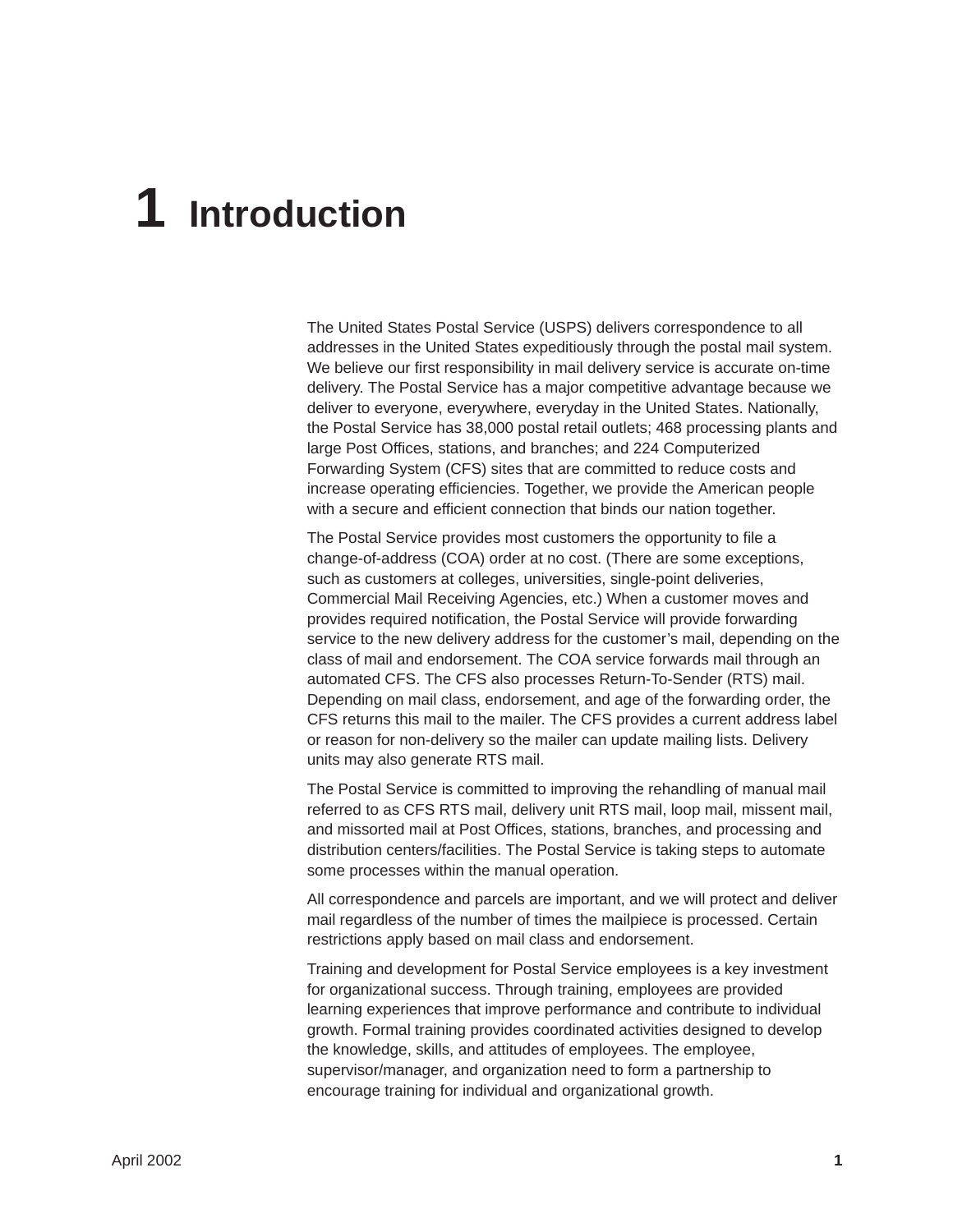In order to improve customer satisfaction, employees must be properly trained in the policies and procedures concerning delivery unit RTS mail, CFS RTS mail, loop mail, missent mail, and missorted mail as outlined in this handbook.

To ensure the success of the program, management should determine the proper staffing of operations at Post Offices, CFS units, stations, branches, and processing and distribution centers/facilities by looking at factors such as peak volume, special occasions, and historical workload. Management should give employees goals and objectives and should train them to use indicators to monitor performance in improving service to the customer.

Through proper training and the material in this handbook, Postal Service employees will learn new procedures or technology and will be able to upgrade or maintain proficiency in their current jobs. A partnership with employees will provide management with new ideas and techniques to continue to improve service.

We provide the highest standards in quality of service and performance in the world. We encourage our Postal Service employees — the proud members of our team — to provide suggestions on how to improve service. Postal Service employees are trained to be professionals, to focus on customer needs, and to work as team members. Postal Service employees are recognized for their outstanding performance, and they take pride in their participation in the success of our customers and the Postal Service. The Postal Service strives to be the best postal system in the world, and it is committed to delivering every piece of mail expeditiously. The twenty-first century will produce great advances in communications, and the Postal Service is focused on providing customers the best universal service and being the best service in the world, so customers will receive their messages in a timely manner.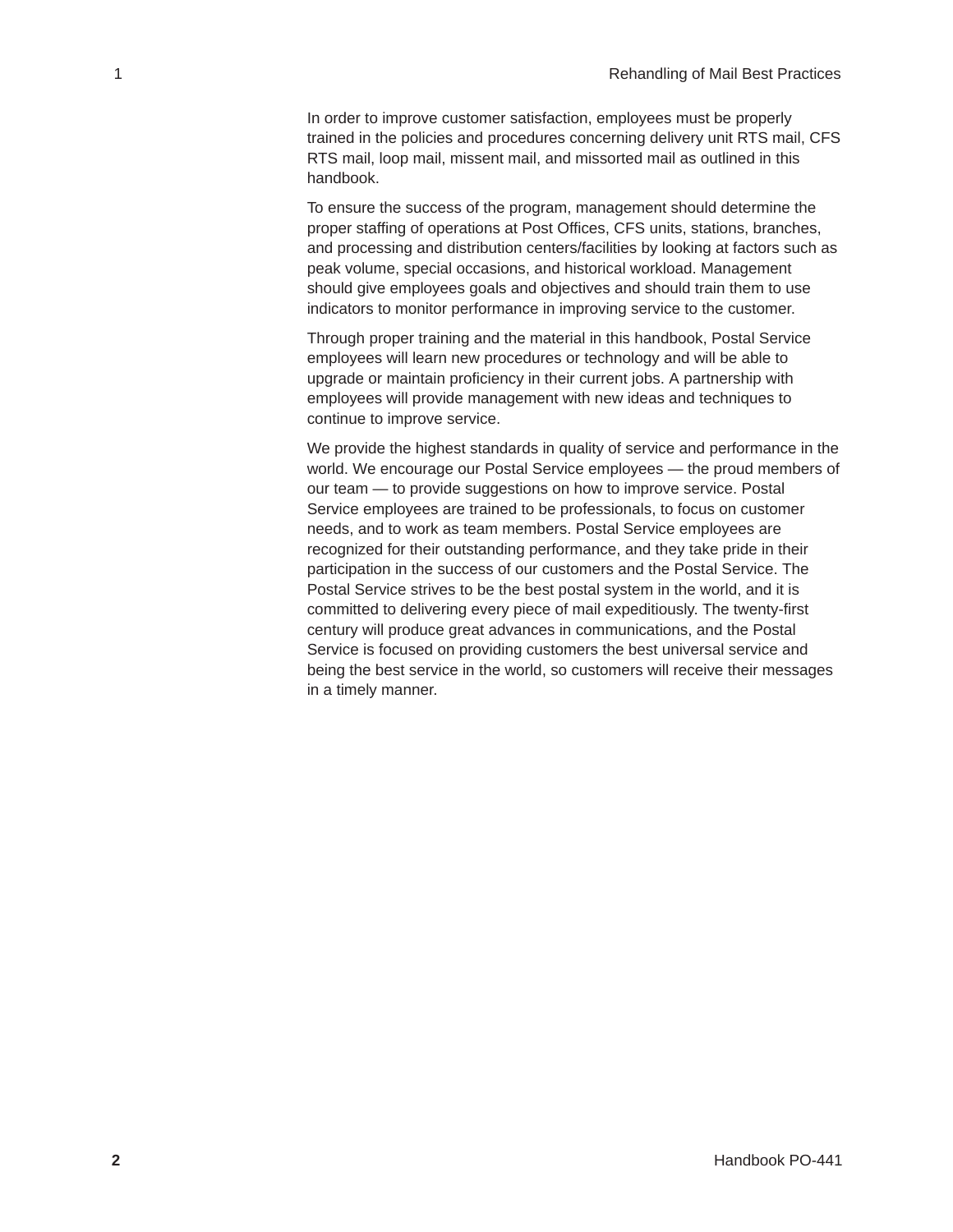# <span id="page-7-0"></span>**2 Post Offices, Stations, and Branches**

### 2-1 Delivery Operations

#### 2-1.1 **Letter Carrier's Role**

Every day, the letter carrier shares responsibility for making the final decision about delivering mailpieces as addressed, annotating mailpieces with a reason for non-delivery, or identifying mailpieces as waste. Delivering mailpieces accurately or expediting handling when delivery is not possible is important to both the addressee and mailer.

When the customer has relocated and filed a Change of Address (COA) order by completing PS Form 3575, *Change-of-Address Order,* the carrier is responsible for identifying forwardable mail and placing it in the appropriate separations of a carrier case. When a customer does not complete a COA order, does not accept a mailpiece, or does not provide a mail receptacle, the carrier must start the process that will return the mailpiece to the mailer with the reason for non-delivery or to otherwise handle it based on mail class and endorsement. The RTS mailpiece informs the mailer that the piece was undeliverable and provides the reason for non-delivery. This information is vital to mailers because it helps them correct their mailing lists to improve mail service, which saves time and money for both the mailer and the Postal Service.

The letter carrier also has the opportunity to identify loop mail, missent mail, and missorted mail.

a. Loop mail is incorrectly barcoded and/or ZIP Coded mail discovered at a destination for which it is not addressed or discovered in a transit operation.

*Note:* Rehandled mail uses a POSTNET barcode, and in this handbook, all references to a barcode are to a POSTNET barcode unless otherwise noted.

- b. Missent mail is mail sent to the wrong Post Office, station, or branch.
- c. Missorted mail is mail sent to the correct zone but received by the wrong route for delivery.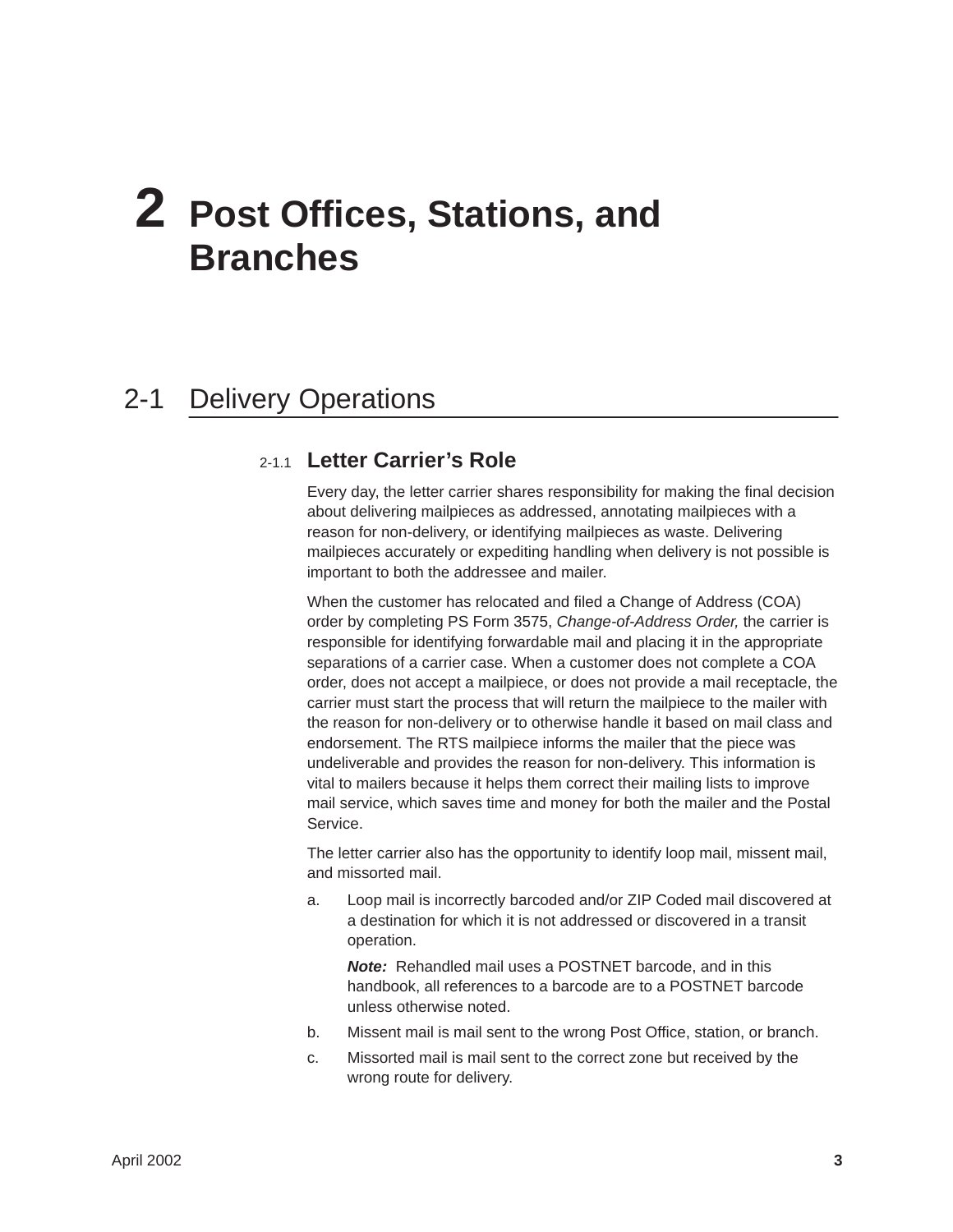Loop mail, missent mail, and missorted mail can negatively impact service performance.

#### <span id="page-8-0"></span>2-1.2 **Carrier's Role in Processing Address Change Service Mail**

Address Change Service (ACS) is a national program designed to provide address correction information electronically to mailers through the CFS unit. The mailer adds to the mailpiece address block the ACS participant code assigned by the Postal Service. The participant code has the following characteristics:

- a. Must consist of seven alpha characters.
- b. Must be printed on the first line of the address block (the optional endorsement line).
- c. Must be aligned left.
- d. Must be preceded by a single pound sign (#) delimiter.
- e. Must be followed by at least one space if any further information (i.e., carrier route, presort, etc.) is printed on that line.

Most ACS participants also use the keyline option, which provides an effective means of matching ACS notifications with the appropriate records in the customer's address files. Keylines are required if the mailer wants to receive electronic ACS nixie notifications. A nixie is a mailpiece that is undeliverable for reasons other than a customer move — i.e., reasons such as vacant, no mail receptacle, refused, etc. The keyline has the following characteristics:

- a. Must consist of 4 to 16 characters.
- b. Must be printed on the second line of the address block.
- c. Must be aligned left.
- d. Must begin and end with pound sign (#) delimiters.

The pound sign and embedded spaces are not counted toward the 16-character limit and are not returned as part of an ACS record. See [Exhibit 2-1.2](#page-9-0) for an example of an ACS record.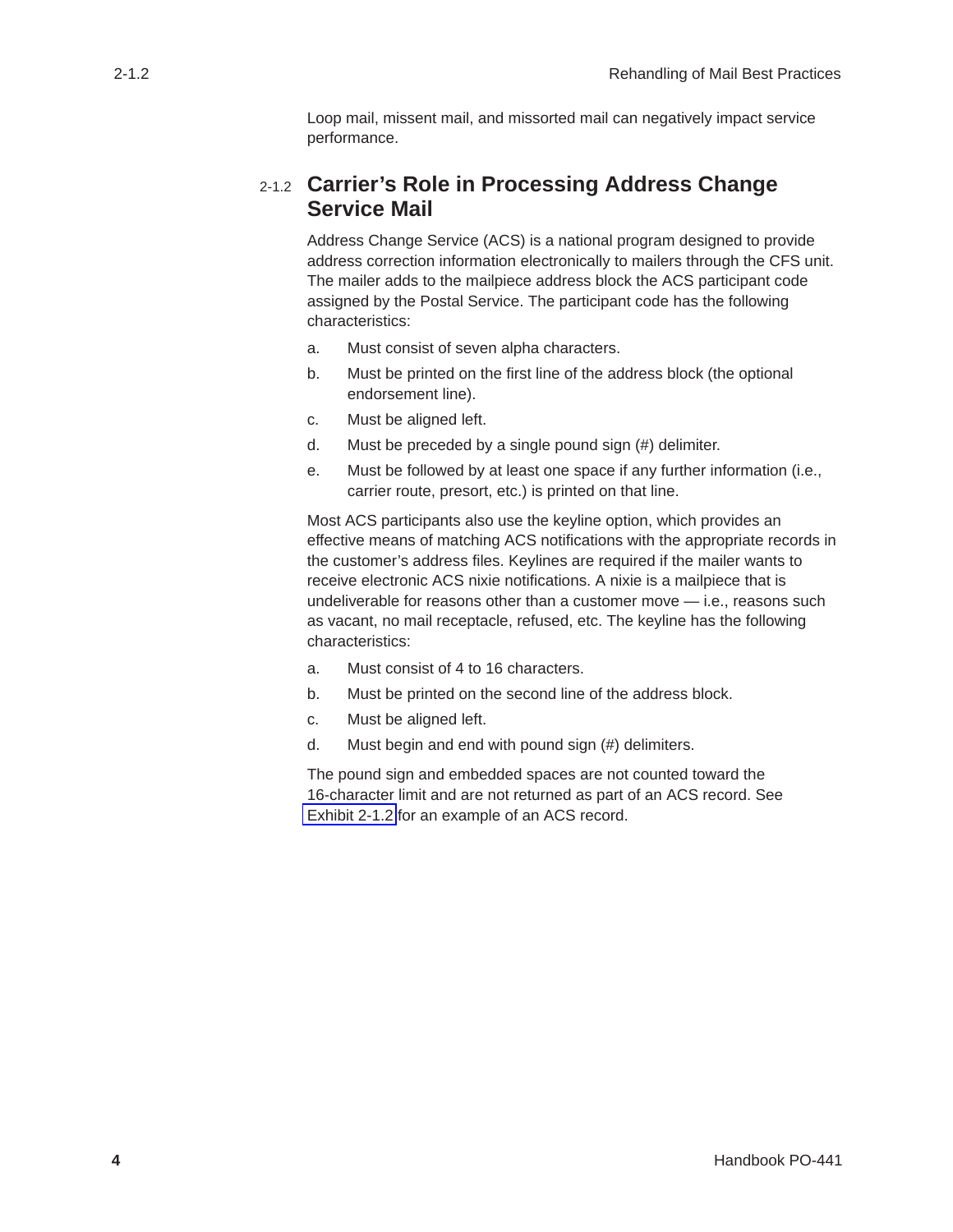#### <span id="page-9-0"></span>Exhibit 2-1.2 **Example of an ACS Record**



Letter carriers are not to write over or otherwise obliterate any of the characters contained in the participant code and keyline number that are on the address label, nor should they obliterate the original mailing address, addressee's name, or any customer account number on the mailpiece, whether it be an ACS mailpiece or a non-ACS mailpiece.

For ACS mail relating to a customer's forwarding order, the CFS unit makes an attempt to match the name and address to the COA on file at the CFS unit. If there is a match from the CFS database and if the mailpiece bears an active ACS participant code, the Postal Service can generate an electronic notification. If not, the Postal Service provides COA notification manually.

#### 2-1.3 **Address Management System (AMS)**

The Address Management System (AMS) labels for a carrier case provide the following separations for UAA mail:

- a. COA Entry.
- b. Machinable.
- c. Non-Machinable.
- d. Undeliverable As Addressed (forwarding order expired).
- e. No Such Number/No Such Street.
- f. Attempted Not Known.
- g. Other Carrier Endorsed.

Delivery units should ensure that these separations are identified on the carrier case.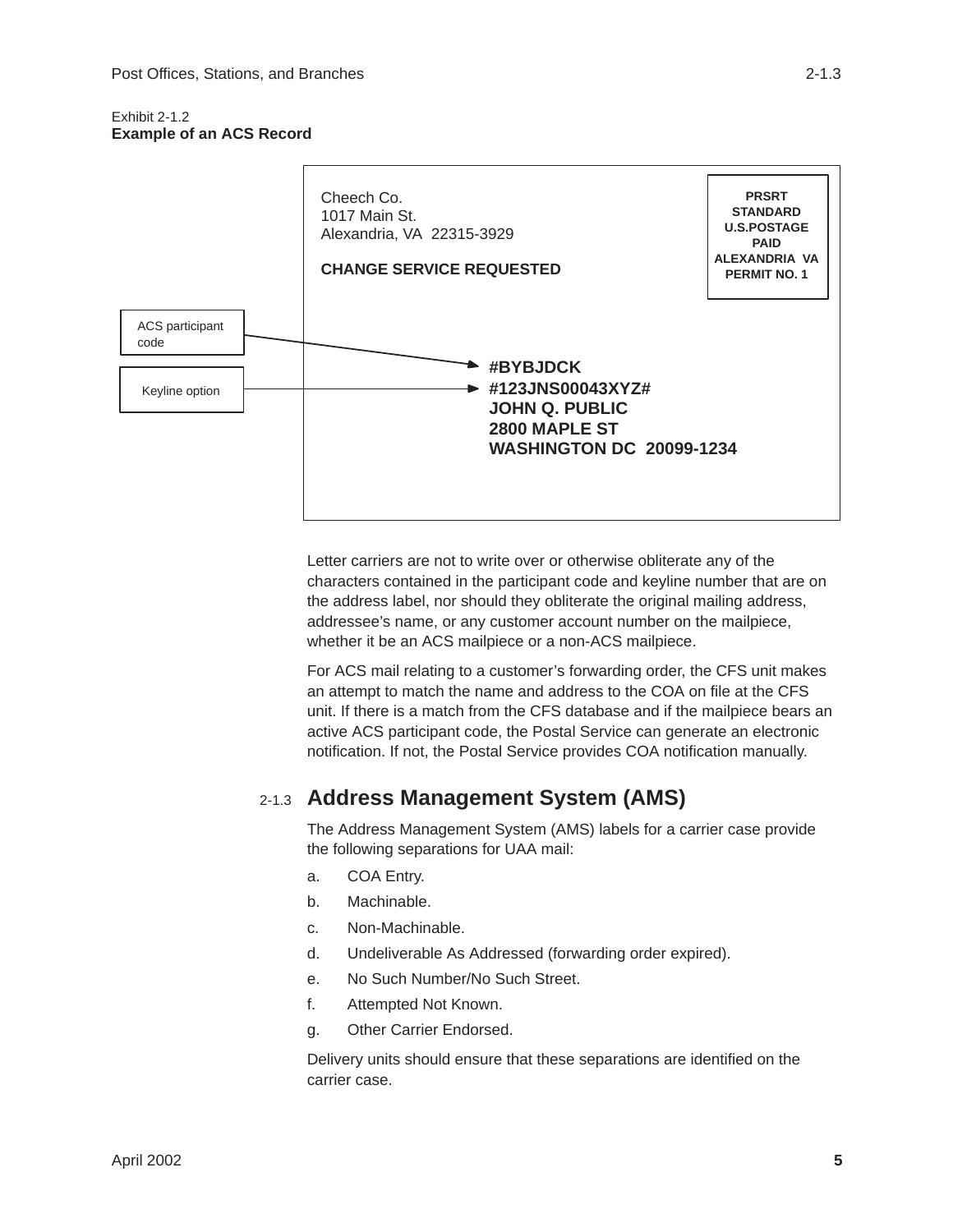#### <span id="page-10-0"></span>2-1.4 **Carrier Office Time — Preparation**

Carriers must case and/or route non-delivery point sequence (non-DPS) mail in the sequence of delivery, unless handling as a direct or segmentation is authorized.

When a customer has moved and left no forwarding instructions, the letter carrier must hold the customer's mail for 10 days, except for pieces that are endorsed by the sender indicating a shorter period of time. In either case, no carrier endorsement is needed. If the carrier does not receive a COA after 10 days, the carrier must complete PS Form 3575-Z, *Employee-Generated Change of Address,* including checking the "MOVED LEFT NO ADDRESS" block, and submit the completed form and the mail together with other COA entry mail. After sending PS Form 3575-Z to the CFS unit, the carrier must send any other forwardable mailpieces for that customer to the CFS unit on a daily basis with other CFS related mail.

When a customer files a COA order (PS Form 3575), the carrier must review it for completeness and accuracy of old address information. The carrier must enter the following information from PS Form 3575 to PS Form 3982, *Changes of Address:*

- a. Date of change.
- b. Expiration date of change.
- c. Whether the change is temporary.
- d. Whether the change is for an individual or a family.
- e. Customer's name.
- f. Customer's old address.
- g. Customer's new address.

A COA order might have a request for Court Ordered Protected Individual (COPI) attached to it. In such a case, the carrier logs that the customer has moved and puts the notation "COPI Status" in the new address block. *Under no circumstances is the new address to be written or maintained at the carrier case.*

Carriers are to withdraw mail in the CFS separations and deposit it in a designated location by the exit for transport to the CFS unit. Carriers are to follow local office policy for proper preparation and placement of CFS mail.

#### 2-1.5 **Other Endorsements by Carriers**

The following types of undeliverable mail require a carrier endorsement on each piece:

- a. "Occupant" mail (address service requested, forwarding service requested, return service requested, and change service requested addressed only to vacant buildings).
- b. Mail addressed to customers who are temporarily away and the retention period for holding mail has expired.
- c. Mail addressed to customers who are deceased, and mail is not properly deliverable to another person.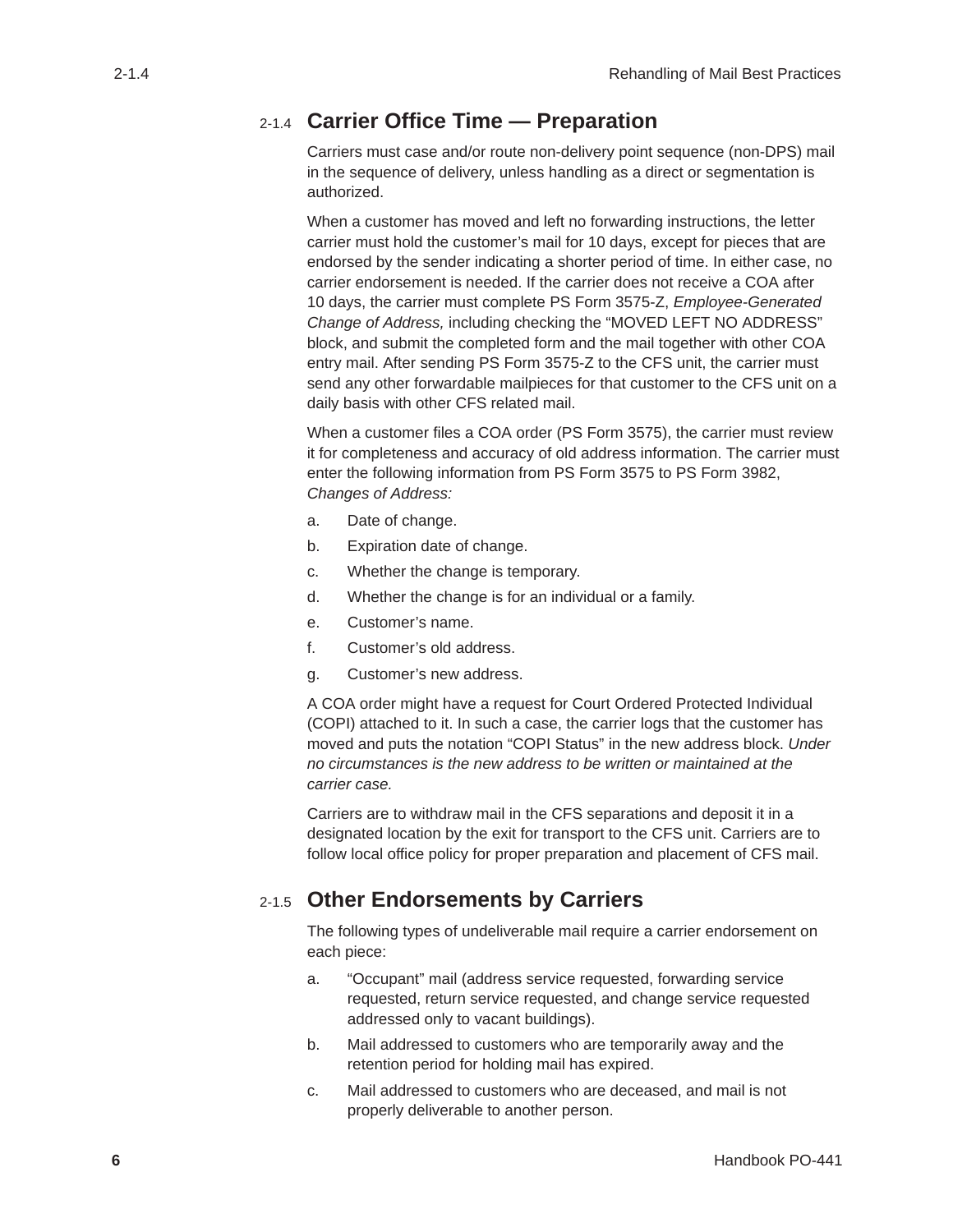- d. Mail refused.
- e. Mail for which there is no mail receptacle.

The letter carrier is to bundle the individual endorsed mailpieces together with a rubber band and then place the bundle in an "Endorsed Individual Letters," "Endorsed Individual Flats," or similarly designated separation of the throwback case for clerk processing. Exhibit 2-1.5a shows a typical labeling pattern of a carrier throwback case. [Exhibit 2-1.5b](#page-12-0) shows the definition of each holdout.

<span id="page-11-0"></span>

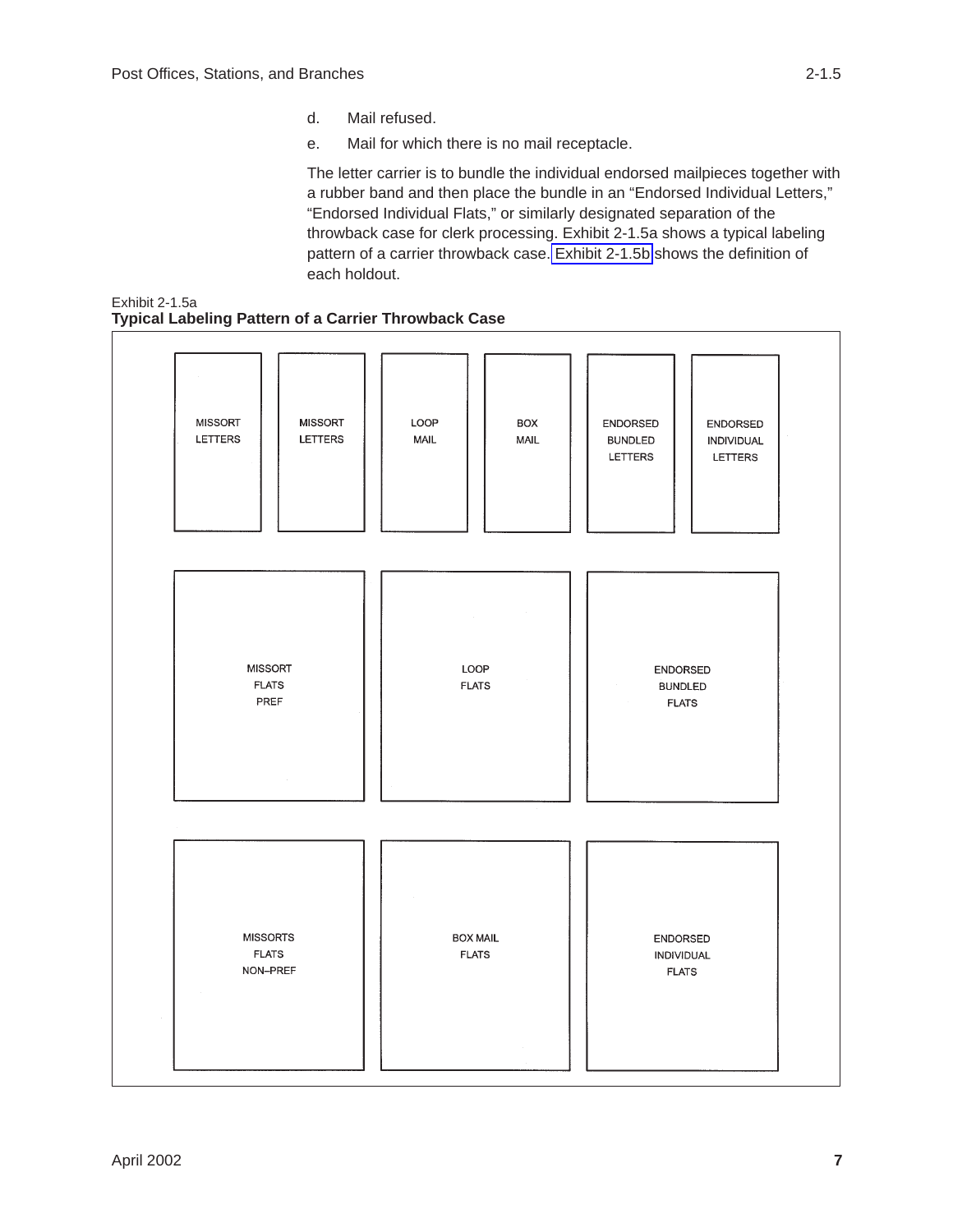#### <span id="page-12-0"></span>Exhibit 2-1.5b **Definition of Each Holdout**

The following are descriptions of separations in the throwback case:

**Missorts:** First-Class Mail<sup>®</sup> misthrown or missorted to the route and deliverable at the same unit.

**Loop Mail:** Incorrectly barcoded mail and/or ZIP Coded mail discovered at a destination for which it is not addressed.

**Box Mail:** Mail received at the carrier's case that belongs in the Post Office box section.

#### **Endorsed Bundles:**

Attempted Not Known Insufficient Address Not deliverable as Addressed – Unable to Forward No Such Number

**Endorsed Individual** (each piece must be individually endorsed):

Deceased Temporarily Away Refused No Mail Receptacle Vacant

**Missorts:** Non-Pref. Flats, Standard Mail, other-size mail misthrown to the route and deliverable at the same unit.

**Note:** A rural carrier's suggested throwback case should reflect headings only as outlined in Handbook PO-603, *Rural Carrier Duties and Responsibilities.*

#### 2-1.6 **Postal Service Endorsements for Undeliverable-As-Addressed Mail**

The following are additional types of undeliverable-as-addressed (UAA) mail that require the letter carrier to bundle, by category, and endorse only the top piece of each bundle with the appropriate endorsement and the carrier's initials:

- a. Attempted Not Known.
- b. Box Closed No Order.
- c. In Dispute.
- d. Insufficient Address.
- e. Lottery Mail.
- f. Not Deliverable as Addressed Unable to Forward.
- g. No Such Number.
- h. No Such Street.
- i. Outside Delivery Limits.
- j. Returned for Postage.
- k. Unclaimed.
- l. Return to Sender.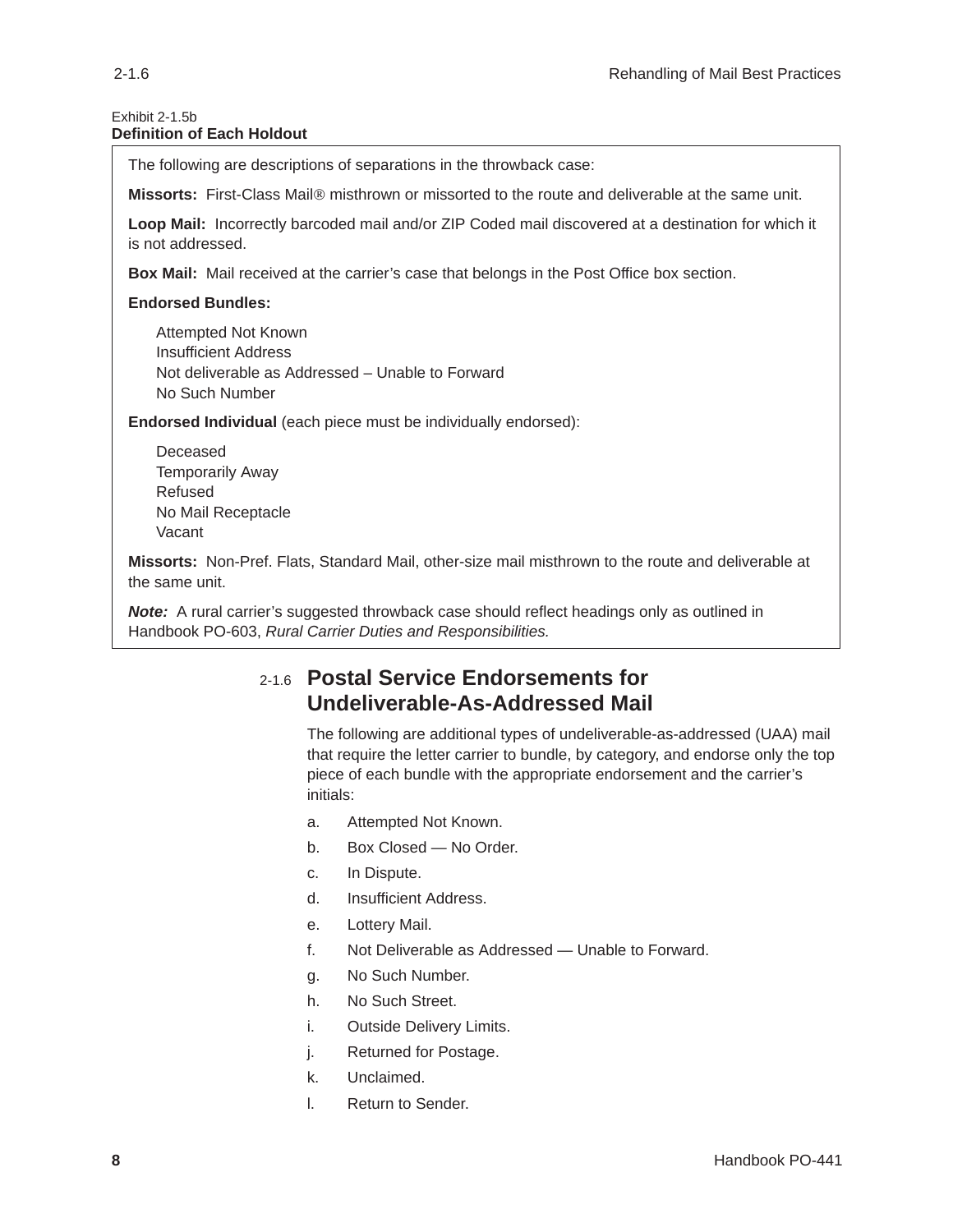The carrier places the bundled mail in the "Endorsed Bundled Letters," "Endorsed Bundled Flats," or similarly designated separation of the throwback case for clerk processing.

### <span id="page-13-0"></span>2-1.7 **Loop Mail Carrier Case Separation**

Assume that the barcode on the piece of loop mail is incorrect (making this assumption avoids having to decode barcodes on these pieces). The carrier throwback case normally contains a holdout for loop mail, or carriers may be instructed to deposit bundled loop mail in a specific designated location in a delivery unit. Bundle loop mail from the carrier case and place it in the appropriate holdout of the carrier throwback case. Place this mail in the throwback case in a timely manner to ensure that all mail is dispatched on the next available transportation.

Carriers should notify the delivery unit supervisor of recurring errors so that diagnostics can be performed and corrective action initiated to improve mail service.

### 2-1.8 **Missent/Missorted Mail**

Missent mail is mail sent to the wrong delivery unit, station, or branch.

Missorted mail is mail sent to the correct zone but received by the wrong route for delivery.

Missent and missorted mail must be placed in the throwback case in a timely manner. This ensures that the mail is processed and dispatched on the next available transportation. Local offices should process missorted mailpieces and deliver them the same day in order to meet service standards. As shown i[n Exhibit 2-1.5a](#page-11-0) (shown previously), the throwback case provides a MISSORT LETTER, MISSORT FLATS PREF, and MISSORTS FLATS NON-PREF holdout for missent and missorted mail.

### 2-2 Customer Service at Post Offices, Stations, and Branches

### 2-2.1 **Clerk's Role/Responsibilities**

The clerk is responsible for improving customer service by properly identifying and expediting the flow of UAA mail and advancing the CFS mail to the processing and distribution centers/facilities (P&DC/Fs) for processing on automated equipment.

Customers want and expect timely and consistent delivery. Clerks have the opportunity to improve service by identifying areas of improvement and processing nixie mail as outlined in this handbook.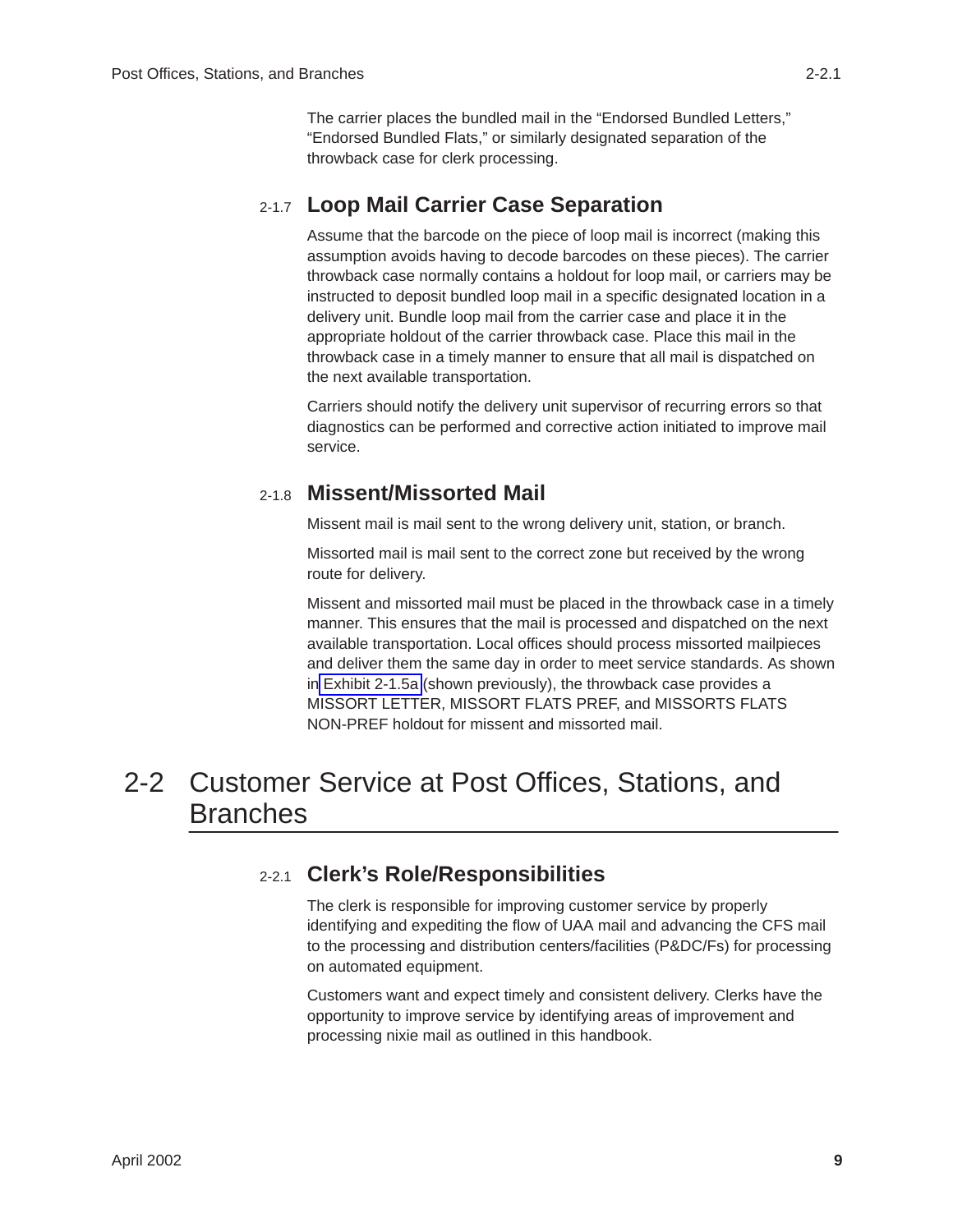### <span id="page-14-0"></span>2-2.2 **Clerk's Workstation**

To be effective, each clerk needs sufficient space and a workstation with the necessary tools to accomplish the goal of improving the automation of UAA mail through the Postal Service system. Some tools include the following:

- a. RTS stamp.
- b. Rubber bands.
- c. Trays.
- d. Labels.
- e. Placards.
- f. Writing tools.
- g. List of authorized Postal Service endorsements for UAA mail. This list is shown in Exhibit 2-2.2.

#### Exhibit 2-2.2 **Postal Service Endorsements for UAA Mail (from DMM Exhibit F010.4.1)**

| <b>Endorsement</b>                                                  | <b>Reason for Nondelivery</b>                                                                                                                                                                                                                                                                                       | <b>ACS</b><br><b>Codes</b> |
|---------------------------------------------------------------------|---------------------------------------------------------------------------------------------------------------------------------------------------------------------------------------------------------------------------------------------------------------------------------------------------------------------|----------------------------|
| Attempted-Not Known                                                 | Delivery attempted, addressee not known at place of address.                                                                                                                                                                                                                                                        | A                          |
| *Box Closed-No Order                                                | Post Office box closed for nonpayment of rent.                                                                                                                                                                                                                                                                      | —                          |
| Deceased                                                            | Used only when known that addressee is deceased and mail is not<br>properly deliverable to another person. This endorsement must be<br>made personally by delivery employee and under no circumstance<br>may it be rubber-stamped. Mail addressed in care of another is<br>marked to show which person is deceased. |                            |
| Delivery Suspended to<br><b>Commercial Mail</b><br>Receiving Agency | Failure to comply with D042.2.5 through D042.2.7.                                                                                                                                                                                                                                                                   |                            |
| *Illegible                                                          | Address not readable.                                                                                                                                                                                                                                                                                               | L                          |
| *In Dispute                                                         | Mail returned to sender by order of chief field counsel (or under<br>D042) because of dispute about right to delivery of mail and cannot<br>be determined which disputing party has better right to mail.                                                                                                           | E                          |
| *Insufficient Address                                               | Mail from another Post Office without number, street, box number,<br>route number, or geographical section of city or city and state<br>omitted and correct address not known.                                                                                                                                      | T                          |
| Missing PBM or # Sign                                               | Failure to comply with D042.26e.                                                                                                                                                                                                                                                                                    | —                          |
| Moved, Left No<br><b>Address</b>                                    | Addressee moved and filed no change-of-address order.                                                                                                                                                                                                                                                               |                            |
| *No Mail Receptacle                                                 | Addressee failed to provide a receptacle for receipt of mail.                                                                                                                                                                                                                                                       | M                          |
| *No Such Number                                                     | Addressed to nonexistent number and correct number not known.                                                                                                                                                                                                                                                       | N                          |
| *No Such Office in State                                            | Addressed to nonexistent Post Office.                                                                                                                                                                                                                                                                               | X                          |
| *No Such Street                                                     | Addressed to nonexistent street and correct street not known.                                                                                                                                                                                                                                                       | S                          |
| Not Deliverable as<br>Addressed-Unable to<br>Forward                | Mail undeliverable at address given; no change-of-address order on<br>file; forwarding order expired.                                                                                                                                                                                                               | Q                          |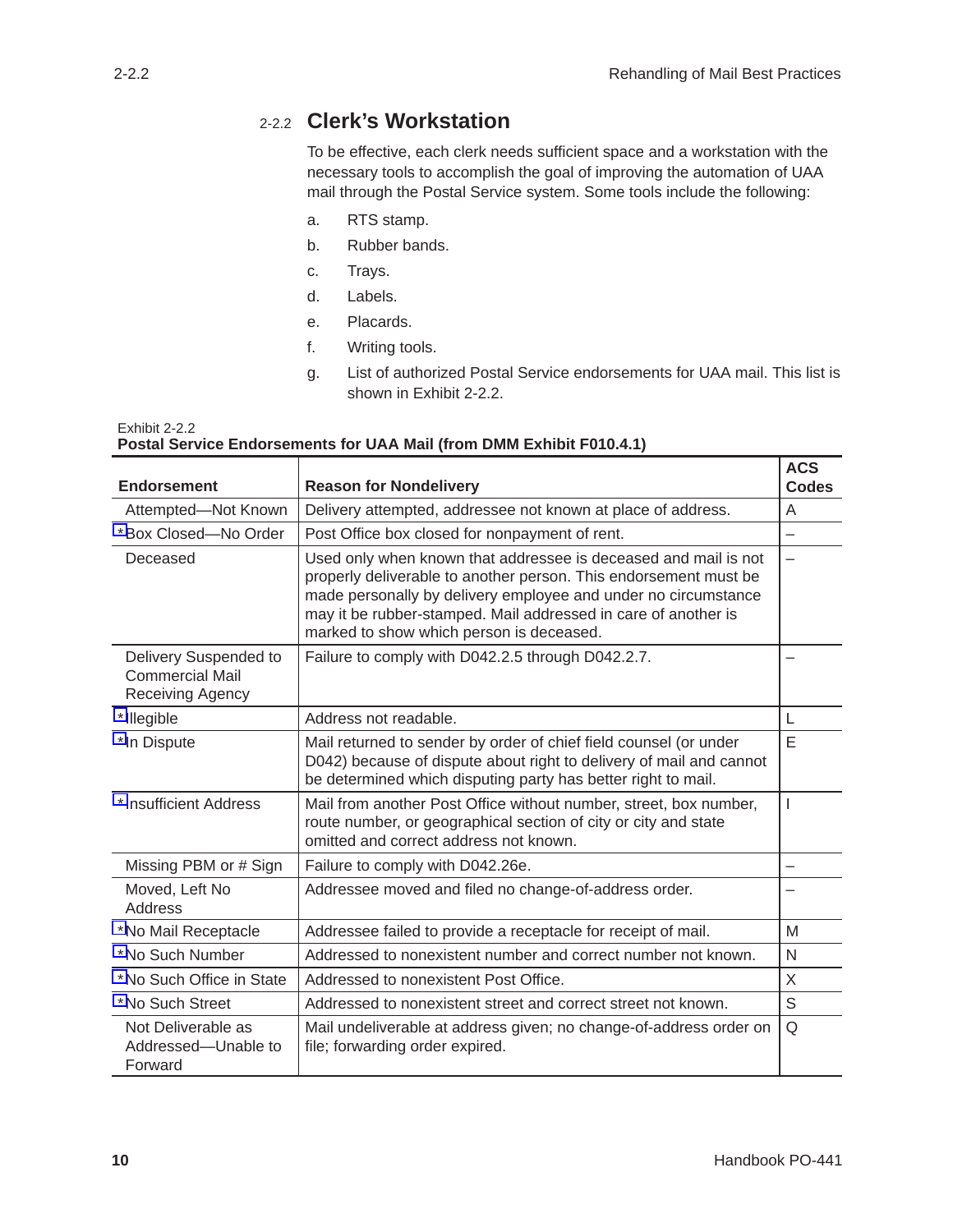| <b>Endorsement</b>                                                                                                        | <b>Reason for Nondelivery</b>                                                                                                                                                               | <b>ACS</b><br><b>Codes</b> |
|---------------------------------------------------------------------------------------------------------------------------|---------------------------------------------------------------------------------------------------------------------------------------------------------------------------------------------|----------------------------|
| *Outside Delivery Limits                                                                                                  | Addressed to location outside delivery limits of Post Office of<br>address. Hold mail for out-of-bounds customers in general delivery<br>for specified period unless addressee filed order. | D                          |
| *Refused                                                                                                                  | Addressee refused to accept mail or pay postage charges on it.                                                                                                                              | R                          |
| *Returned for Better<br>Address                                                                                           | Mail of local origin incompletely addressed for distribution or<br>delivery.                                                                                                                | B                          |
| <b>Returned for Postage</b>                                                                                               | Mail without postage or indication that postage fell off.                                                                                                                                   | —                          |
| *Returned to Sender<br>Due to Addressee's<br><b>Violation of Postal</b><br><b>False Representation</b><br>and Lottery Law | Mail returned to sender under false representation order and lottery<br>order.                                                                                                              | $\overline{\phantom{0}}$   |
| *Returned to Sender<br>Due to Addressee's<br><b>Violation of Postal</b><br><b>False Representation</b><br>Law             | Mail returned to sender under false representation order.                                                                                                                                   |                            |
| *Returned to Sender<br>Due to Addressee's<br><b>Violation of Postal</b><br>Lottery Law                                    | Mail returned to sender under lottery order.                                                                                                                                                |                            |
| *Temporarily Away                                                                                                         | Addressee temporarily away and period for holding mail expired.                                                                                                                             |                            |
| *Unclaimed                                                                                                                | Addressee abandoned or failed to call for mail.                                                                                                                                             | U                          |
| *Vacant                                                                                                                   | House, apartment, office, or building not occupied. (Use only if mail<br>addressed "Occupant.")                                                                                             | $\vee$                     |

<span id="page-15-0"></span>Exhibit 2-2.2

| Postal Service Endorsements for UAA Mail (from DMM Exhibit F010.4.1) (cont'd) |  |  |
|-------------------------------------------------------------------------------|--|--|
|-------------------------------------------------------------------------------|--|--|

*\* When an alternative address format is used on Periodicals, the publisher is notified of nondelivery only for those reasons marked with an asterisk (\*). The exceptional address format cannot be used with Express Mail service, mail with any special service, mail sent with any ancillary service endorsement, or mail sent to any overseas post office.*

### 2-2.3 **Undeliverable-As-Addressed (UAA) Mail**

Carriers must separate mail by reason for non-delivery and place it in the carrier throwback case according to requirements for bundled or individual carrier-endorsed letters/flats mail. Clerks are responsible for pulling the bundled or individual carrier-endorsed letters/flats mail from the carrier throwback case.

The clerk sorts the endorsed bundles and individual pieces of UAA mail by the reason for non-delivery. The clerk reviews all UAA pieces to determine if any mailpieces are ACS candidates. (See [2-1.2](#page-8-0) for a description of ACS.) Exhibit 2-2.2 (shown previously) provides the authorized Postal Service endorsements for UAA mail and also the authorized ACS returned codes.

The clerk must place a rubber band around each ACS-coded bundle. The clerk is responsible for handstamping the top of each bundle with the ACS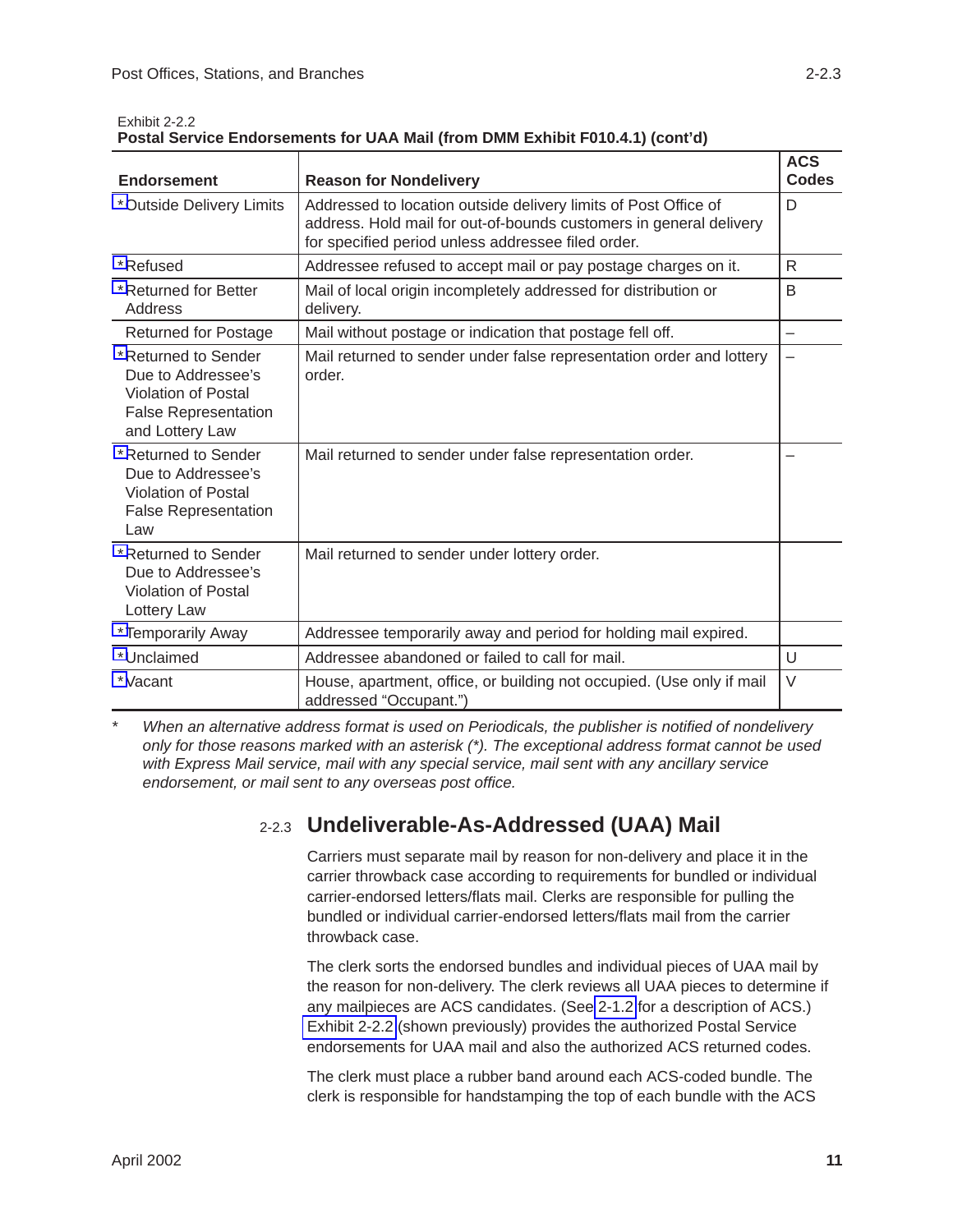handstamp and for writing in the appropriate return code for that bundle. The handstamp must not obscure either the address or return address.

Like carriers, clerks are not to write over or otherwise obliterate any of the characters contained in the participant code and keyline number that are on the address label, nor should they obliterate the original mailing address, addressee's name, or any customer account number on the mailpiece, whether it be an ACS mailpiece or a non-ACS mailpiece.

In addition to the authorized Postal Service participant code and optional keyline discussed in [2-1.2,](#page-8-0) ACS mailpieces must carry one of the following two endorsements, depending on the action the mailer wishes the Postal Service to take with the mailpiece:

- a. Address Service Requested.
- b. Change Service Requested.

**Note:** Periodicals are an exception because no endorsement is required. The use of the Address Service Requested endorsement on periodicals is optional if the mailer desires the return of an UAA mailpiece.

After preparing the ACS nixie mail, the clerk prepares the mail for dispatch with the other CFS mail to the P&DC/F. ACS nixie mail must be kept separate from forwardable CFS mail. ACS nixie mail should be bundled separately and included in trays or tubs designated for the CFS using the CFS placard shown in [Exhibit 2-2.3a.](#page-17-0) If the volume of ACS mail warrants the use of all-purpose containers (APCs) or hampers, the clerk should place the mail in the larger container, with the placard shown in [Exhibit 2-2.3b.](#page-18-0) The clerk must dispatch all ACS mail with CFS mail, preferably on the earliest dispatch, but no later than the pre-closeout trip.

The electronic ACS fulfillment notifications that are generated by the CFS units are transmitted daily to the National Customer Support Center (NCSC) in Memphis, TN, where they are consolidated and provided to ACS-participating mailers. There are more than 200 CFS units nationwide serving the majority of the United States and generating ACS fulfillment notifications. Mailers are taking advantage of the address change information system because it offers speed, security, reliability, and savings.

Postal facilities implementing these policies and procedures will improve service and manual operations, increase automation productivity, and reduce operating costs.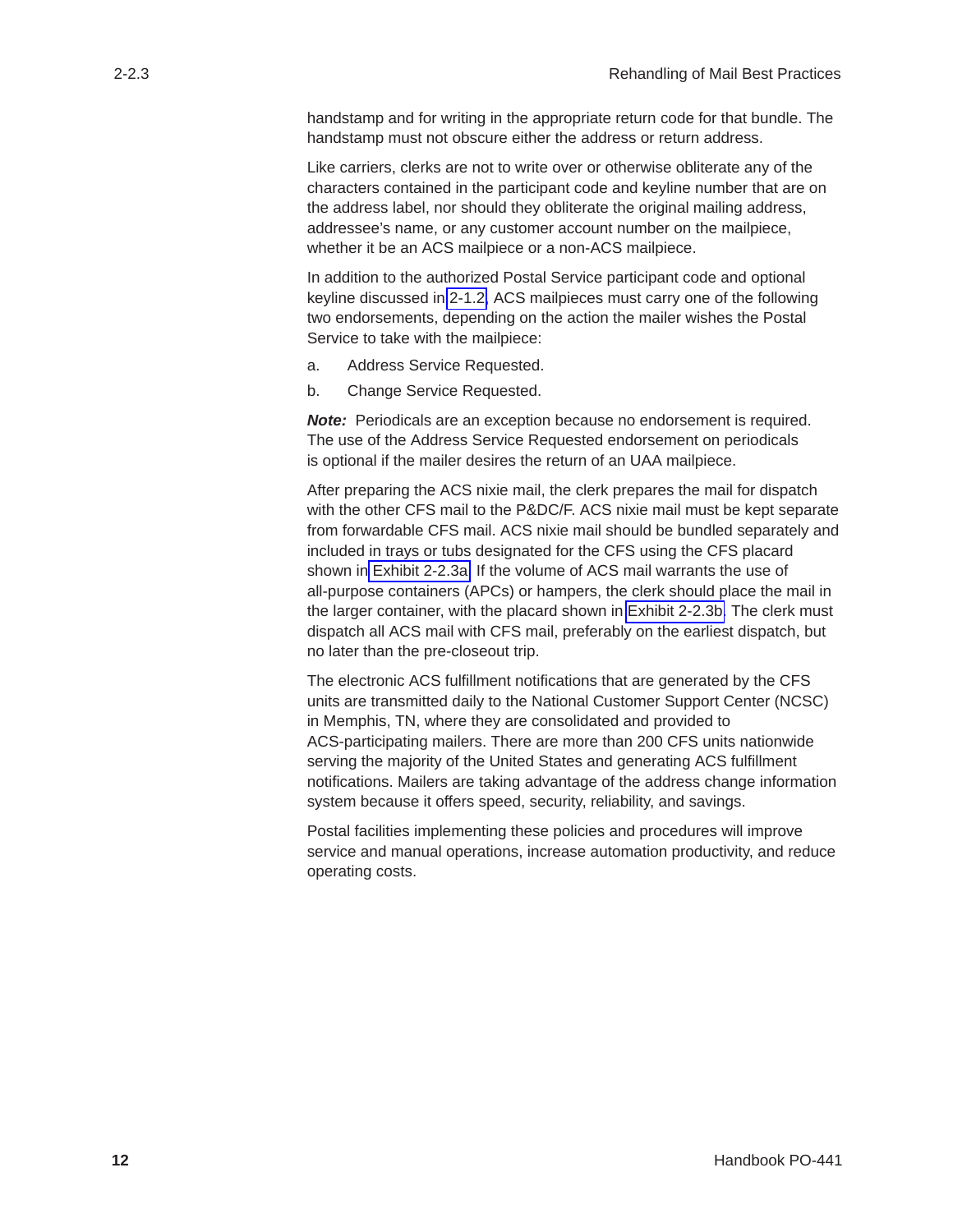<span id="page-17-0"></span>Exhibit 2-2.3a **Placard From Delivery Unit to CFS**

| TO:   | [Name of]<br><b>Processing &amp; Distribution</b><br><b>Center/Facility</b>         |
|-------|-------------------------------------------------------------------------------------|
|       | <b>CFS Unit</b>                                                                     |
| FROM: | <u> 1989 - Andrea Station Barbara, amerikan per</u>                                 |
| DATE: |                                                                                     |
|       | Employee's Initials:<br><u> 1989 - Andrea Station Books, amerikansk politiker (</u> |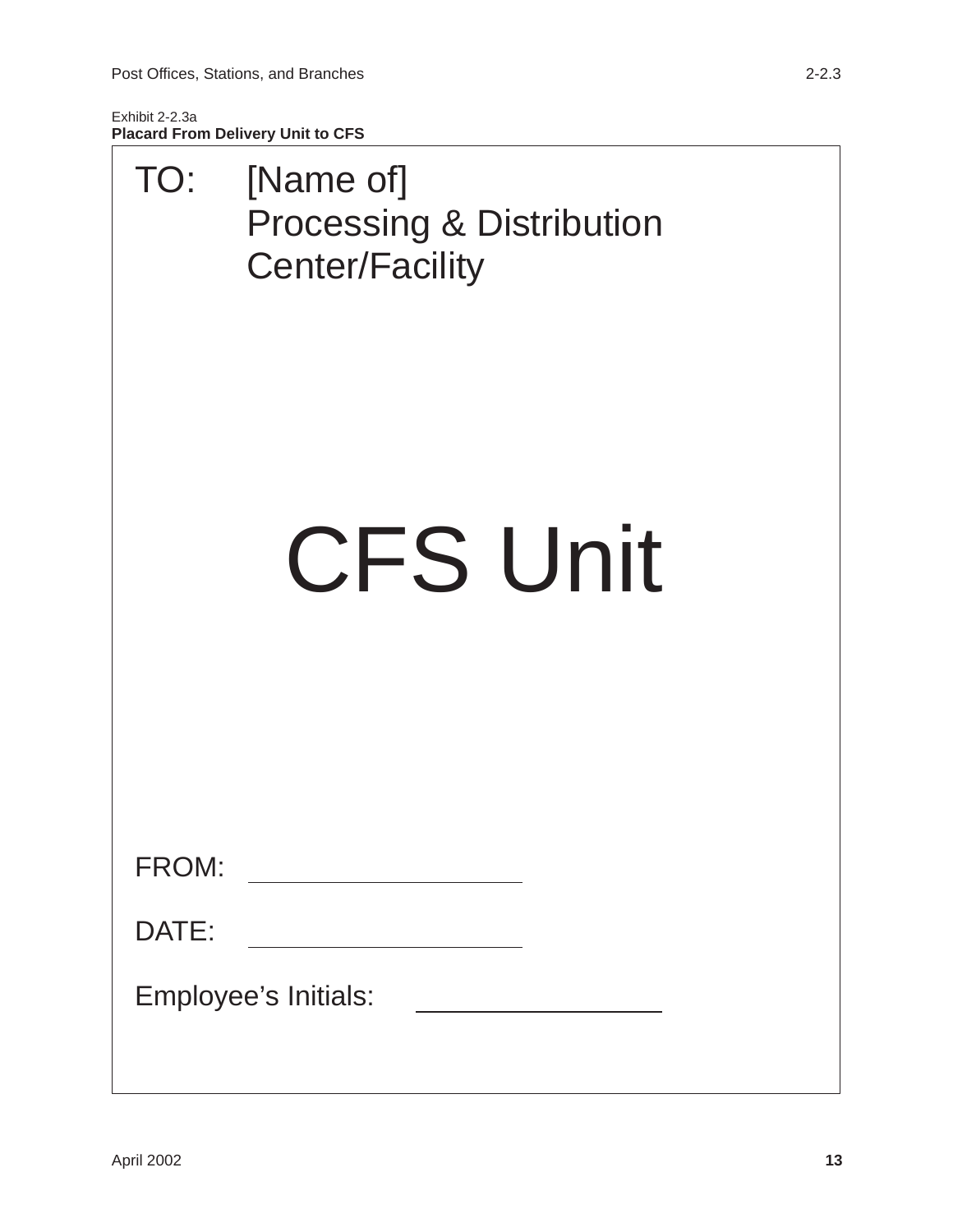<span id="page-18-0"></span>

| Exhibit 2-2.3b                                              |
|-------------------------------------------------------------|
| Placard for Large Volume ACS Mail From Delivery Unit to CFS |

| TO:   | [Name of]<br><b>Processing &amp; Distribution</b><br><b>Center/Facility</b> |
|-------|-----------------------------------------------------------------------------|
|       | <b>CFS Unit</b>                                                             |
|       | <b>ACS Mail</b>                                                             |
| FROM: |                                                                             |
| DATE: | Employee's Initials:                                                        |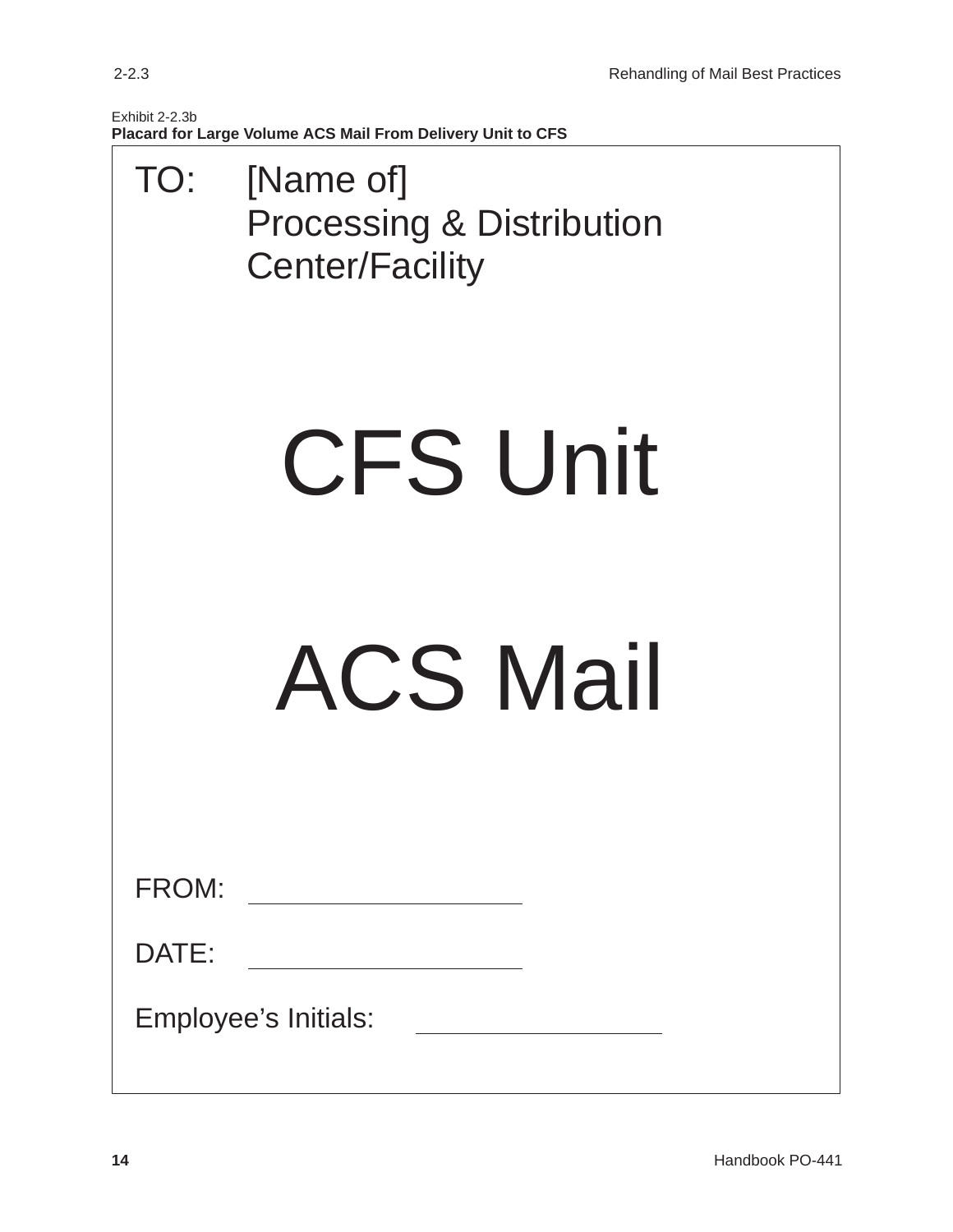<span id="page-19-0"></span>For returned parcels, the clerk must mark through the delivery package barcode so that it cannot be read by automation equipment. For clear identification, the mailer must place the delivery parcel barcode adjacent to the delivery address with the word "ZIP" and human-readable equivalent of the ZIP Code printed above, below, or adjacent to the barcode.

To avoid looping, the clerk must mark through delivery parcel barcode with vertical lines or by attaching a label that clearly skews the reading of the barcode. This action renders the barcode unreadable. Any stamps or labels applied to a UAA parcel must not cover or deface a unique identifier provided by the mailer, such as non-POSTNET barcodes or account numbers. Mailers use these unique identifiers to help inventory any materials that are returned to them.

### 2-2.5 **Return-to-Sender Stamp**

The clerk is responsible for using the Return-to-Sender (RTS) stamp, shown in Exhibit 2-2.5, to legibly stamp all other delivery unit RTS letters, except for ACS mail, and check the appropriate block for the reason for non-delivery. [Exhibit 2-2.2](#page-14-0) (shown previously) provides the authorized Postal Service endorsements for UAA mail and reasons for non-delivery.



### 2-2.6 **Preparing Delivery Unit RTS Mail to Dispatch to P&DC/Fs**

The clerk who is responsible for processing delivery unit RTS mail must obliterate all barcodes on the mailpiece so that the barcode reader will not read the barcode and return it to the original address. The clerk obliterates barcodes by using a black grease pencil or felt-tip marker to fill all the white spaces between the bars. However, the clerk *must not* obliterate the fluorescent orange identification (ID) tag on the back of the mailpiece.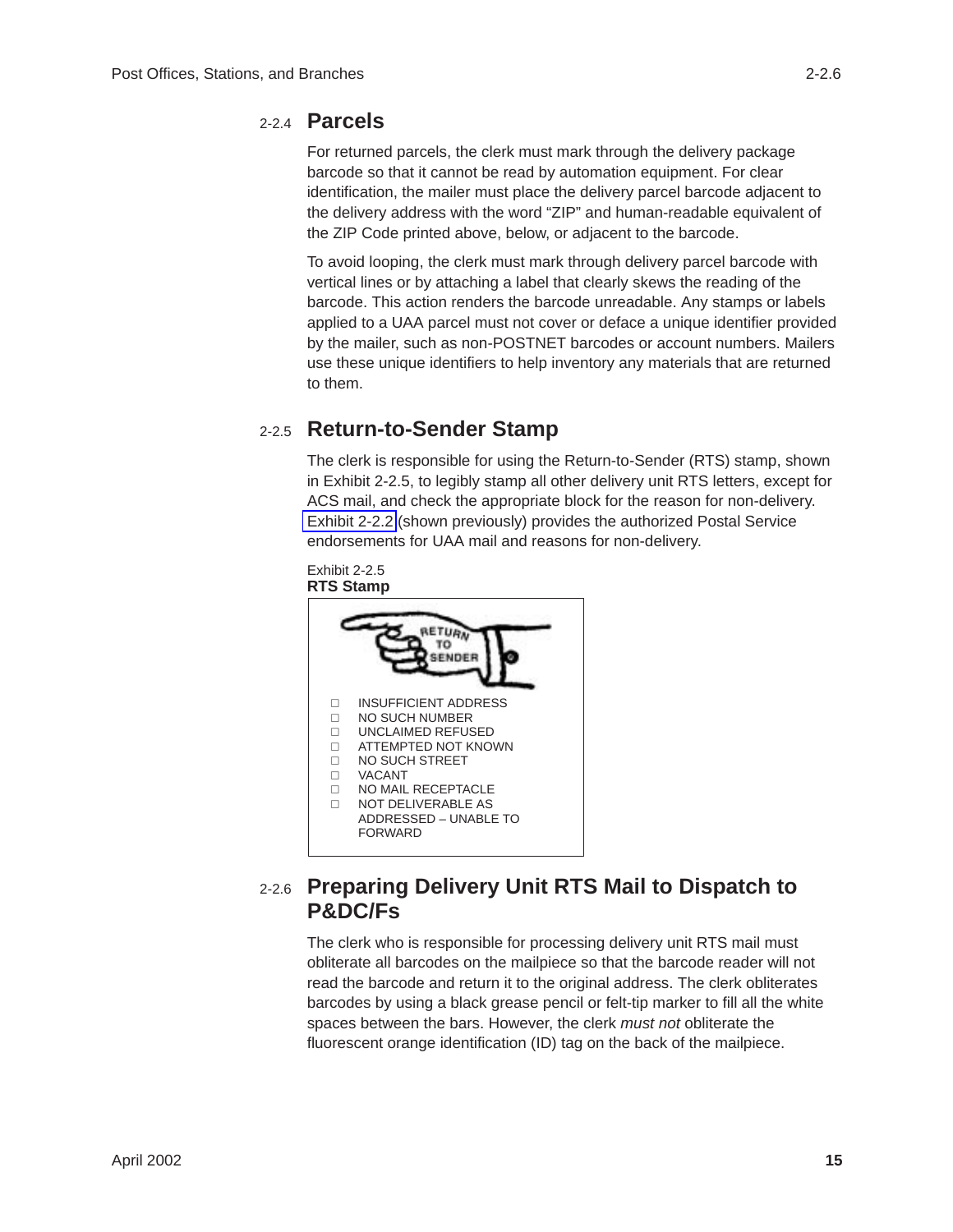<span id="page-20-0"></span>The clerk should never line out or otherwise obliterate the original mailing address, the addressee's name, or any customer account information on the mailpiece. This information is critical to mailers so that they can update their mailing lists when mailpieces are returned.

Before dispatching the tray to the P&DC/F, the clerk must ensure that all return addresses are visible and are faced forward in the tray, including any return address that is located on the back of an envelope.

*Note:* When the return address is located on the back of a mailpiece that requires postage due, the clerk must stamp both sides of the envelope "Postage Due \_\_\_\_" in order to protect revenue.

A delivery unit RTS tray must be labeled as shown in Exhibit 2-2.6a.

```
Exhibit 2-2.6a
Delivery Unit RTS Tray Label
```
[NAME OF] P&D CENTER/FACILITY RTS LTRS TO LMLM [FROM CITY AND STATE]

The clerk also has the following responsibilities:

- a. Do not commingle RTS mail with any other type of mail.
- b. Use the correct tray length to accommodate the mail flow. Do not use a 2-foot tray if the mail fills only half of it — in such situations, use a 1-foot tray (if available).
- c. Do not dispatch a tray if the mail will not keep its orientation in transit in such situations, bundle the mail in the tray with a rubber band prior to dispatch.
- d. If the office has multiple ZIP Codes, bundle all delivery unit RTS mail by specific ZIP Code and consolidate the mail to form full trays.
- e. Regardless of volume, sleeve all trays and apply a delivery unit RTS placard, as shown in [Exhibit 2-2.6b,](#page-21-0) so that the P&DC/F can quickly identify this mail.
- f. After preparing the trays, dispatch them to the P&DC/F in containers. In certain locations, the volume of UAA mail may warrant a separate, larger container. If using an APC or hamper, properly identify the trayed or flat-tub mail with a delivery unit RTS placard placed on the outside of the container. For smaller volumes, properly label the delivery unit RTS trays and dispatch them according to transportation schedules.

Management must ensure that all mail from the dock area is dispatched daily. Any mail that is not RTS mail and is deliverable should be redistributed in the quickest manner and handled appropriately in order to meet service standards.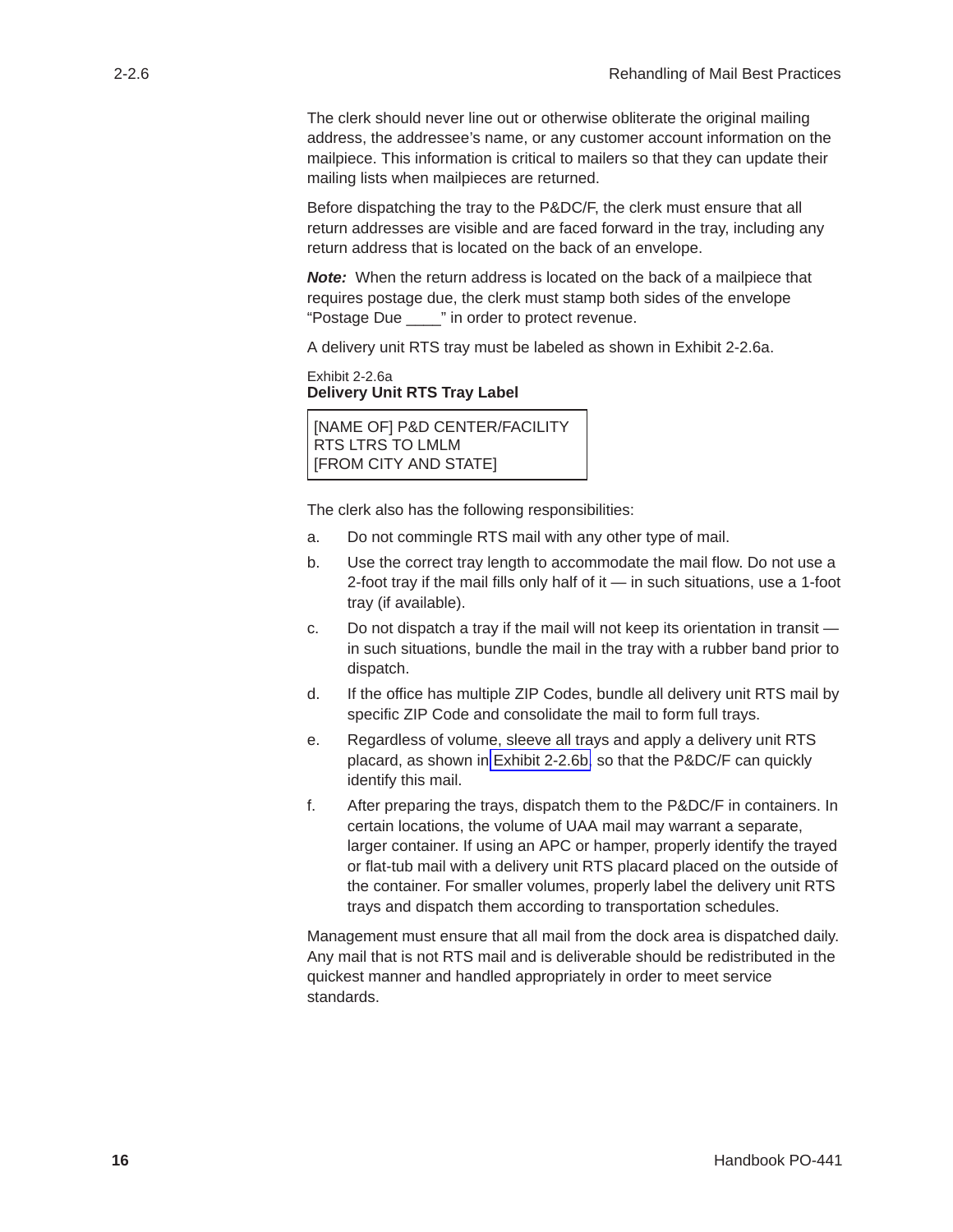<span id="page-21-0"></span>

| [Name of]<br>TO:<br><b>Processing &amp; Distribution</b><br><b>Center/Facility</b> |
|------------------------------------------------------------------------------------|
| <b>Opening Unit Platform Operations</b>                                            |
| RETURN<br>SENDER                                                                   |
| <b>Delivery Unit Return-To-Sender Mail</b>                                         |
| FROM:                                                                              |
| DATE:                                                                              |
| Employee's Initials:                                                               |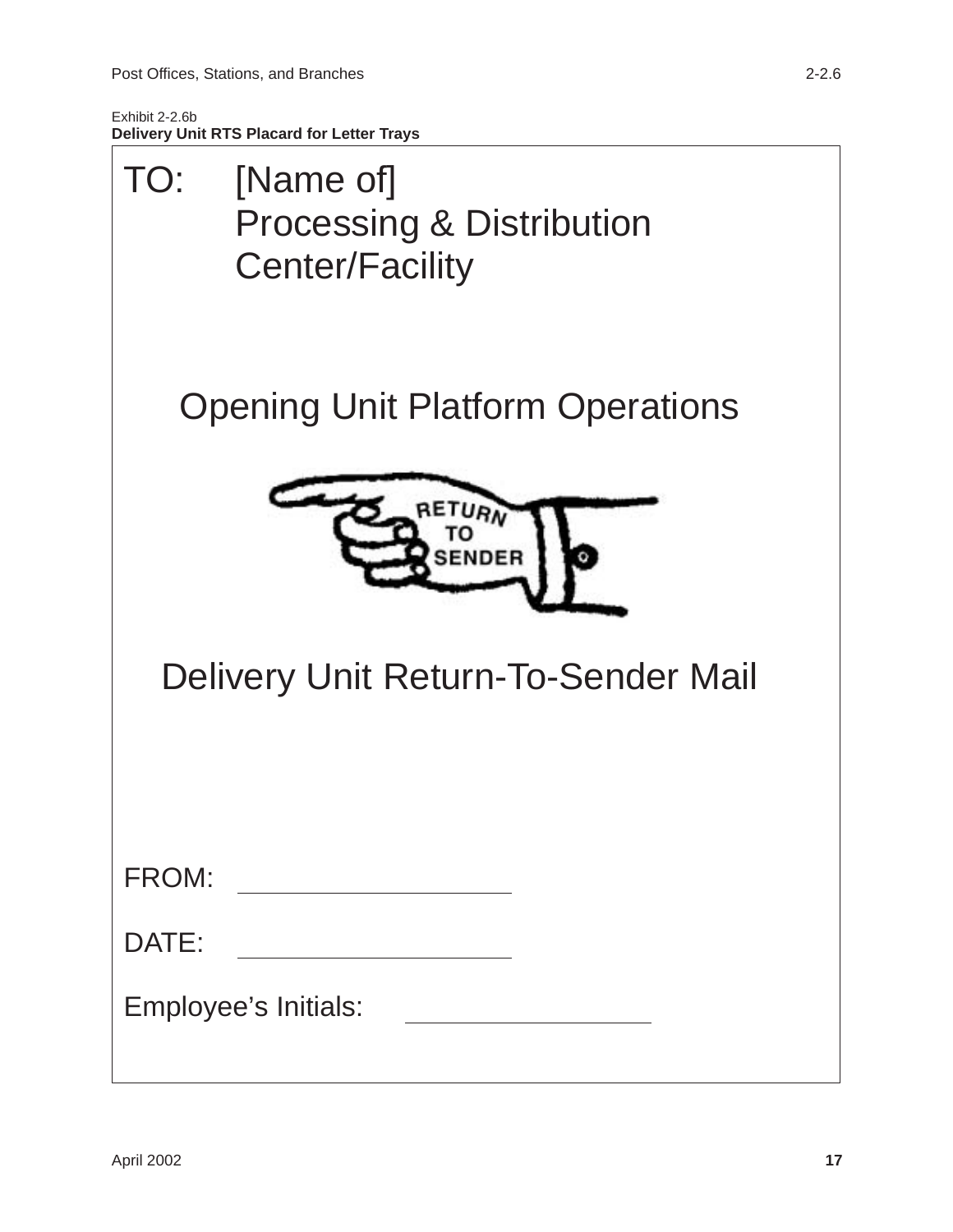#### <span id="page-22-0"></span>2-2.7 **Loop Mail**

Loop mail is defined as mail having an incorrect barcode and/or ZIP Code discovered at a destination for which it is not addressed.

The clerk must process loop mail by pulling the loop mail bin from the throwback cases or from a locally designated area within the delivery unit. To prevent loop mail from reentering the automated mailstream, the clerk must obliterate all barcodes on the mailpiece so that the barcode reader will not read the barcode and return it to the original address. The clerk obliterates barcodes by using a black grease pencil or felt-tip marker to fill all the white spaces between the bars. However, the clerk *must not* obliterate the fluorescent orange identification (ID) tag on the back of the mailpiece.

On loop mail with an incorrect ZIP Code, the clerk must cross out or slash through the ZIP Code on all mailpieces, both barcoded and non-barcoded. If the correct ZIP Code is known, the clerk should place it on the address side of the mailpiece.

The clerk must identify loop mail and return it to the P&DC/F to be incorporated into the appropriate operation. The label on each loop mail tray must include the information shown in Exhibit 2-2.7a.

```
Exhibit 2-2.7a
Loop Mail Letter Tray Label
```

```
[NAME OF] P&D CENTER/FACILITY
LOOP MAIL TO LMLM
[FROM CITY AND STATE]
```
Once the loop mail letter tray has been labeled, the delivery unit must use a loop mail facing placard, as shown in [Exhibit 2-2.7b,](#page-23-0) to return loop mail to the P&DC/F. This placard must include the following information taped to the top of the mail tray sleeve:

- a. Identity of the Post Office, station, or branch.
- b. Date.
- c. Employee's initials.

Post Offices, stations, and branches sending RTS flats, parcels, and small parcel rolls (SPRs) to a P&DC/F must use Label 230, *Loop Mail,* as shown in [Exhibit 2-2.7c,](#page-24-0) as the facing label so that the P&DC/F can quickly identify and process loop mail that must be directed to flat cases.

After preparing the loop mail trays, dispatch them to the P&DC/F in containers. In certain locations, the volume of loop mail may warrant a separate, larger container. If using an APC or hamper, properly identify the mail with a loop mail facing placard, shown in [Exhibit 2-2.7b,](#page-23-0) placed on the outside of the container. For smaller volumes, properly label the loop mail trays and dispatch them according to transportation schedules.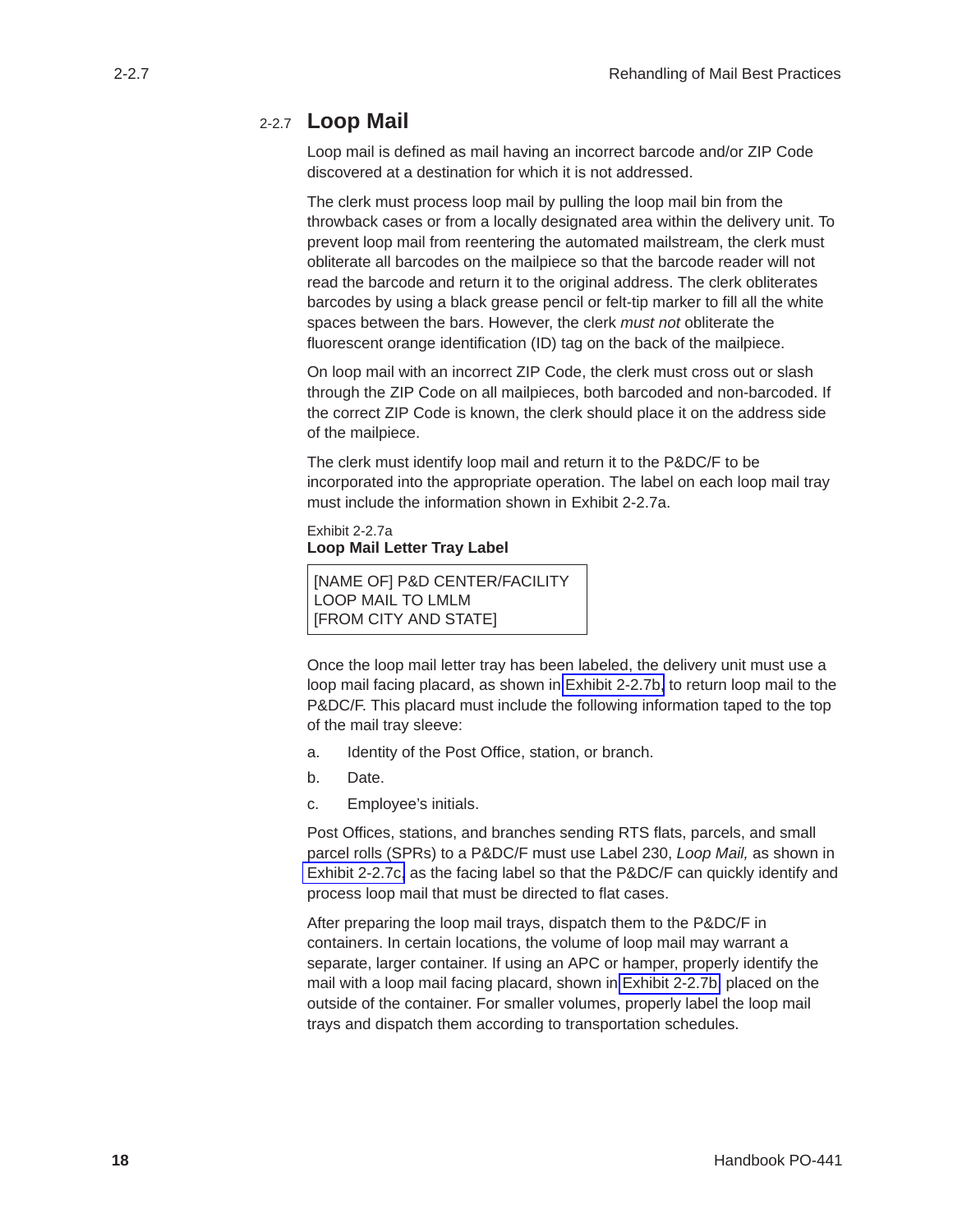<span id="page-23-0"></span>Exhibit 2-2.7b **Loop Mail Facing Placard**

| TO:                  | [Name of]<br><b>Processing &amp; Distribution</b><br><b>Center/Facility</b> |  |  |
|----------------------|-----------------------------------------------------------------------------|--|--|
|                      | <b>Opening Unit Platform Operations</b>                                     |  |  |
|                      | <b>LETTER MAIL</b>                                                          |  |  |
|                      | LOOP MAIL                                                                   |  |  |
| FROM:                |                                                                             |  |  |
| DATE:                |                                                                             |  |  |
| Employee's Initials: |                                                                             |  |  |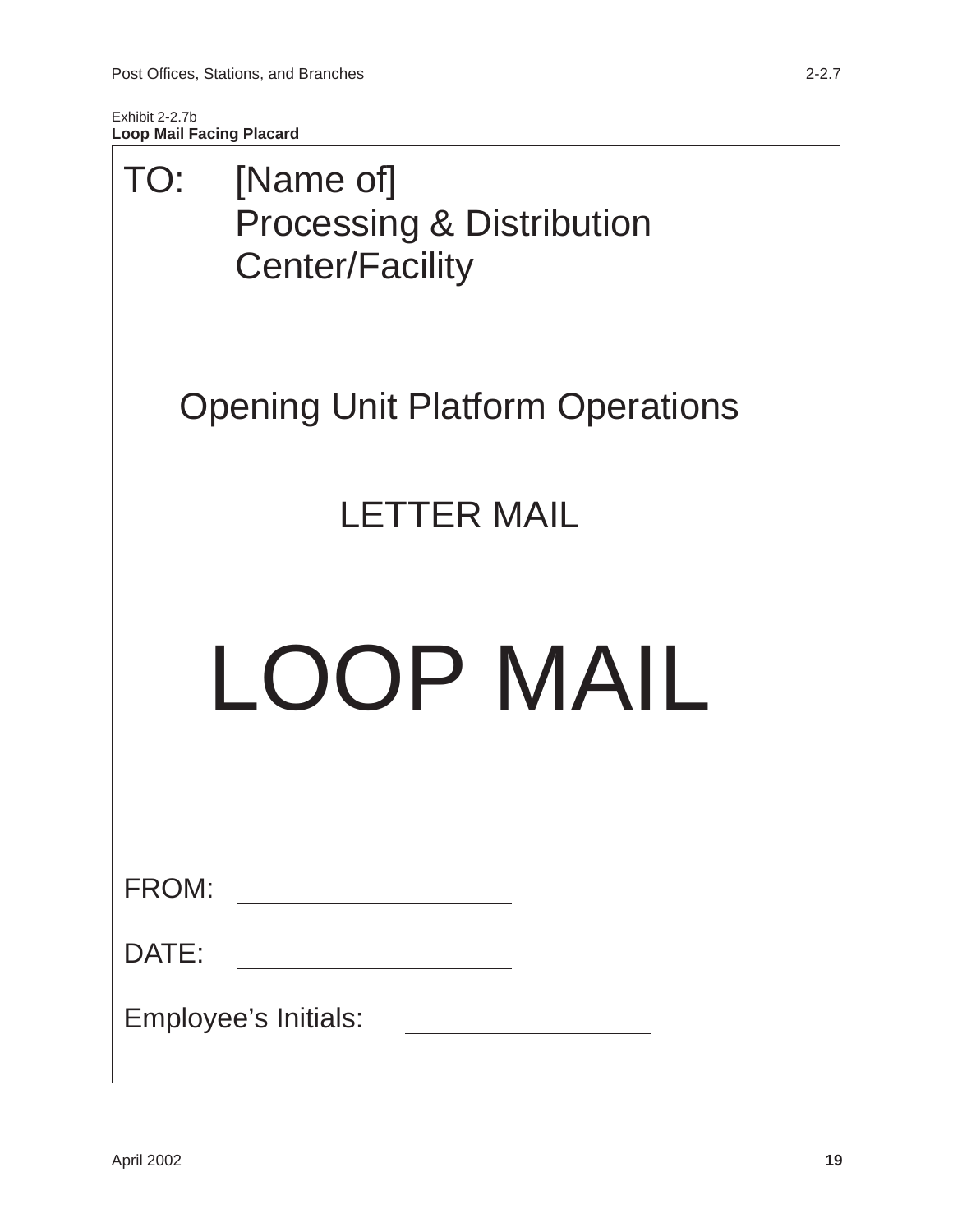<span id="page-24-0"></span>

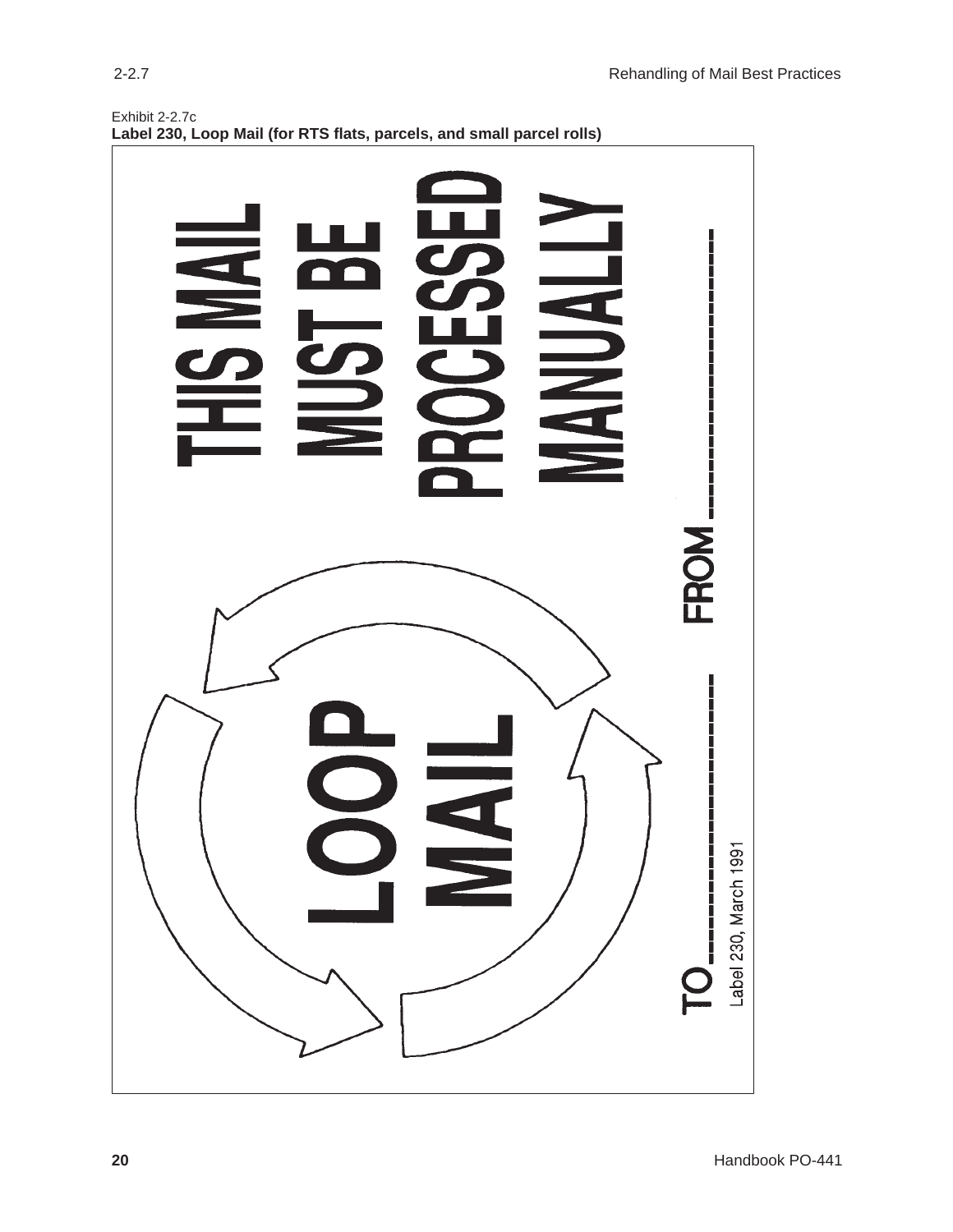<span id="page-25-0"></span>Missent mail is mail sent to the wrong delivery unit, station, or branch. Identifying and segregating missent mail from the normal mailstream is one of the most important elements in improving mail service.

The clerk must identify and return missent mail to the P&DC/F to be incorporated into the appropriate operation. The label on each missent mail tray must include the information shown in Exhibit 2-2.8a.

Exhibit 2-2.8a **Missent Mail Tray Label**

[NAME OF] P&D CENTER/FACILITY MISSENT MAIL ALL CLASSES [FROM CITY AND STATE]

Once the missent tray has been labeled, the delivery unit must use a missent mail facing placard, as shown in [Exhibit 2-2.8b,](#page-26-0) to return the missent mail to the P&DC/F.∗ This placard must include the following information taped to the top of the mail tray sleeve:

- a. Identity of the Post Office, station, or branch.
- b. Date.
- c. Employee's initials.

After preparing the missent mail trays, dispatch them to the P&DC/F in containers on the next available transportation.

For full trays of missent mail that were *properly* tray labeled and received in error, do not remove the tray label. Remove the tray label only if the tray label is incorrect. In both cases, apply the missent mail facing placard, as shown in [Exhibit 2-2.8b](#page-26-0), to the top of the sleeve and return the mail to the P&DC/Fs on the next available transportation.

In certain locations, the volume of missent mail may warrant a separate, larger container. If using an APC or hamper, properly identify the mail with a missent mail facing placard, as shown in [Exhibit 2-2.8b,](#page-26-0) placed on the outside of the container. For smaller volumes, properly label the missent mail trays and immediately dispatch them on the next available transportation.

 $\overline{\phantom{a}}$  *To improve External First-Class (EXFC) scores, some districts have special missent mail instructions that delivery units must follow to ensure that the mail reaches its proper destination on time for delivery.*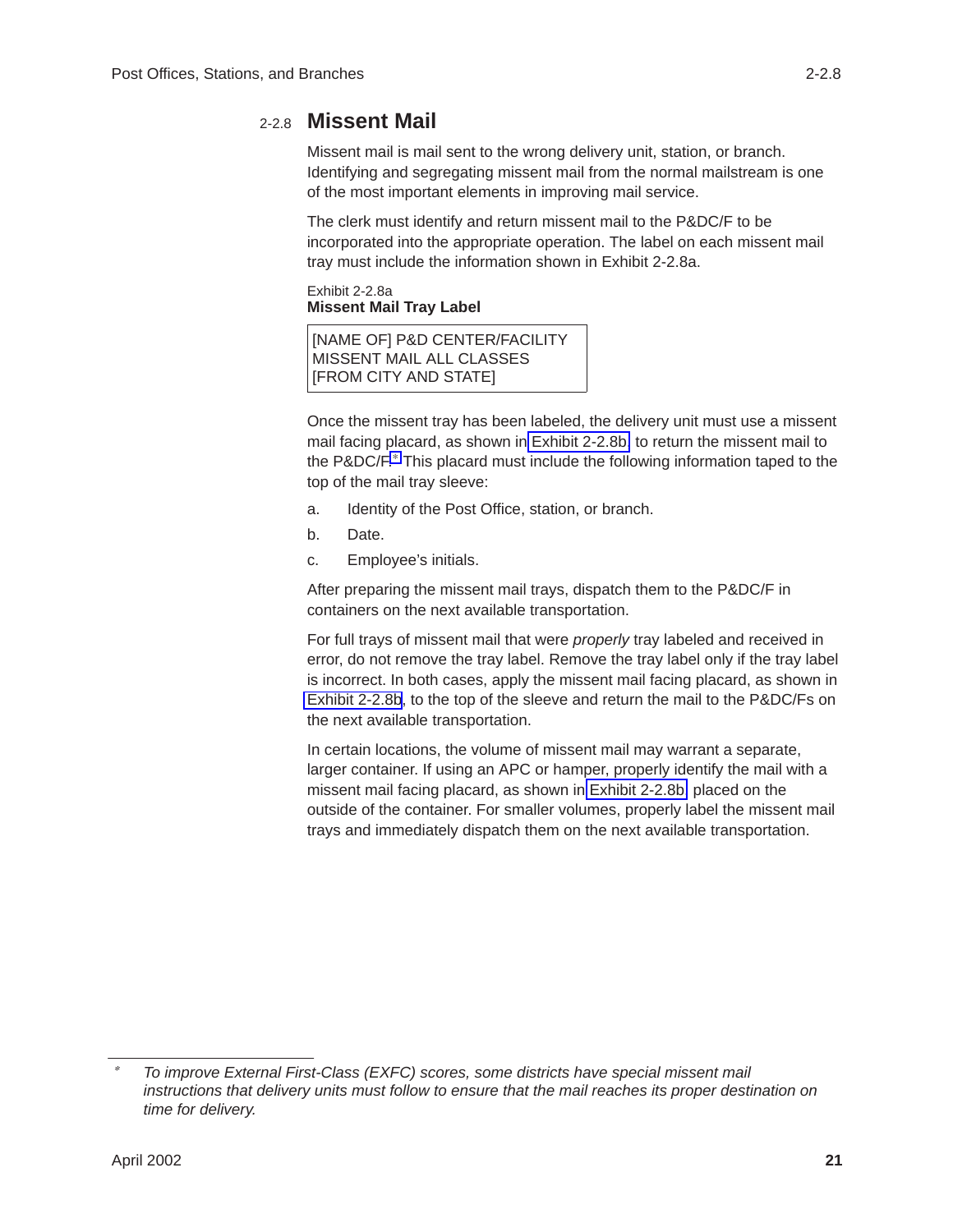<span id="page-26-0"></span>Exhibit 2-2.8b **Missent Mail Facing Placard**

| TO:   | [Name of]<br><b>Processing &amp; Distribution</b><br><b>Center/Facility</b> |
|-------|-----------------------------------------------------------------------------|
|       | <b>Opening Unit Platform Operations</b>                                     |
|       | MISSENT MAIL                                                                |
| FROM: |                                                                             |
| DATE: |                                                                             |
|       | Employee's Initials:<br><u> 1989 - Johann Barbara, martxa amerikan per</u>  |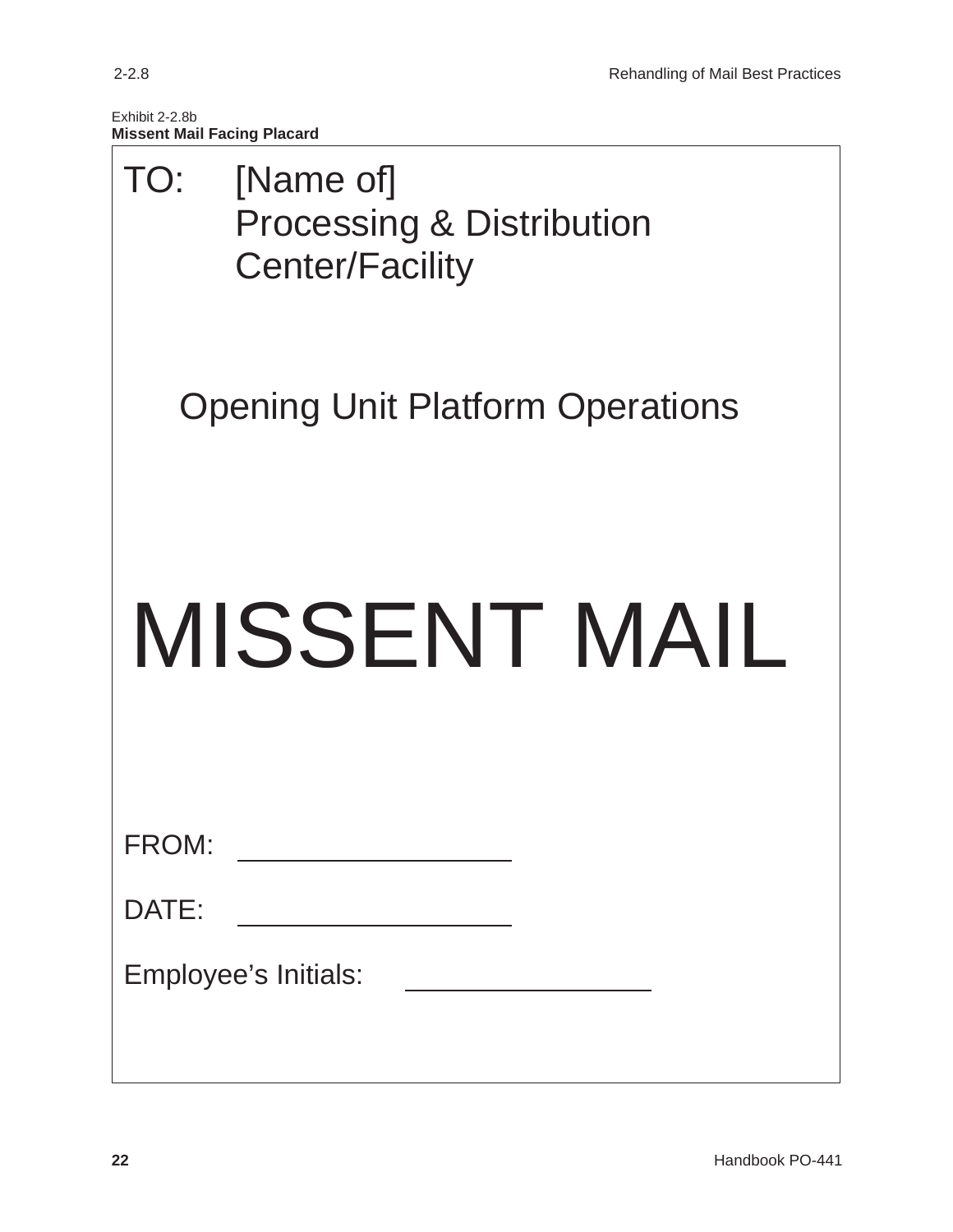### <span id="page-27-0"></span>2-2.9 **Missorted Mail**

Missorted mail is mail sent to the correct zone but received by the wrong route for delivery. When the carrier discovers missorted mail during casing, the carrier must deposit the missorted mail in the throwback case.

Clerks are encouraged to review missorted mail for recurring errors and to provide such pieces to their supervisor for coordination of in-depth diagnostics with the mailpiece design analyst (MDA) and the directory analysis specialist (DAS).

The distribution clerk is responsible for pulling all missorted mail for a delivery unit, station, and branch. Missorted mail must be processed and delivered the same day to meet delivery service standards.

#### 2-2.10 **International Mail**

International mail may contain a group of numbers that resemble a ZIP Code. Do not obliterate these numbers.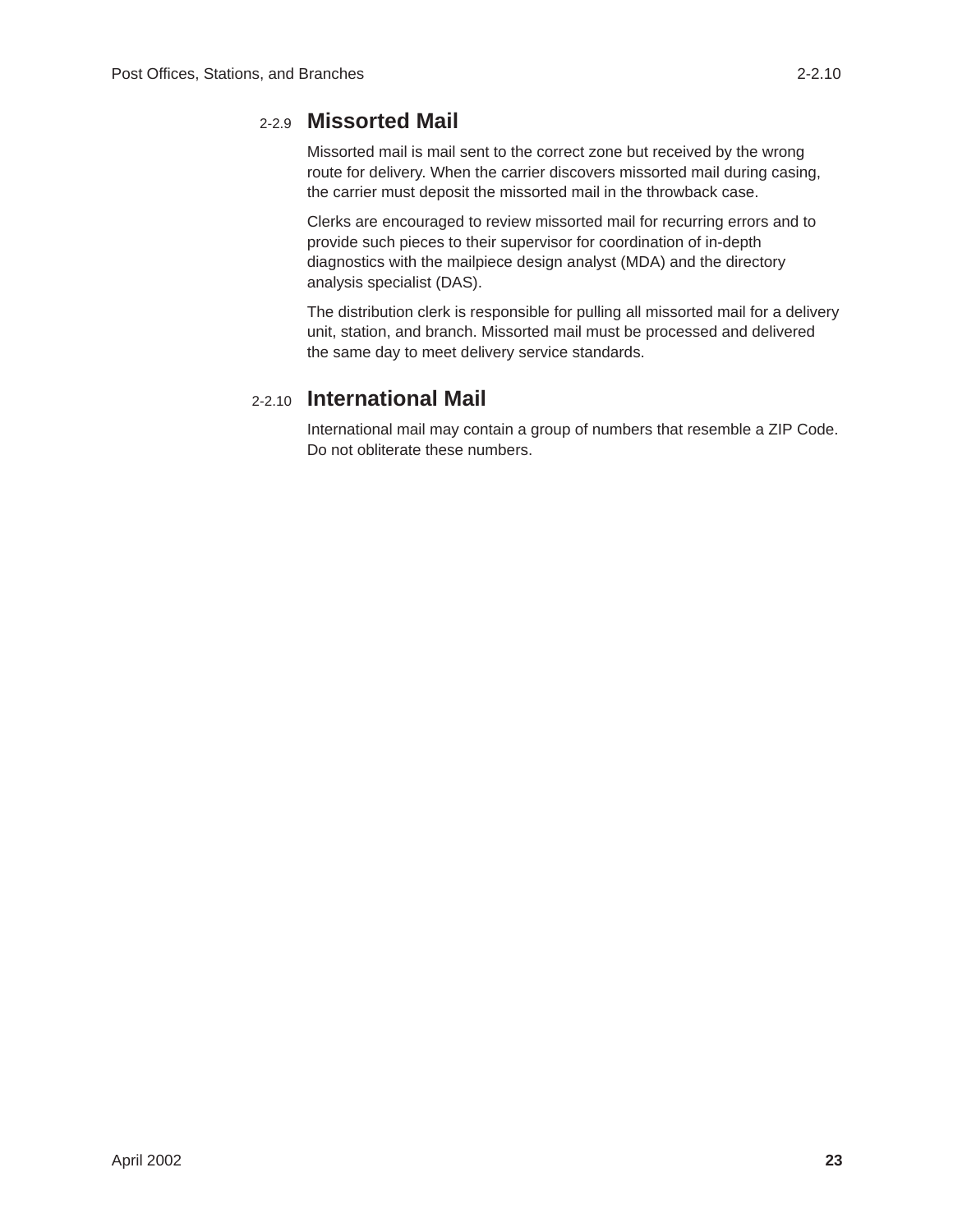# <span id="page-28-0"></span>**3 Computerized Forwarding System Unit**

### 3-1 Overview

The Post Office, station, or branch sends the change-of-address (COA) order to the Computerized Forwarding System (CFS) unit so that the customer's "old" and "new" address information can be entered into the CFS database to facilitate address correction notifications and further handling of forwardable mailpieces. Upon receipt of a valid COA order, the CFS unit accepts pieces in the following mail classes as forwardable pieces of mail:

- a. First-Class Mail.
- b. Periodicals.
- c. Endorsed Standard Mail.
- d. Package Services.

The CFS unit also processes Address Change Service (ACS) nixie mail, which is mail that has the following:

- a. Has a participant code.
- b. Has a keyline.
- c. Is endorsed "Address Service Requested" or "Change Service Requested."

*Note:* Periodicals are an exception because no endorsement is required. The use of the endorsement "Address Service Requested" on periodicals is optional if the mailer desires the return of a UAA mailpiece.

- d. Is undeliverable.
- e. Has the appropriate endorsement for one of the 14 reasons for non-delivery (i.e., Attempted Not Known, No Such Number, Refused, etc.).
- f. Has the carrier's initials.

Post Offices, stations, and branches should place all CFS mail in trays or tubs and apply the appropriate placard for a CFS unit as described in [Chapter 2.](#page-7-0) Postmasters, supervisors, and managers must ensure that mail available for processing at the CFS unit is dispatched on the first available transportation, and that any remaining delivery unit CFS mail is dispatched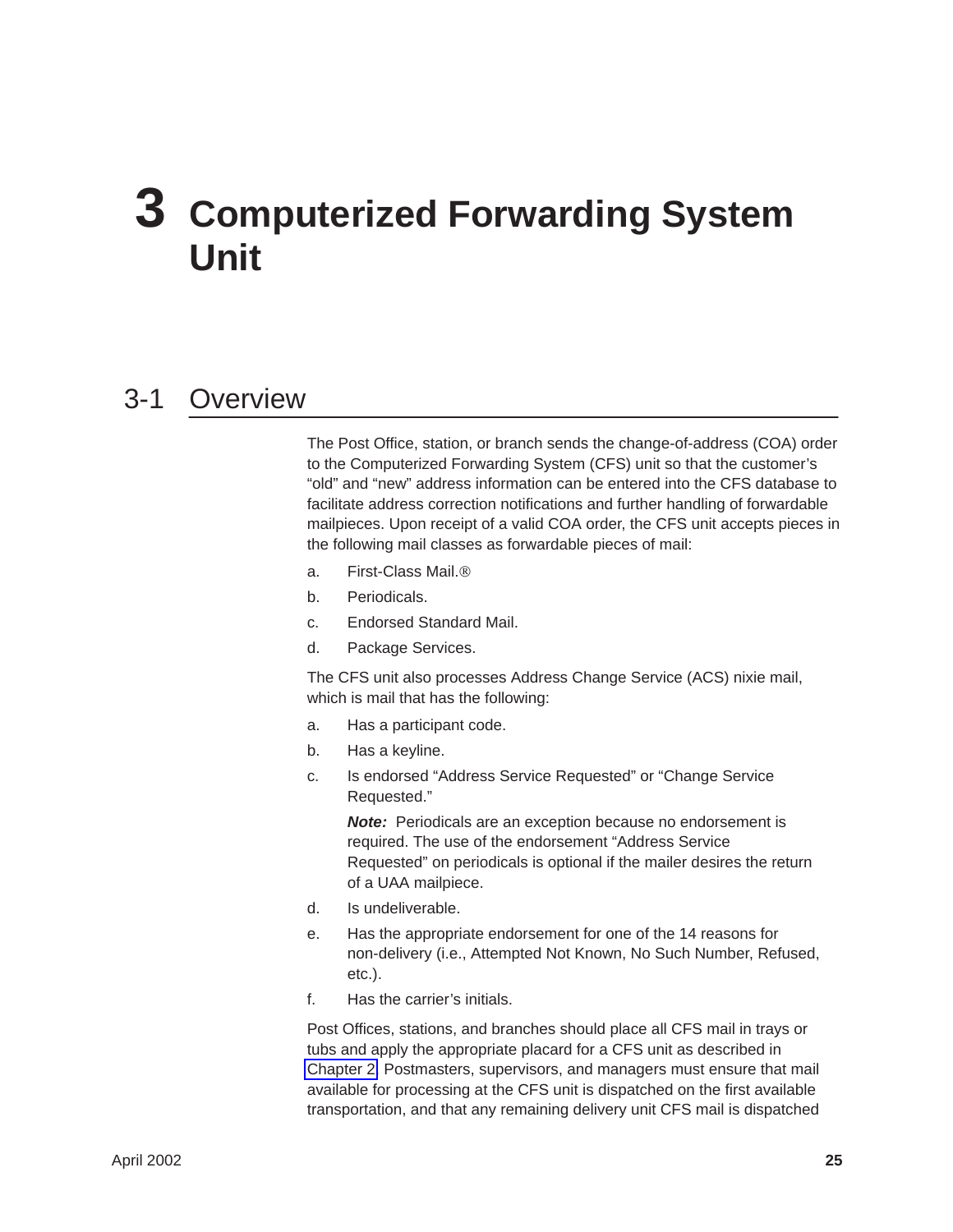on a later trip. The CFS unit will return to the delivery unit any mail that had been improperly submitted to it (i.e., when the CFS unit cannot locate a forwarding order in its database, etc.) so that the delivery unit can determine the proper disposition of the piece (i.e., delivery, return to sender, forwarding to the Mail Recovery Center, etc.).

### <span id="page-29-0"></span>3-2 Return-to-Sender Mail, Stacker 4

RTS mail sorted to Stacker 4 on the mechanized terminals (used to process letter-sized machinable mail) contains the following types of mailpieces:

- a. RTS no-fee due.
- b. RTS fee due.
- c. RTS postage due.

This mail is not barcoded so that it can undergo further processing on the remote barcoding system (RBCS) operation. For this reason, this mail must be isolated from all other mail. The employee should identify trays of RTS mail generated by the CFS unit for the input sub-system (ISS) as shown in Exhibit 3-2a.

#### Exhibit 3-2a **CFS-Generated RTS Mail Tray Label**

OCR/ISS RTS CFS LTRS IN-HOUSE LABEL CIN 199

Trays of PS Forms 3547, *Notice to Mailer of Correction in Address,* originating from mechanized terminal stackers 3 and 6 and then processed at a photocopy operation on cardboard stock as postage due to the destinating office, should be labeled as shown in Exhibit 3-2b.

Exhibit 3-2b **PS Forms 3547 Mail Tray Label**

OCR/ISS RTS CFS 3547s IN-HOUSE LABEL CIN 199

In either case, the CFS unit must tape an RTS CFS placard, as shown in [Exhibit 3-2c,](#page-30-0) to the top of each sleeved tray. In certain locations, the volume may warrant a separate, larger container. If using an APC or hamper, properly identify the trayed mail with a CFS RTS mail placard placed on the outside of the container.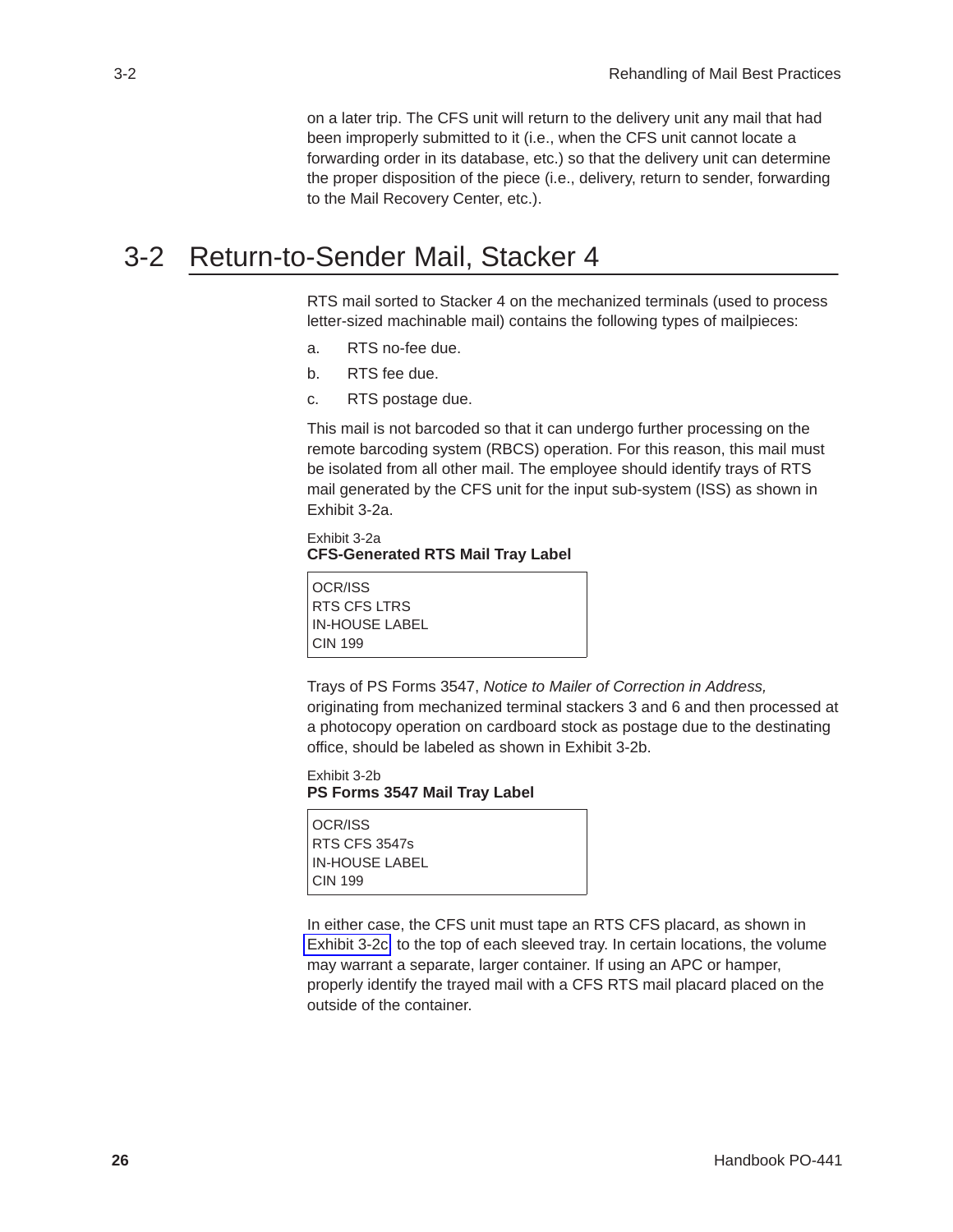<span id="page-30-0"></span>Exhibit 3-2c **RTS CFS Placard**

| TO:   | <b>OCR/ISS</b>                                                                                                                                                                                                   |
|-------|------------------------------------------------------------------------------------------------------------------------------------------------------------------------------------------------------------------|
|       | <b>CFS Return-To-Sender</b>                                                                                                                                                                                      |
|       | "LIFT ALL MODE"                                                                                                                                                                                                  |
|       | RETURA<br><b>SENDER</b>                                                                                                                                                                                          |
|       | <b>FROM: CFS Unit</b>                                                                                                                                                                                            |
| DATE: |                                                                                                                                                                                                                  |
|       | Employee's Initials:                                                                                                                                                                                             |
|       | * FHP WEIGH AS OPERATION 046                                                                                                                                                                                     |
| *     | Before processing the mail, the loader is responsible for<br>verifying that each container of UAA mail (missorted, loop<br>mail, and CFS (stacker #4) CFS generated (RTS) has<br>been weighed for Operation 046. |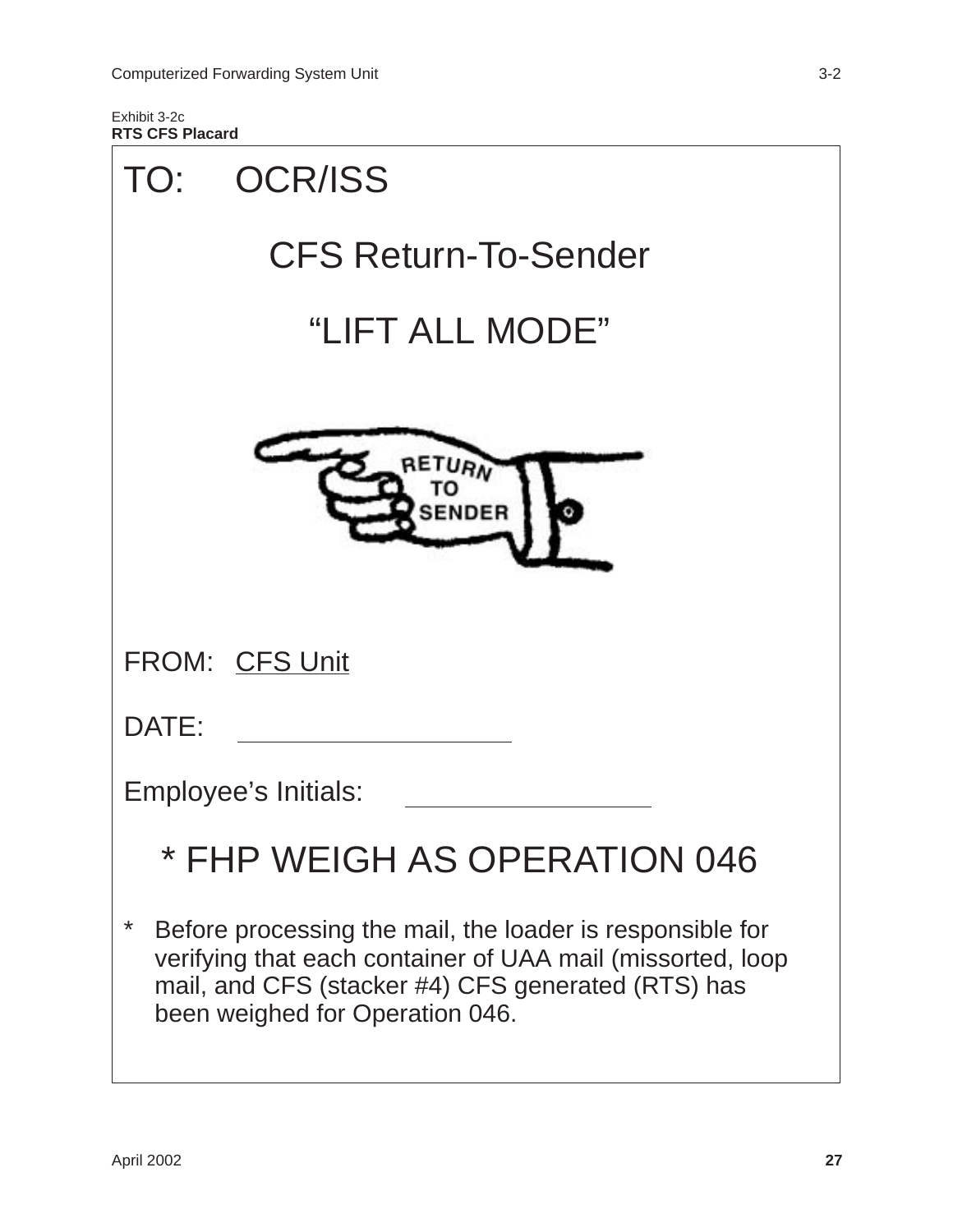### <span id="page-31-0"></span>3-3 International Mail

International mailpieces generated at the CFS unit contain an international country code when one is available. When an international country code is not available, the generic barcode 00360-0003-00 will be printed on the label. International mailpieces generated at the CFS unit are sorted to Stacker 2 ("Non-Local") on the mechanized terminals.

### 3-4 Parcels

For returned parcels, the clerk must mark through the delivery package barcode so that it cannot be read by automation equipment. For clear identification, the mailer must place the delivery parcel barcode adjacent to the delivery address with the word "ZIP" and human-readable equivalent of the ZIP Code printed above, below, or adjacent to the barcode.

To avoid looping, the clerk must mark through delivery parcel barcode with vertical lines or by attaching a label that clearly skews the reading of the barcode. This action renders the barcode unreadable. Any stamps or labels applied to a UAA parcel must not cover or deface a unique identifier provided by the mailer, such as non-POSTNET barcodes or account numbers. Mailers use these unique identifiers to help inventory any materials that are returned to them.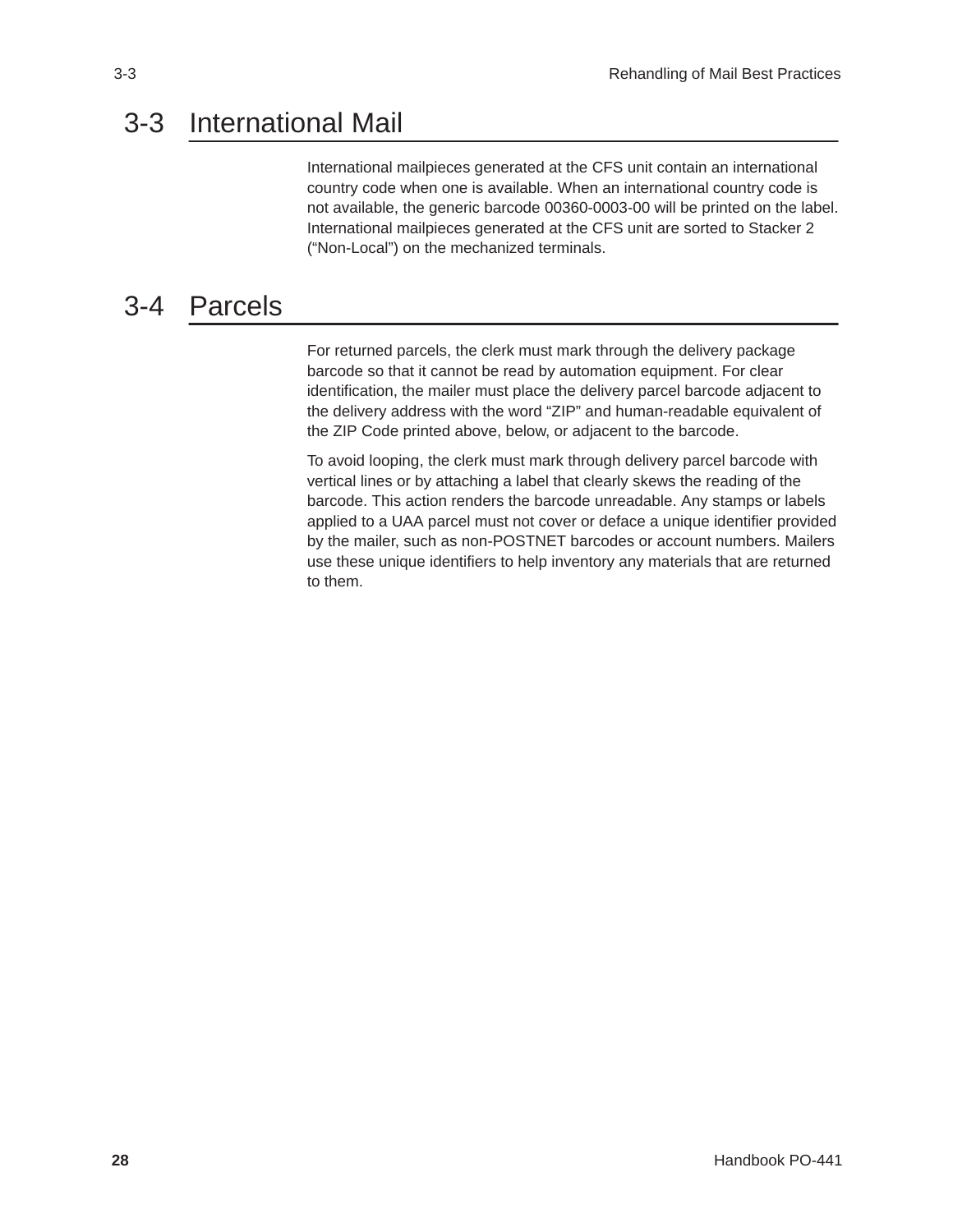# <span id="page-32-0"></span>**4 Processing and Distribution Centers/Facilities**

### 4-1 Opening Unit Platform Operation

When returning trays of rehandling mail to P&DC/Fs, all Post Offices, stations, and branches must use the appropriate tray label and placard. Mail handlers at P&DC/Fs must identify and separate these trays for subsequent processing. To keep this mail from the outgoing collection mail, a separate placard is used on an APC to identify delivery unit RTS mail, loop mail, and missent mail, as shown in [Exhibits 4-1a,](#page-33-0) [4-1b,](#page-34-0) and [4-1c,](#page-35-0) respectively.

Once identified, the delivery unit RTS and loop mail containers are moved to the letter mail labeling machine (LMLM) operation area. The employee who presents the APC to the LMLM must provide the following information on the placard:

- a. Date.
- b. Time.
- c. Employee's initials.

Full trays of missent mail that are properly labeled to a 3-digit or 5-digit ZIP Code must be moved to the dispatch area (also known as the "bullpen," "breakdown area," "spread area," etc.) for dispatching.

The P&DC/F directs the delivery unit RTS flats to flat loop mail cases and processes them to ensure that this volume is not processed by a flat mail optical character reader (FMOCR) or an automated flat sorter machine (AFSM 100).

Post Offices, stations, branches and CFS units sending RTS flats to a P&DC/F must use Label 230 (previously shown in [Exhibit 2-2.7c\)](#page-24-0) as the facing label so that the P&DC/F can quickly identify and process this mail in flat cases.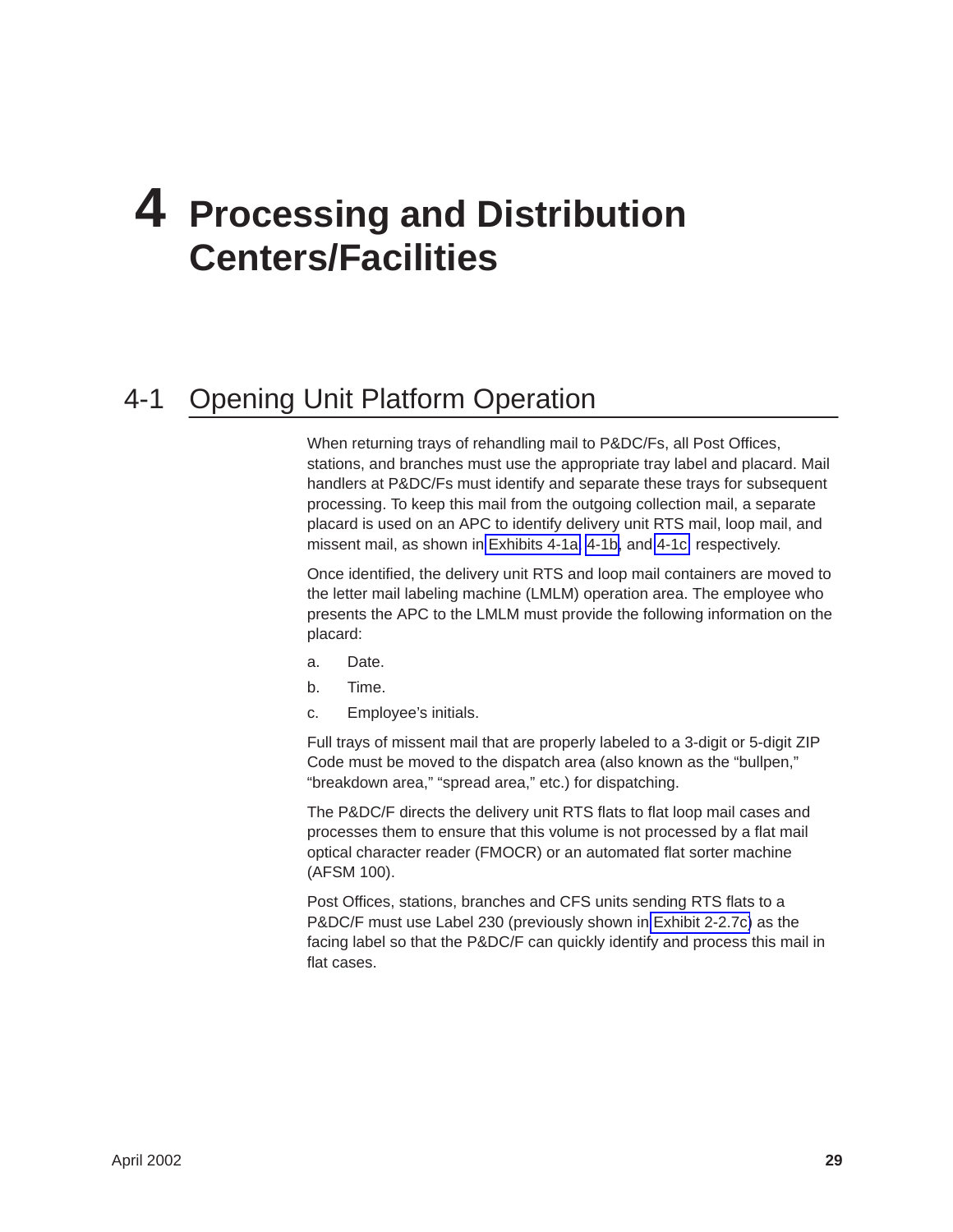<span id="page-33-0"></span>

| Exhibit 4-1a                          |  |  |
|---------------------------------------|--|--|
| <b>Delivery Unit RTS Mail Placard</b> |  |  |

| TO: LMLM OPERATIONS                    |
|----------------------------------------|
| <b>Delivery Unit Return-To-Sender</b>  |
| RETURN<br><b>SENDER</b>                |
| FROM: Opening Unit Platform Operations |
| TIME:<br>DATE:                         |
| Employee's Initials:                   |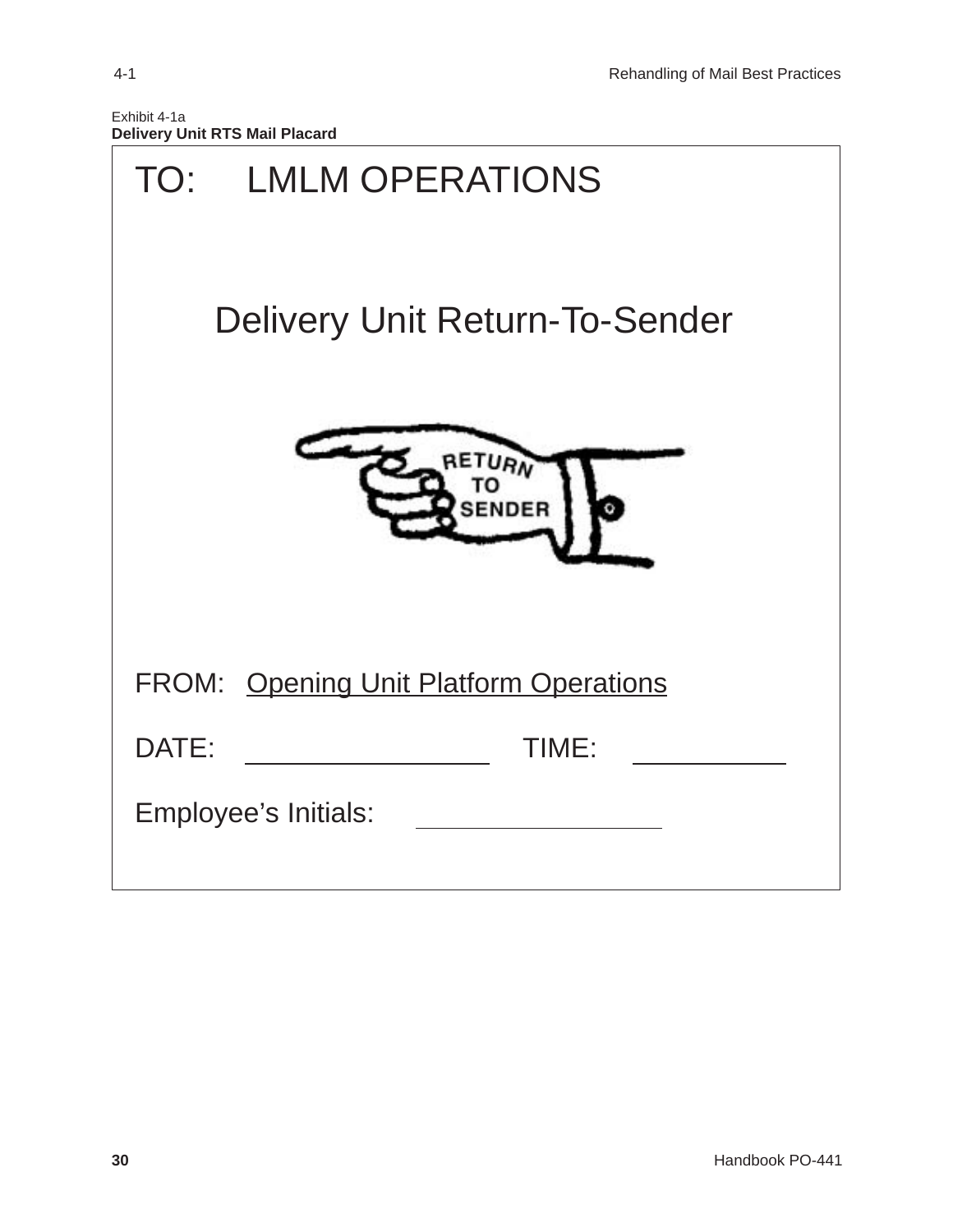<span id="page-34-0"></span>Exhibit 4-1b **Loop Mail Placard**

| TO:   | <b>LMLM OPERATIONS</b>                        |
|-------|-----------------------------------------------|
|       | LOOP MAIL                                     |
|       |                                               |
|       | <b>FROM: Opening Unit Platform Operations</b> |
| DATE: | TIME:                                         |
|       | Employee's Initials:                          |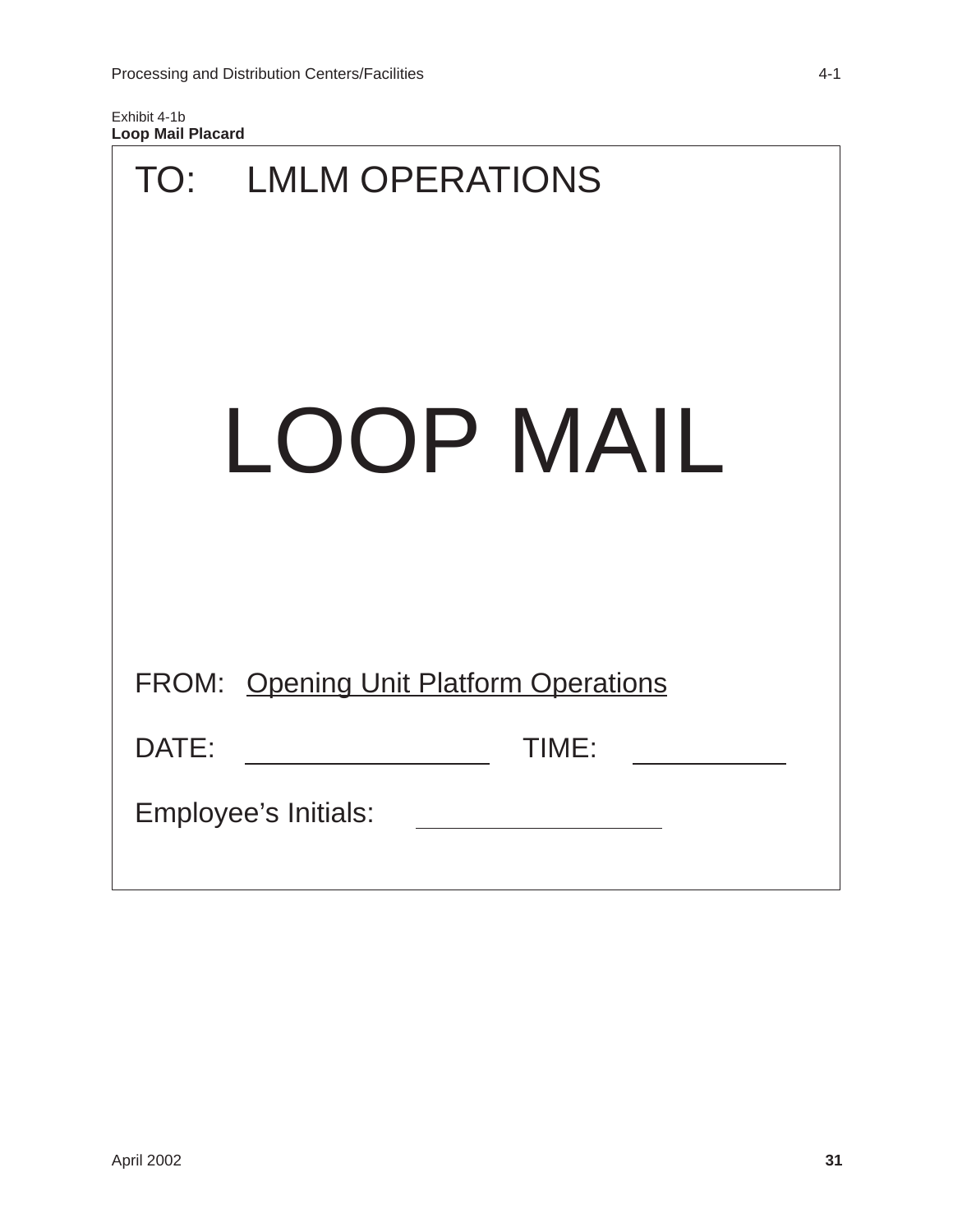<span id="page-35-0"></span>

| Exhibit 4-1c                |  |
|-----------------------------|--|
| <b>Missent Mail Placard</b> |  |

|       | TO: DISPATCH AREA                             |
|-------|-----------------------------------------------|
|       | MISSENT MAIL                                  |
|       | 3/5 Digits ZIP                                |
|       | <b>FROM: Opening Unit Platform Operations</b> |
| DATE: | TIME:                                         |
|       | Employee's Initials:                          |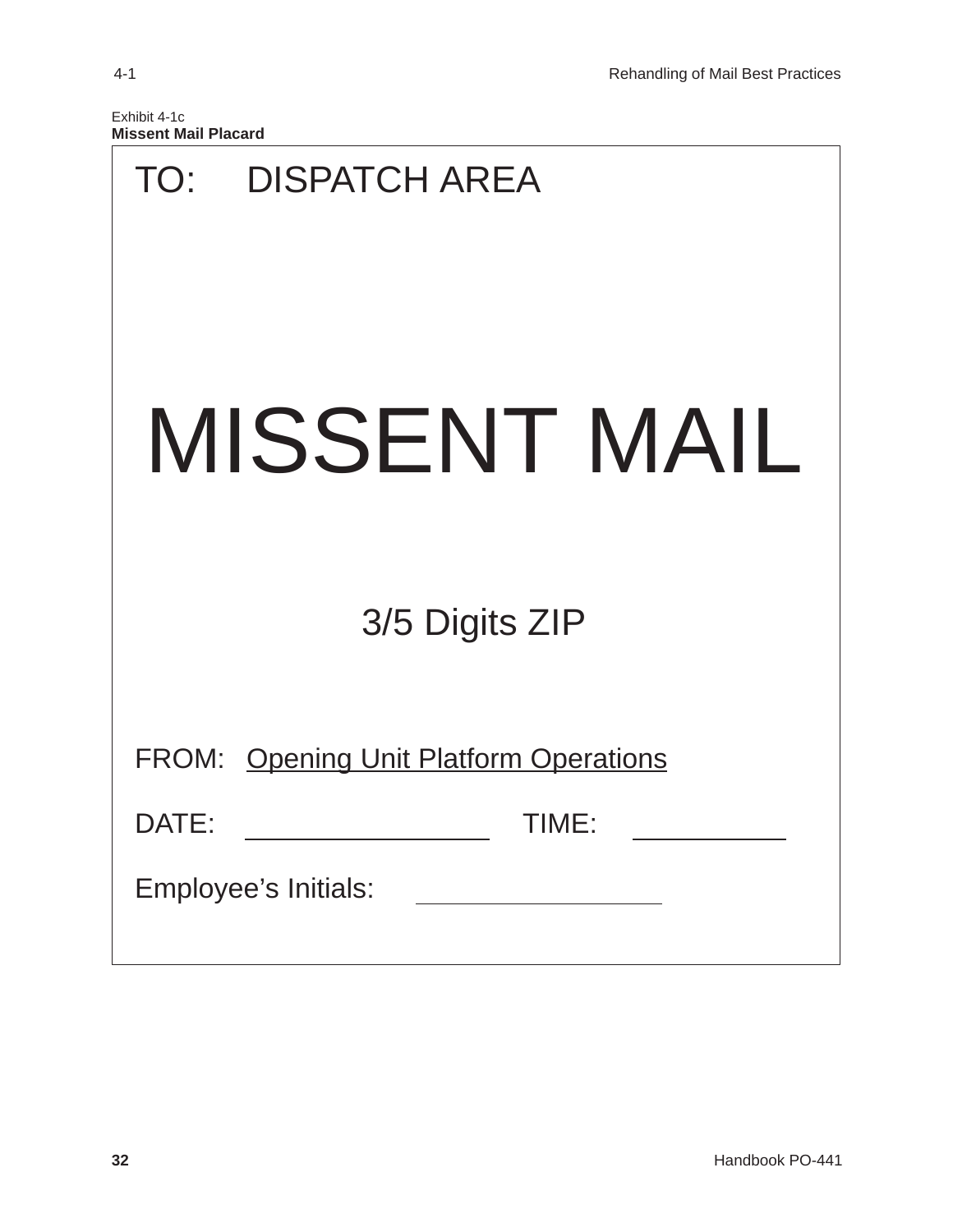### <span id="page-36-0"></span>4-2 Mail Preparation, Culling/LMLM

At the LMLM operation, mail processors must identify all mail having the following characteristics:

- a. Is taller than the side of the letter tray (i.e., taller than 120 mm).
- b. Is damaged (i.e., mail that is ripped or folded, that has bent edges, etc).
- c. Has objects inside envelopes (i.e., pens, keys, medals, etc.).

Mail processors must remove this non-machinable mail from the delivery unit RTS mail trays and the loop mail trays prior to processing the mail on the LMLM. To process the non-machinable mail, mail processors must face, tray, and containerize the mail for Operation 030 (Manual Letter Outgoing Primary) and must use a separate placard, as shown in [Exhibit 4-2a,](#page-37-0) to identify this mail.

P&DC/Fs must use Operation 776 to process delivery unit RTS mail and loop mail on the LMLM. *Do not commingle trays of delivery unit RTS mail and loop mail in the LMLM operation.*

Once the mail has been processed on the LMLM, place the trays in the appropriate APC for OCR/ISS processing. Identify the APC with an LMLM delivery unit RTS placard, as shown in [Exhibit 4-2b,](#page-38-0) or an LMLM loop mail placard, as shown in [Exhibit 4-2c,](#page-39-0) showing the date, time completed, and initials of the employee presenting the APC to the OCR/ISS operation.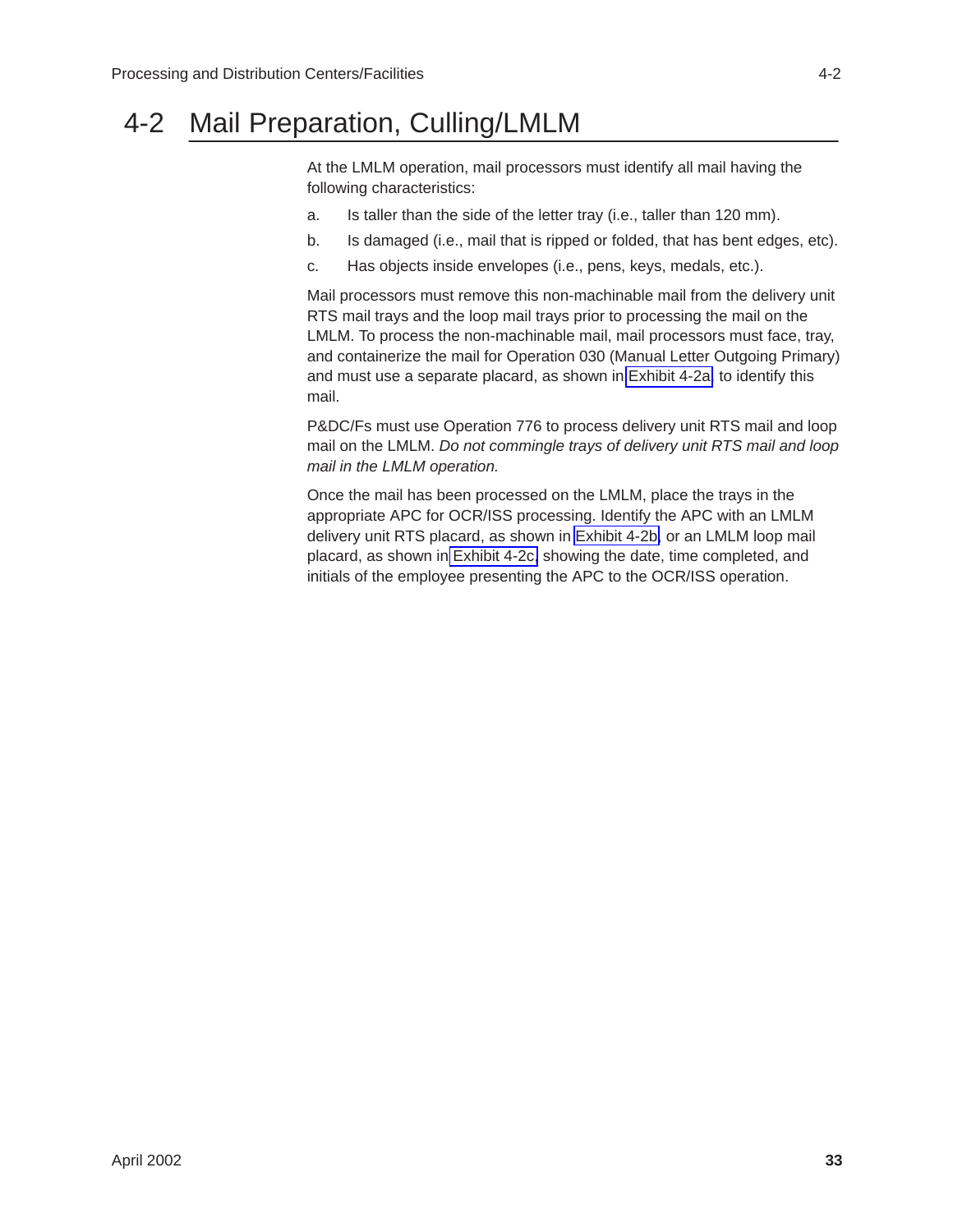<span id="page-37-0"></span>

| TO:   | <b>OPERATIONS 030 MANUAL</b>          |
|-------|---------------------------------------|
|       | <b>NON-MACHINABLE</b>                 |
|       | <b>LOOP MAIL</b>                      |
|       | <b>Delivery Unit Return-To-Sender</b> |
|       | RE<br><b>SENDER</b>                   |
|       | <b>FROM: LMLM Operations</b>          |
| DATE: | TIME:                                 |
|       | Employee's Initials:                  |
|       |                                       |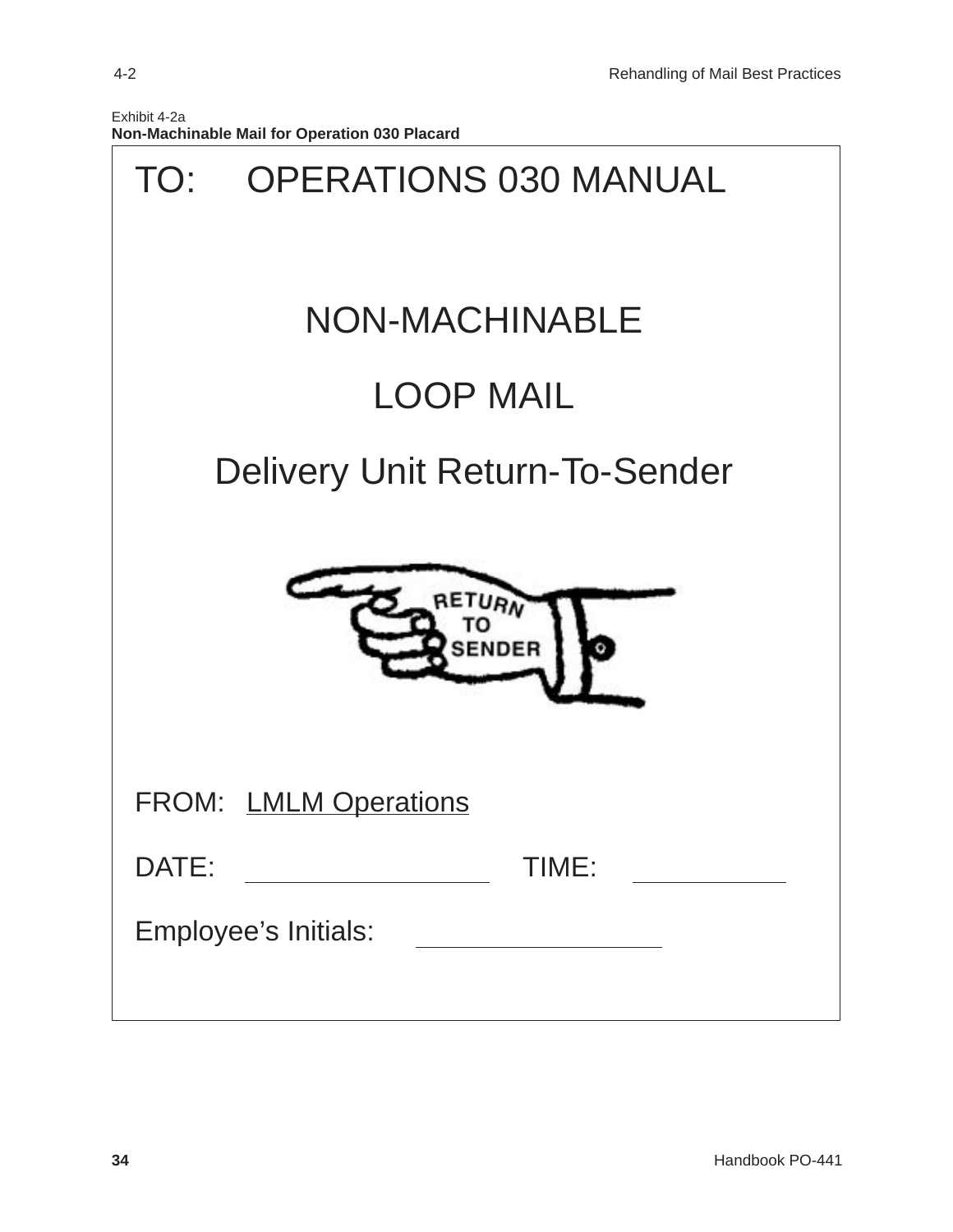<span id="page-38-0"></span>Exhibit 4-2b **Delivery Unit RTS Placard**

| <b>OCR/ISS</b><br>TO:                                                                                                                                                                                     |
|-----------------------------------------------------------------------------------------------------------------------------------------------------------------------------------------------------------|
| <b>Delivery Unit Return-To-Sender</b>                                                                                                                                                                     |
| "RTS MODE"                                                                                                                                                                                                |
| ENDER                                                                                                                                                                                                     |
| <b>FROM: LMLM Operations</b>                                                                                                                                                                              |
| DATE:<br>TIME:                                                                                                                                                                                            |
| Employee's Initials:                                                                                                                                                                                      |
| * FHP WEIGH AS OPERATION 046                                                                                                                                                                              |
| *<br>Before processing the mail, the loader is responsible for<br>verifying that each container of UAA mail (Delivery Unit<br>Return-To-Sender) for the "RTS MODE" has been weighed<br>for Operation 046. |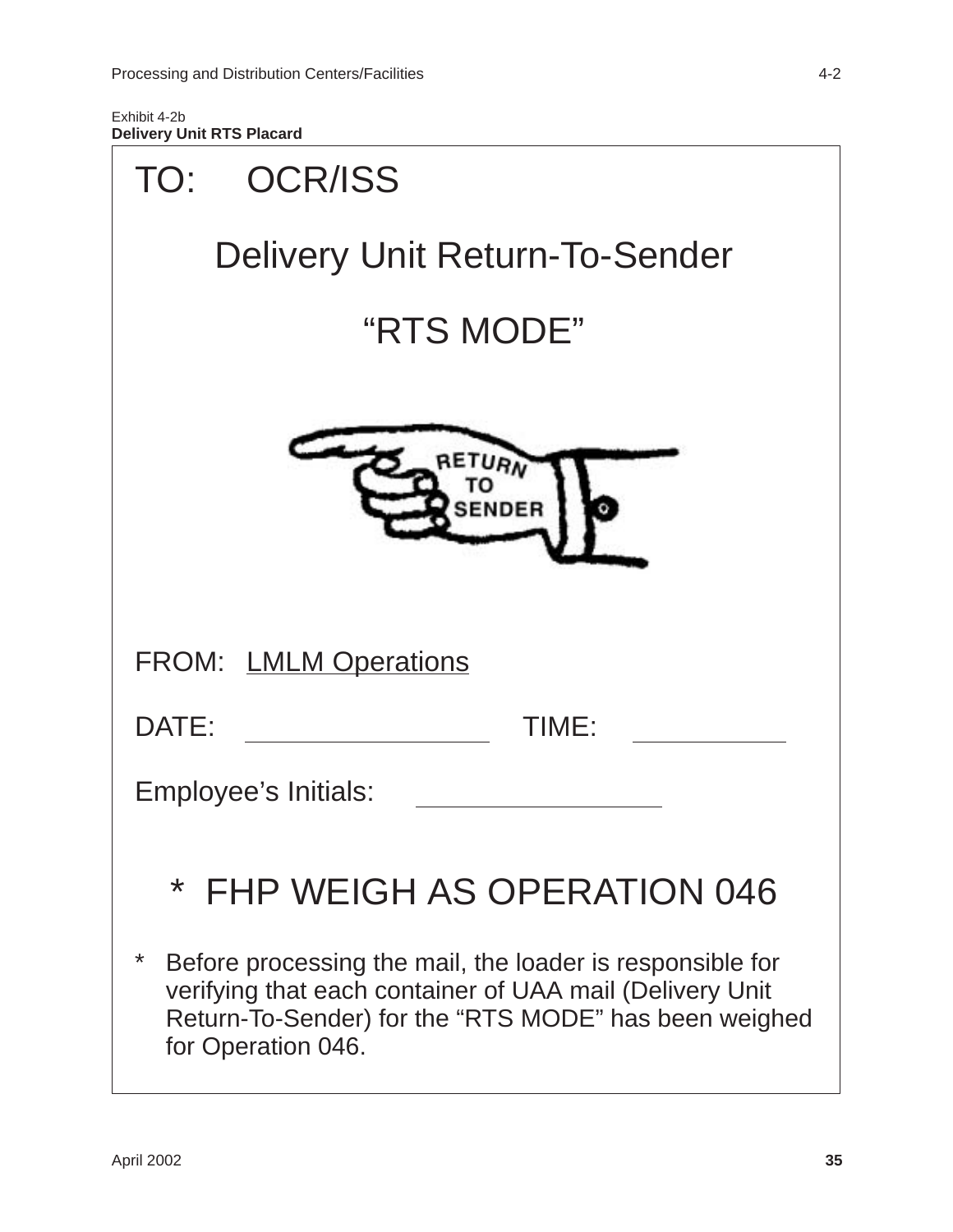<span id="page-39-0"></span>

| Exhibit 4-2c |  |                               |
|--------------|--|-------------------------------|
|              |  | <b>LMLM Loop Mail Placard</b> |

| TO: OCR/ISS                                                                                                                                                                                                          |
|----------------------------------------------------------------------------------------------------------------------------------------------------------------------------------------------------------------------|
| "LIFT ALL MODE"                                                                                                                                                                                                      |
| LOOP MAIL                                                                                                                                                                                                            |
| <b>FROM: LMLM Operations</b>                                                                                                                                                                                         |
| DATE:<br>TIME:                                                                                                                                                                                                       |
| Employee's Initials:                                                                                                                                                                                                 |
| * FHP WEIGH AS OPERATION 046                                                                                                                                                                                         |
| *<br>Before processing the mail, the loader is responsible for<br>verifying that each container of UAA mail (missorted, loop<br>mail, and CFS (stacker #4) CFS generated RTS) has been<br>weighed for Operation 046. |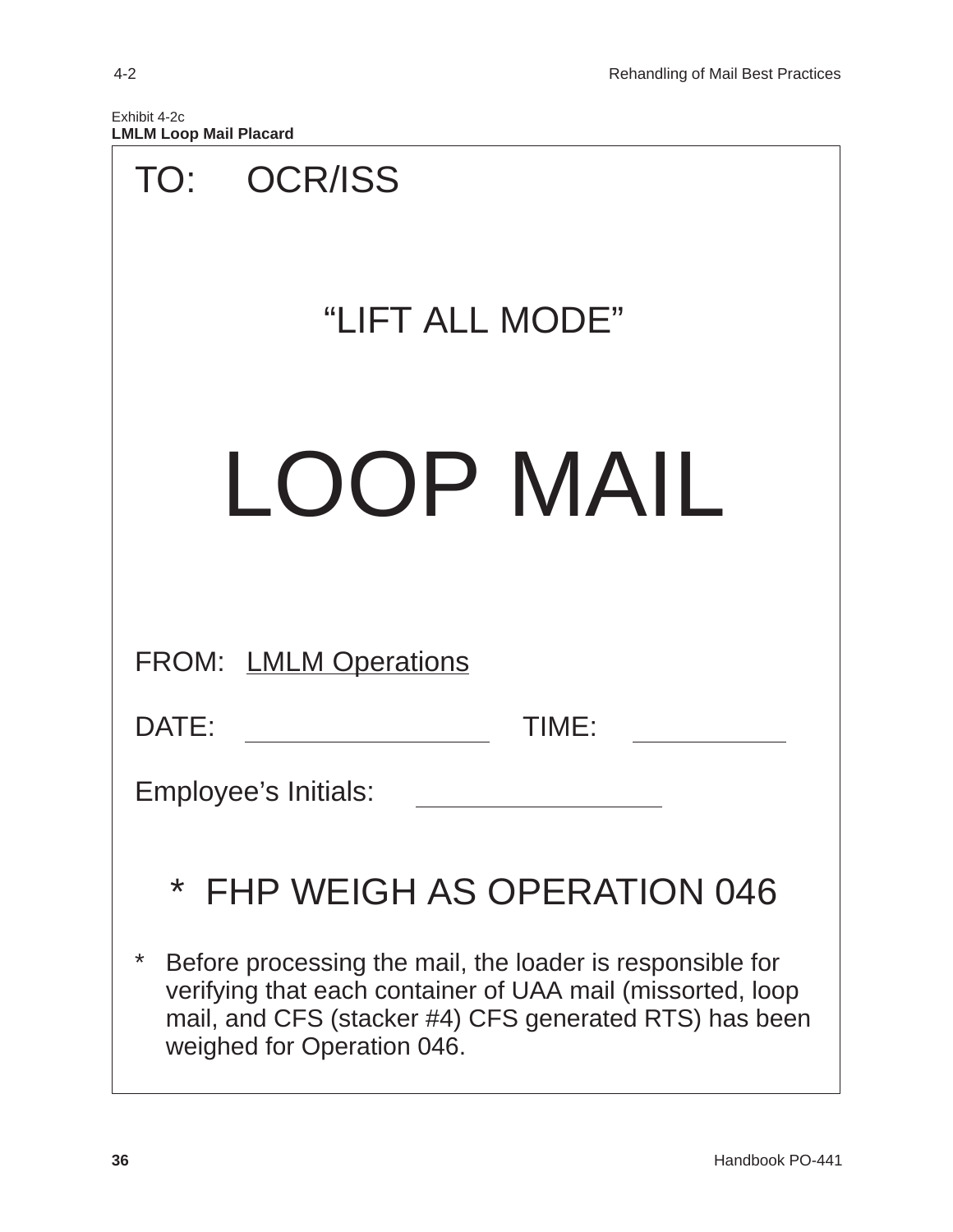### <span id="page-40-0"></span>4-3 Input Sub-System and Output Sub-System

Operation 046 is used for processing delivery unit RTS mail, CFS RTS mail, and loop mail on the input sub-system (ISS). Delivery unit RTS mail is sorted in "RTS" mode, and CFS RTS mail, PS Forms 3547, and loop mail are sorted in "Lift All" mode. The old ID tag is set at 16 days. If possible, the plant should use two ISS machines: one ISS runs the delivery unit RTS, and the other runs CFS RTS mail, PS Forms 3547, and loop mail.

The Tour 2 ISS supervisor is responsible for notifying Maintenance of which machine number(s) will process delivery unit RTS and which machine number will process CFS RTS mail, PS Forms 3547, and loop mail. These machines cannot have any images buffered on them prior to running this mail.

#### 4-3.1 **Delivery Unit RTS Mail ("RTS" Mode)**

Maintenance sets the ISS into "RTS" mode for the delivery unit RTS mail. See [Appendix A](#page-51-0) for instructions. The ISS will flash a blue light when processing this mail. The electronic technician (ET) verifies that the remote computer reader (RCR) is turned off prior to connecting the ISS to the image processing sub-system (IPSS). No other machine can be connected until all images are transferred from the ISS to the IPSS and then to the remote encoding center (REC) site. Once this set-up has been completed, the ISS is ready to begin processing delivery unit RTS mail. As this mail is being processed, the following tasks are taken:

 $\blacksquare$  The mail processor places the delivery unit RTS trays in an APC and identifies them with an ISS placard showing the time completed, as shown in [Exhibit 4-3.1.](#page-41-0) An employee then transports this mail to the output sub-system (OSS) for final processing.

Immediately after delivery unit RTS images have been transferred, the mail processor contacts Maintenance to take the OCR/ISS out of the "RTS mode." The ET must ensure that the RCR is turned back on so that other ISS machines can begin to transfer images to the IPSS. The ET is responsible for letting the supervisor know that the RCR is on.

#### 4-3.2 **CFS RTS Mail, PS Forms 3547, and Loop Mail ("Lift All" Mode)**

Maintenance also sets the ISS for sorting CFS RTS mail, PS Forms 3547, and loop mail into "Lift All" mode. See [Appendix B](#page-52-0) for instructions.

Once this set-up has been completed, then the ISS is ready to sort CFS RTS mail, PS Forms 3547, and loop mail into "Lift All" mode. As this mail is being processed, the following tasks are taken:

 $\overline{\phantom{a}}$  The mail processor places the CFS RTS mail, PS Forms 3547, and loop mail trays in an APC and identifies them with an ISS placard showing the time completed, as shown in [Exhibit 4-3.2.](#page-42-0) An employee then transports this mail to the OSS for final processing.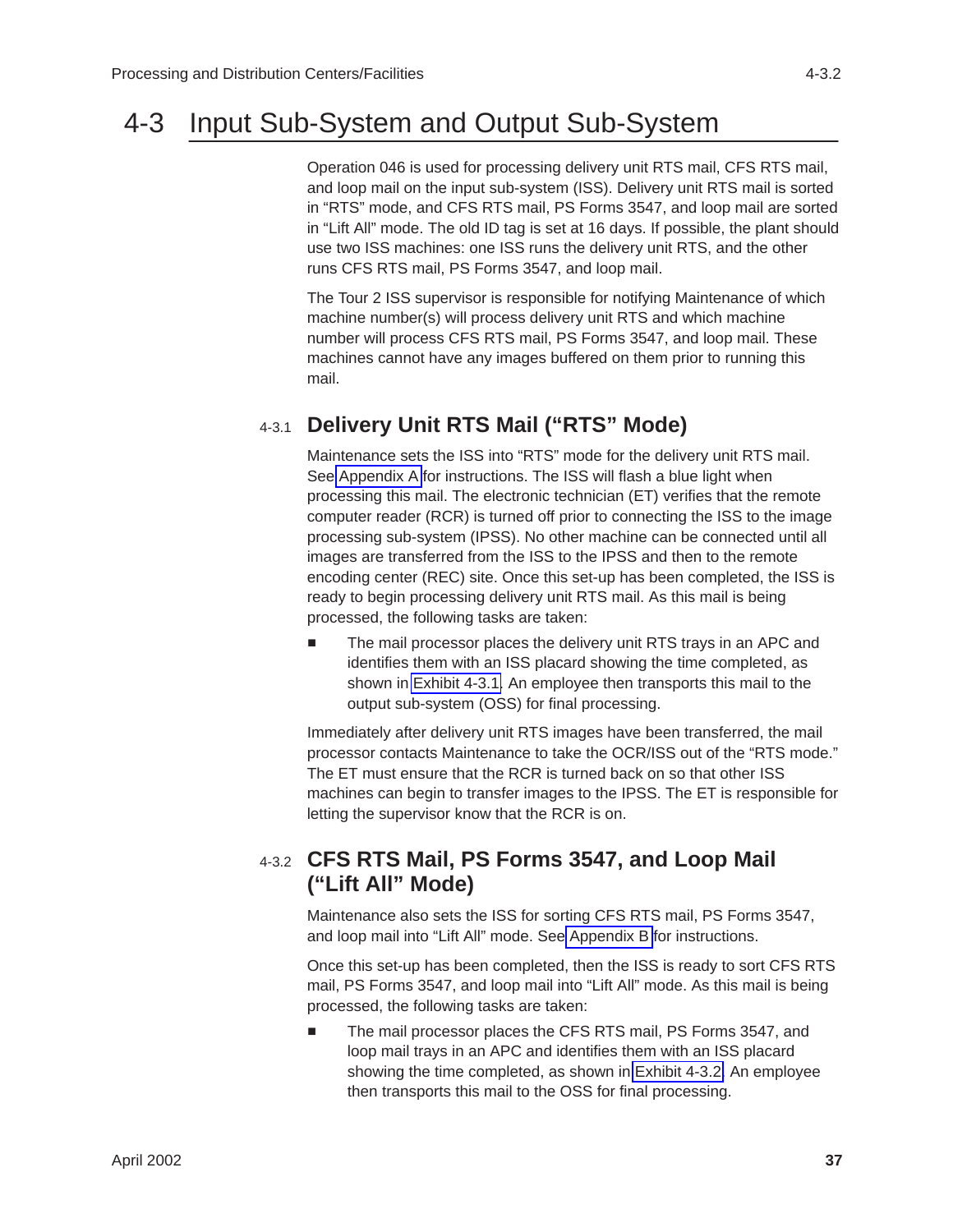If the plant normally runs the ISS in another mode, then contact Maintenance to take the OCR/ISS out of the "Lift All" mode and return it to the plant's normal mode.

<span id="page-41-0"></span>Exhibit 4-3.1 **ISS Placard for Delivery Unit RTS Trays**

| TO (circle one): DBCS/OSS<br><b>MPBCS/OSS</b> |
|-----------------------------------------------|
| <b>Delivery Unit Return-To-Sender</b>         |
| <b>SENDER</b>                                 |
| FROM: OCR/ISS Operations                      |
| DATE:<br>TIME:                                |
| Employee's Initials:                          |
| <b>DO NOT WEIGH</b>                           |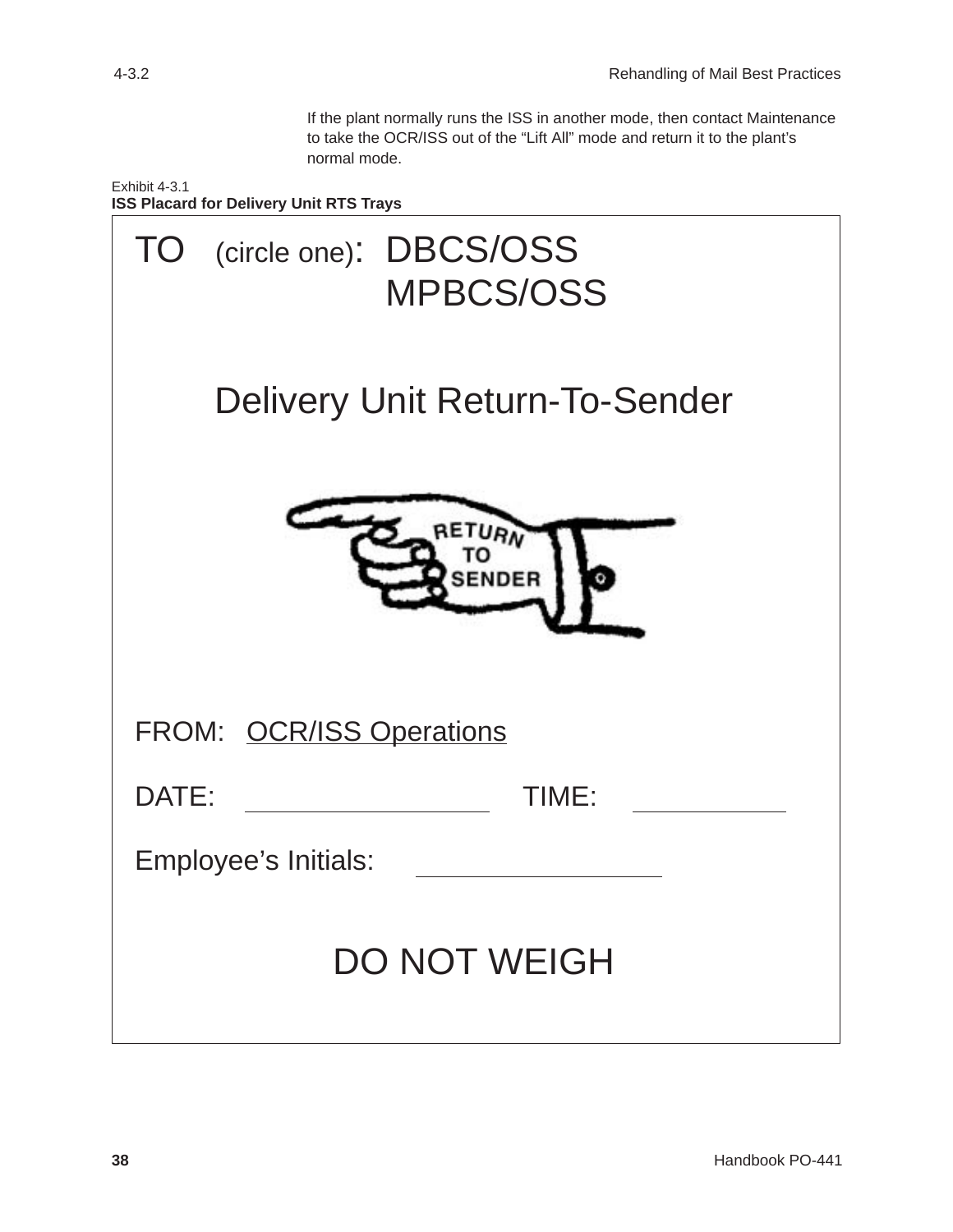$\Gamma$ 

<span id="page-42-0"></span>Exhibit 4-3.2 **ISS Placard for CFS RTS Mail, PS Forms 3547, and Loop Mail Trays**

| TO (circle one): DBCS/OSS<br><b>MPBCS/OSS</b> |
|-----------------------------------------------|
| CFS RTS<br>PS Forms 3547<br>LOOP MAIL         |
| FROM: OCR/ISS Operations                      |
|                                               |
| TIME:<br>DATE:                                |
| Employee's Initials:                          |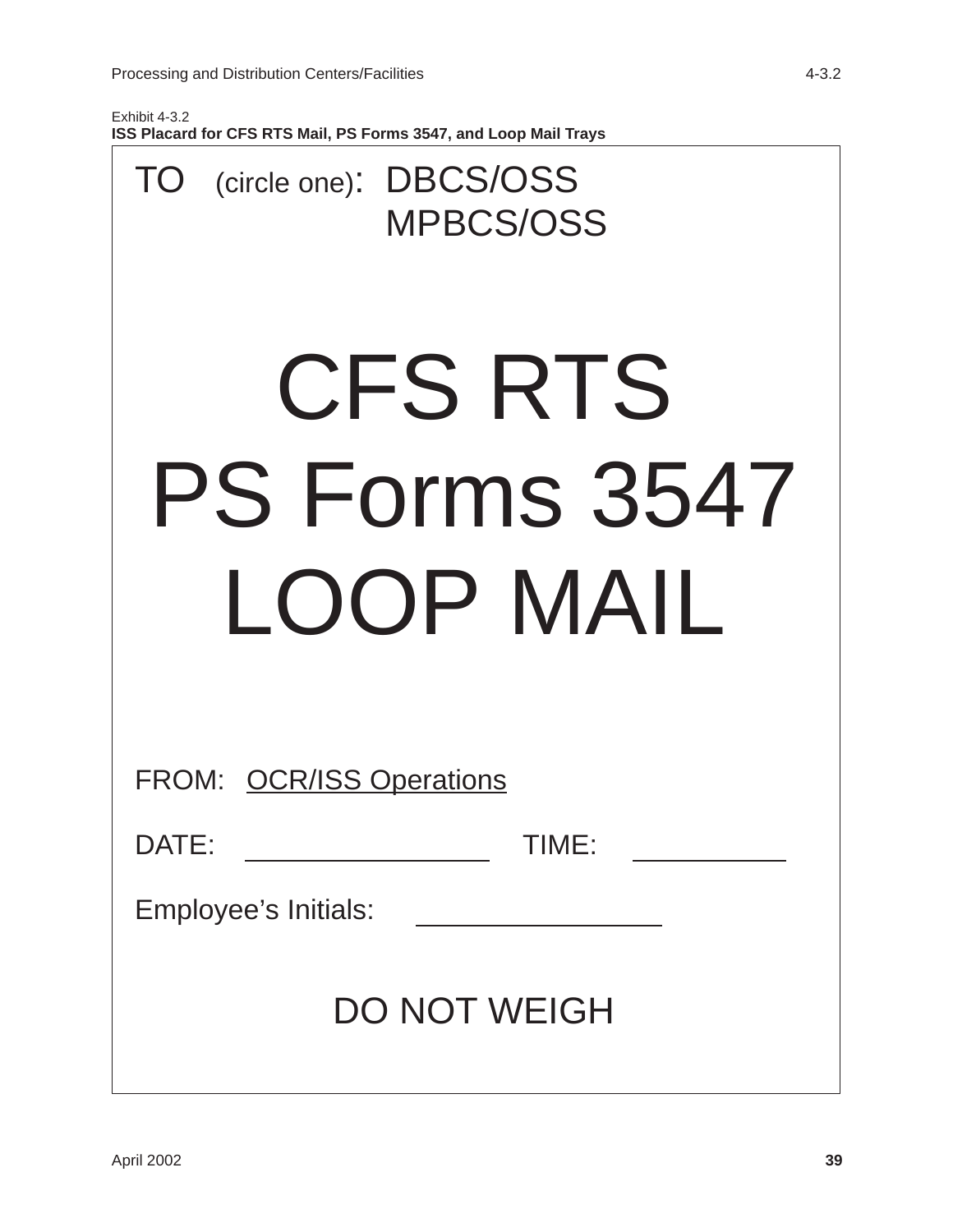#### <span id="page-43-0"></span>4-3.3 **Output Sub-System**

To finalize the delivery unit RTS mail, CFS RTS mail, PS Forms 3547, and loop mail from the ISS, the mail processor places a template over the aperture on the OSS. This action allows the reader to see the clear area where the barcode is to be sprayed. Operation 047 is dedicated to running delivery unit RTS mail, CFS RTS mail, PS Forms 3547, and loop mail processed on the OSS. It is important to use the template because, if there is no RTS address and there is a pre-barcode in the address area, the wide area barcode reader (WABCR) will sort on that barcode even though the mailpiece was keyed as a reject at the REC site. Any rejects will be finalized manually using Operation 030 and will not be reintroduced to the RTS program.

After all RTS images have been transferred, REC sites must disconnect from the P&DC/F. When the REC site gets below 5,000 images, the supervisor will determine when to reconnect with the plant. Once reconnection is made, images will transfer from the plant to the REC site for processing.

### 4-3.4 **Rejects From the ISS and OSS**

Any rejects from the ISS and OSS will be finalized manually using Operation 030 and will not be reintroduced to the RTS program. The mail processor places these delivery unit RTS mail trays, CFS RTS, PS Forms 3547, and loop mail trays in an APC and identifies them with an Operation 030 placard showing the date, time completed, and initials of the employee presenting the APC to the Operation 030. An example of the Operation 030 placard is provided in [Exhibit 4-3.4.](#page-44-0)

#### 4-3.5 **REC Sites**

P&DC/F management is responsible for tracking the number of images generated on the RTS program and calling the REC site to provide the number of images to expect.

The REC supervisor informs the keyers of the total number of minutes that will be dedicated to processing RTS. With such notification, keyers know that each mailpiece is an RTS piece and will key only the address in the upper left-hand corner of the envelope.

For CFS RTS pieces that are postage due or fee due, keyers must key in the 5-digit ZIP Code of the return address and then press the "postmaster" key, which will automatically add the ZIP+4 add-on of "-9998."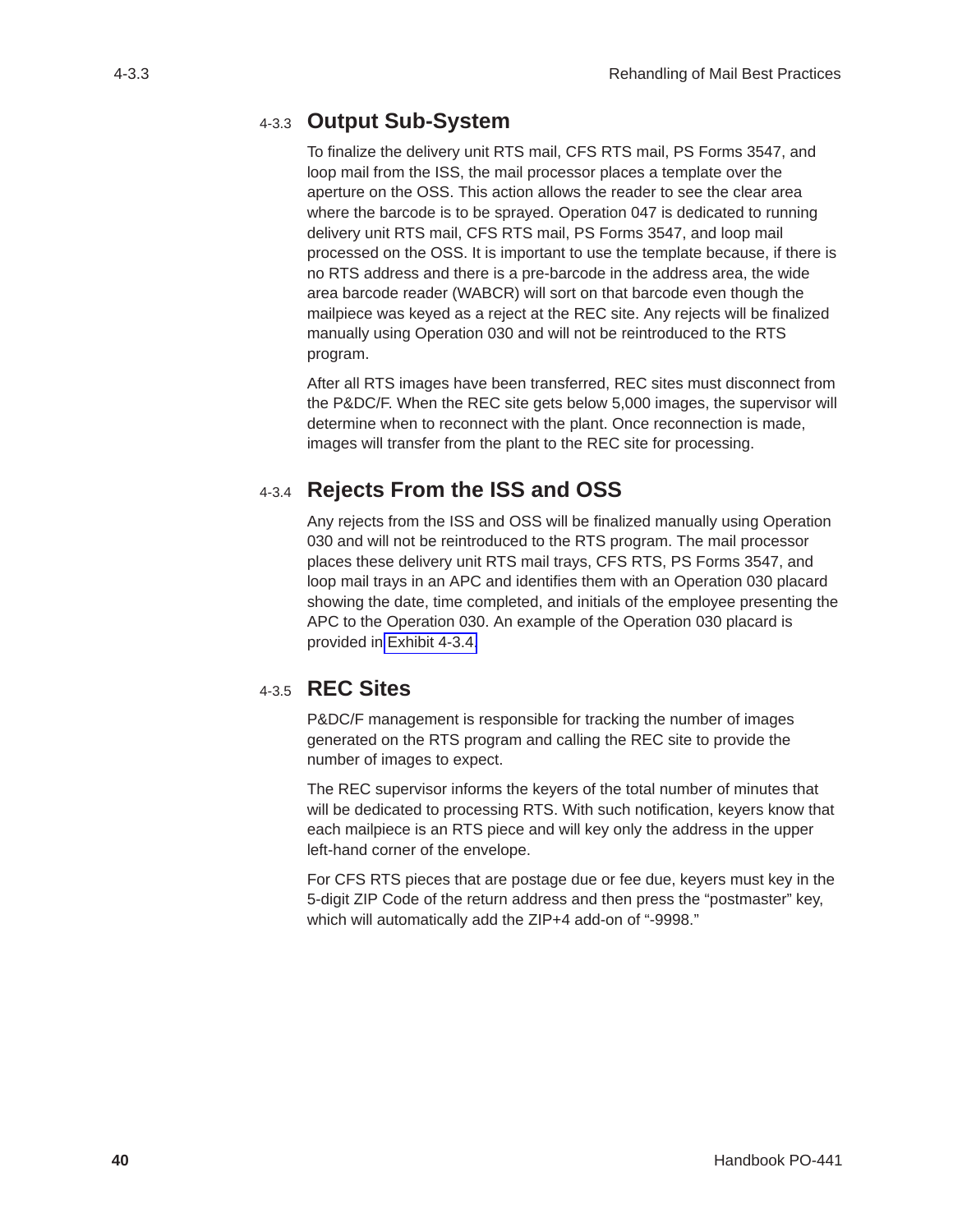<span id="page-44-0"></span>

| TO:     |                      | <b>OPERATION 030 MANUAL</b>                                                                        |  |
|---------|----------------------|----------------------------------------------------------------------------------------------------|--|
| REJECTS |                      |                                                                                                    |  |
|         |                      | Delivery Unit Return-To-Sender<br><b>CFS RTS</b><br>PS Forms 3547<br><b>LOOP MAIL</b>              |  |
|         |                      | FROM (circle one): OCR/ISS Operations<br><b>MPBCS/OSS Operations</b><br><b>DBCS/OSS Operations</b> |  |
| DATE:   |                      | TIME:                                                                                              |  |
|         | Employee's Initials: | <u> 1990 - Johann Barnett, fransk politik (</u>                                                    |  |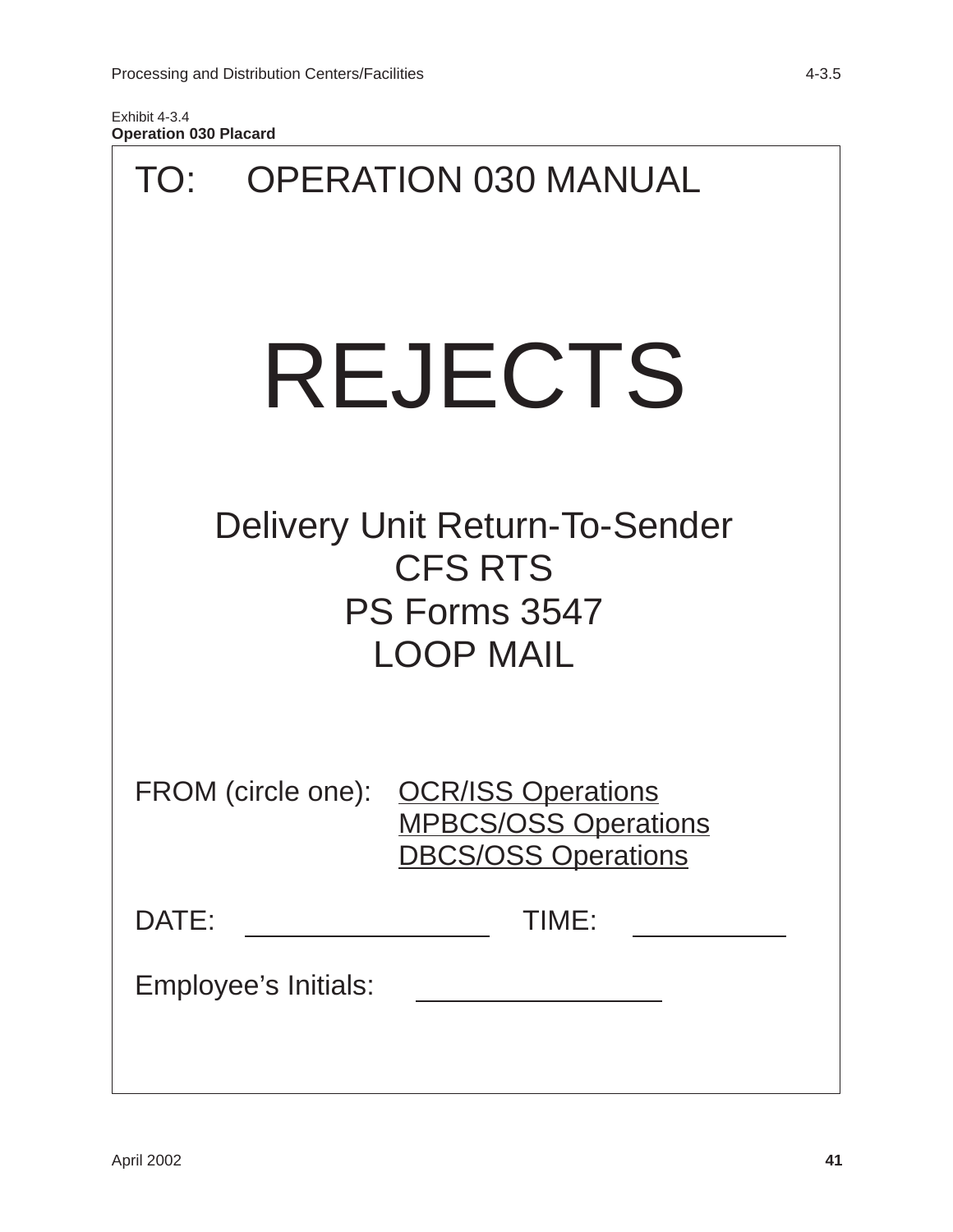### <span id="page-45-0"></span>4-4 Loaders

The loader is responsible for the following tasks:

- a. Verify that all containers of RTS mail and loop mail from the carrier and CFS unit origins are weighed before processing such mail on the ISS.
- b. Jog all mail before feeding the machine.
- c. Clear all jams at the feed station in a timely manner.
- d. If unable to clear a jam, ask a supervisor to request the assistance of an ET.
- e. Keep the ledge loaded with culled and jogged machinable RTS mail and loop mail.

### 4-5 Sweepers

The sweeper is responsible for the following tasks:

- a. Maintain the facing integrity of the mail when moving letter mail from machine stackers to letter trays.
- b. Sweep stackers frequently to prevent overflows to the mechanical reject stacker, which would cause rehandling of the mail.
- c. Remove mail from the mechanical reject stacker to the loader and re-feed it.

The sweeper may use a tray label or facing label on all trays to identify all sorted ISS bin separations. Where appropriate, the sweeper should place full sorted trays on take-away lines. The image lift trays will be containerized for delivery barcode sorter (DBCS), mail processing barcode sorter (MPBCS), or BCS/OSS.

### 4-6 Tray Labeling

Labels must be sufficient for both manual sortation (human-readable text) and sortation by tray management and robotic systems (barcoded data). Labels use both text form and barcode form to convey the following mail characteristics:

- a. Destination.
- b. Class.
- c. Shape.
- d. Sort level.
- e. Barcode status.

Accurate labeling enables the destination P&DC/F to capture and utilize the work content (sort level) provided by the origin office.

The destination line should include the city and state (or the facility name and state) (text only) and ZIP Code (text and barcode positions 1 through 5). The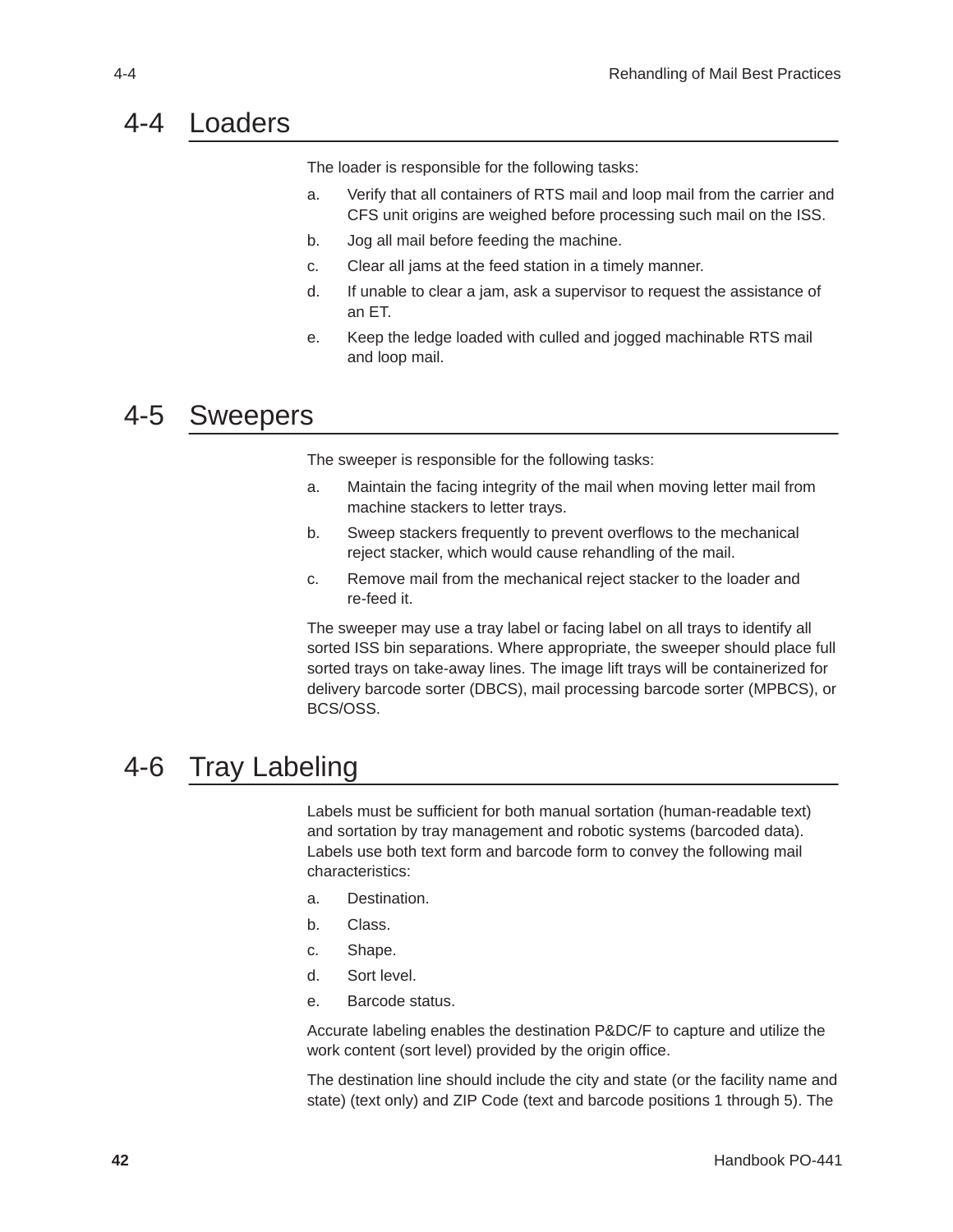<span id="page-46-0"></span>tray label destination is taken from the Area Logistic Directory Automated Area Distribution Center (AADC) Labeling List.

The contents label line uses a standardized text associated with a Contents Identification Number (CIN). The CIN text describes the following mail characteristics:

- a. Class.
- b. Shape.
- c. Sort level.
- d. Barcode status.

For example, CIN 245 (FCM LTRS AADC BC) is used to describe trays containing barcoded First-Class Mail (FCM) letters sorted to an AADC level. The CIN number occupies barcode positions 6 through 8. At the destinating plant, this mail will go directly to the managed mail barcoded primary operation.

The delivery day is the day that the mail is scheduled to be delivered to customers. It is used only on Postal Service–produced FCM labels and is printed on the bottom center of the label. The delivery day is coded as shown below and appears in the ninth position of the barcode:

- i. 1: Monday.
- i. 2: Tuesday.
- $\overline{\phantom{a}}$ 3: Wednesday.
- ٠ 4: Thursday.
- $\blacksquare$ 5: Friday.
- n. 6: Saturday.

The mail processing code (MPC) is the tenth and final barcode digit. Delivery unit RTS mail, CFS RTS mail, and loop mail should be assigned an MPC value of "1," which means that the mail is automation-compatible, can be dispatched, and may be weighed for first-handling-piece (FHP) purposes at the destination plant.

### 4-7 Non-RBCS Processing and Distribution Center/Facility

For offices not in an RBCS, the P&DC/F will process delivery unit RTS mail, CFS RTS mail, PS Forms 3547, and loop mail in manual cases.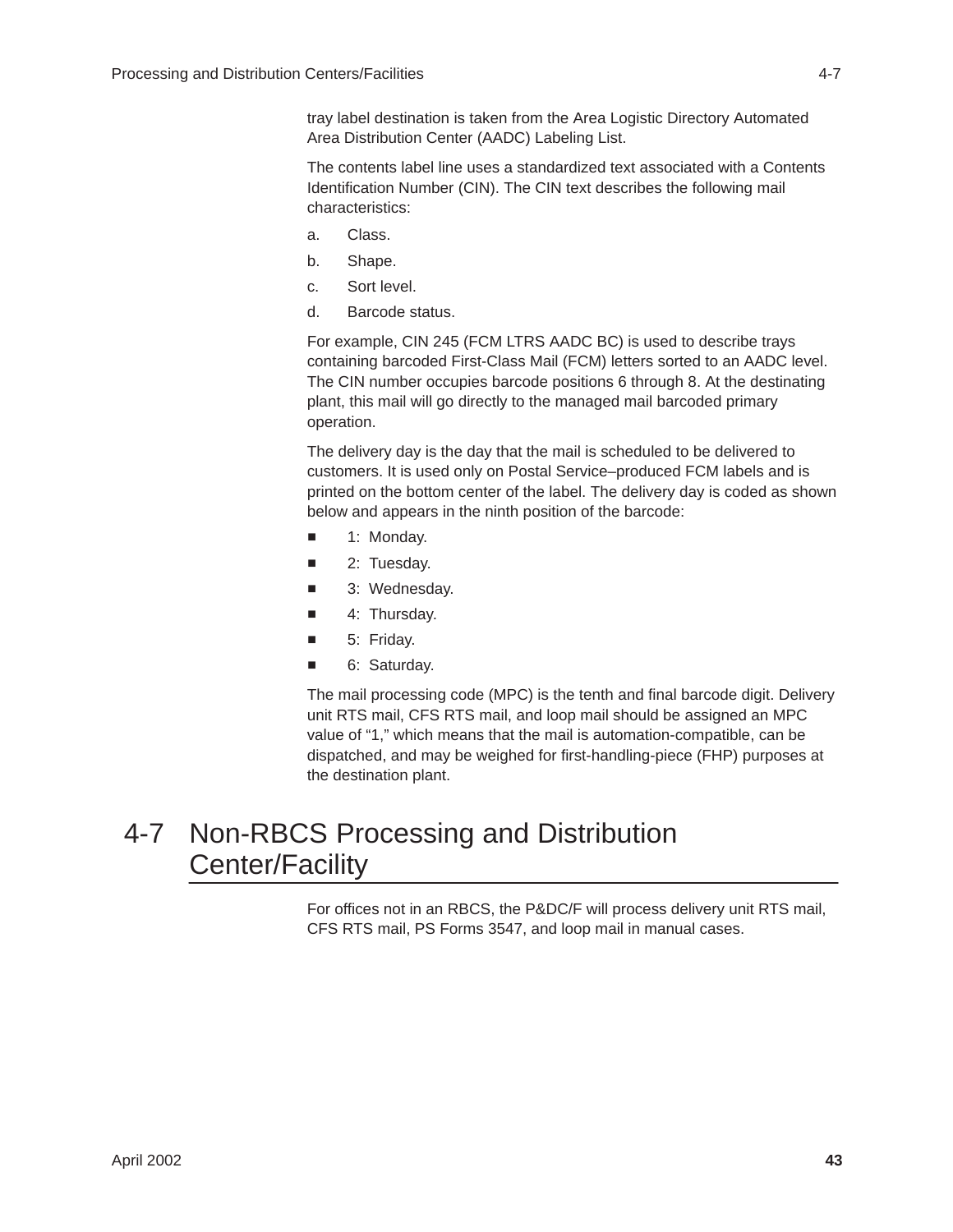### <span id="page-47-0"></span>4-8 Manual Letter-Outgoing Primary Operation 030

#### 4-8.1 **Missent Mail**

Post Offices, stations, and branches must use the appropriate missent tray label and facing label when returning missent mail to P&DC/Fs. Missent trays with proper tray labels to a 3-digit or 5-digit ZIP Code must be moved to the dispatch area to be dispatched on the next available transportation. Postmasters, managers, and supervisors are responsible for tracking the number of missent trays from Post Offices, stations, and branches. Management develops a feedback process from delivery units to P&DC/Fs to communicate the number of missent trays received from the P&DC/F. The P&DC/F has the responsibility to analyze this information to identify possible causes to reduce the number of missent trays to a delivery unit to improve mail service.

Use the following guidelines to improve service by reducing the number of missent trays, sacks, and pouches:

- a. Increase awareness and assign responsibility.
- b. Avoid mislabeling trays, sacks, and pouches by paying attention.
- c. Use correct containerization and placards.
- d. Report all mail incorrectly left at delivery units.
- e. Perform verifications of performance accuracy.
- f. Provide proper signage in the dispatch area and on the dock.

Plants should assign responsibility for missent mail because doing so can eliminate the majority of missent mail. Responsibility should be placed on containerizing, labeling, and dispatching mail. The Supervisor of Distribution Operations (SDO) or designee should assign an employee to check trays periodically and sign the placard to indicate that the verification has been completed. A check-off log of verifications should be maintained on the platform. Any inconsistencies should be immediately corrected.

#### 4-8.2 **Automation Rejects**

All rejects from the OCR/ISS (Operation 046) and BCS/OSS (Operation 047) and pieces taller than 120 mm are sorted, processed, and dispatched to the appropriate area distribution center (ADC) in the Operation 030. The automation rejects tray must be labeled as shown in Exhibit 4-8.2.

Exhibit 4-8.2 **Automation Rejects Tray Label**

[NAME OF] ADC NETWORK FCM NON-CODEABLE LTRS [FROM CITY AND STATE]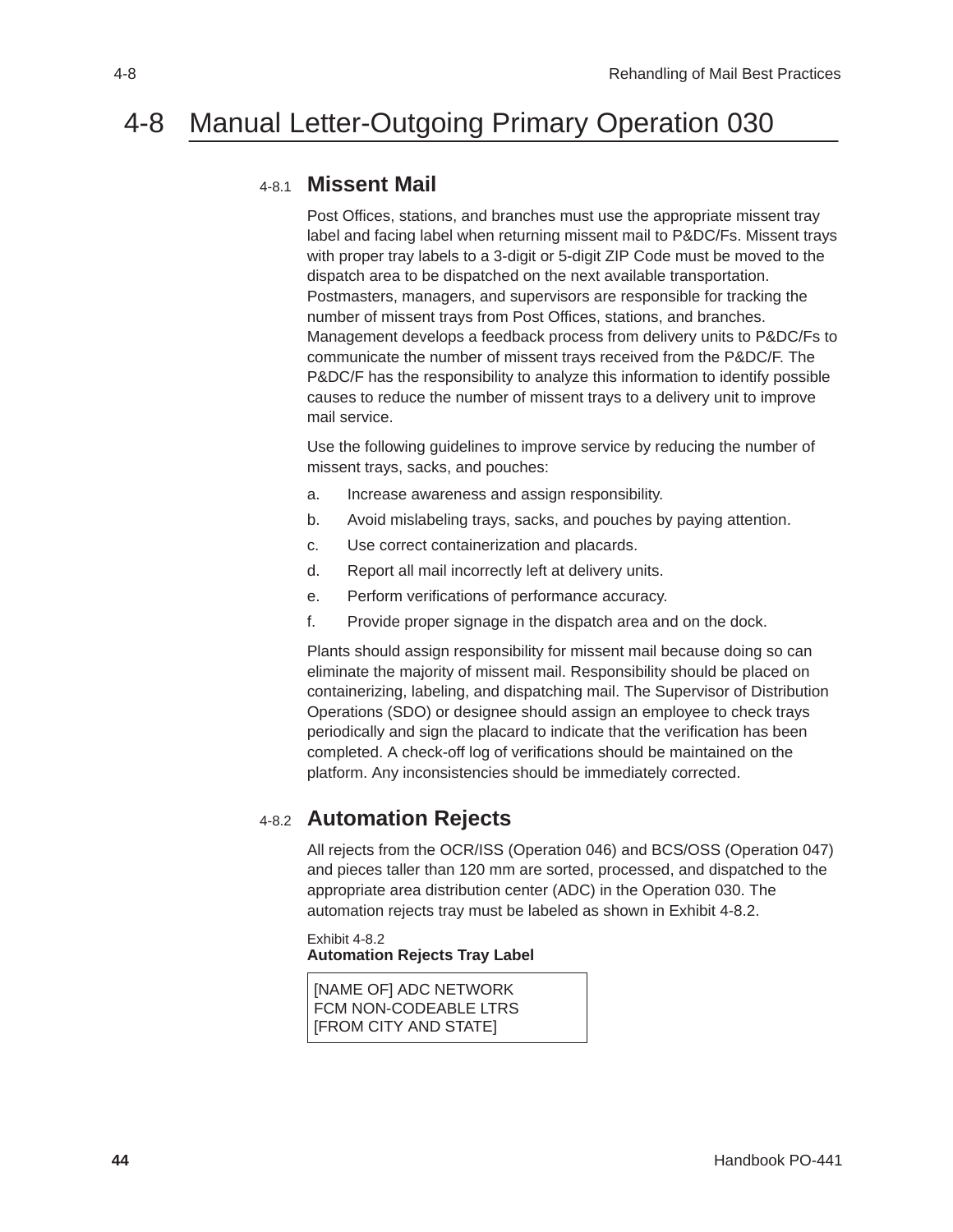### <span id="page-48-0"></span>4-9 Automated Flat Sorter Machine (AFSM 100)

The P&DC/F directs the delivery unit RTS flats to flat loop mail cases and processes them to ensure that this volume is not processed by a flat mail optical character reader (FMOCR) or an automated flat sorter machine (AFSM 100).

Post Offices, stations, branches and CFS units sending RTS flats to a P&DC/F must use Label 230 (previously shown in [Exhibit 2-2.7c\)](#page-24-0) as the facing label so that the P&DC/F can quickly identify and process this mail in flat cases.

CFS units must apply forwarding labels over customer-applied barcodes when labeling flat mail. However, when the FSM operator identifies and captures loop mail flats (both barcoded and non-barcoded) in FSM operations, he/she should isolate and process the flats in a manual flat operation.

Management must implement all the preventive measures documented throughout this handbook, including proper labeling and mail flows, to avoid captured loop mail flats from reentering the automation mailstream. Post Offices, stations, and branches must ensure that incorrect ZIP Codes and/or barcodes on UAA mail are obliterated by using a black grease pencil or felt-tip marker to fill all the white spaces between the bars so that the barcode reader will not read the barcode and return it to the original address.

*Note:*If the correct ZIP Code is known, the clerk should write it on the address side of the mailpiece and obliterate the old one.

### 4-10 Package Barcoding System and Parcels

The package barcoding system (PBCS) is a national program that introduces barcodes to the processing of parcels at bulk mail centers (BMCs). The PBCS automates the sortation of barcoded parcels.

The delivery distribution units should implement the following procedures when sorting parcels to the carrier route level.

- a. If a PBCS barcoded label from a package barcode sorter was applied over the address or addressee's name, peel off the barcode label. The parcel can then be delivered in the usual manner. Although these labels are designed for easy removal, peel them off carefully.
- b. If the barcode was applied by an integrated retail terminal (IRT) or was applied by the mailer, obliterate the barcode.
- c. If the parcel is addressed to a 5-digit ZIP Code with an incorrect barcode outside the general mail facility (GMF) service area, peel the PBCS barcode label off the parcel or totally obliterate the barcode, whether applied by the mailer or the postage validation imprinter (PVI), and return the parcel to the sectional center facility (SCF) office or BMC for correct barcode application. If the parcel is destined for the local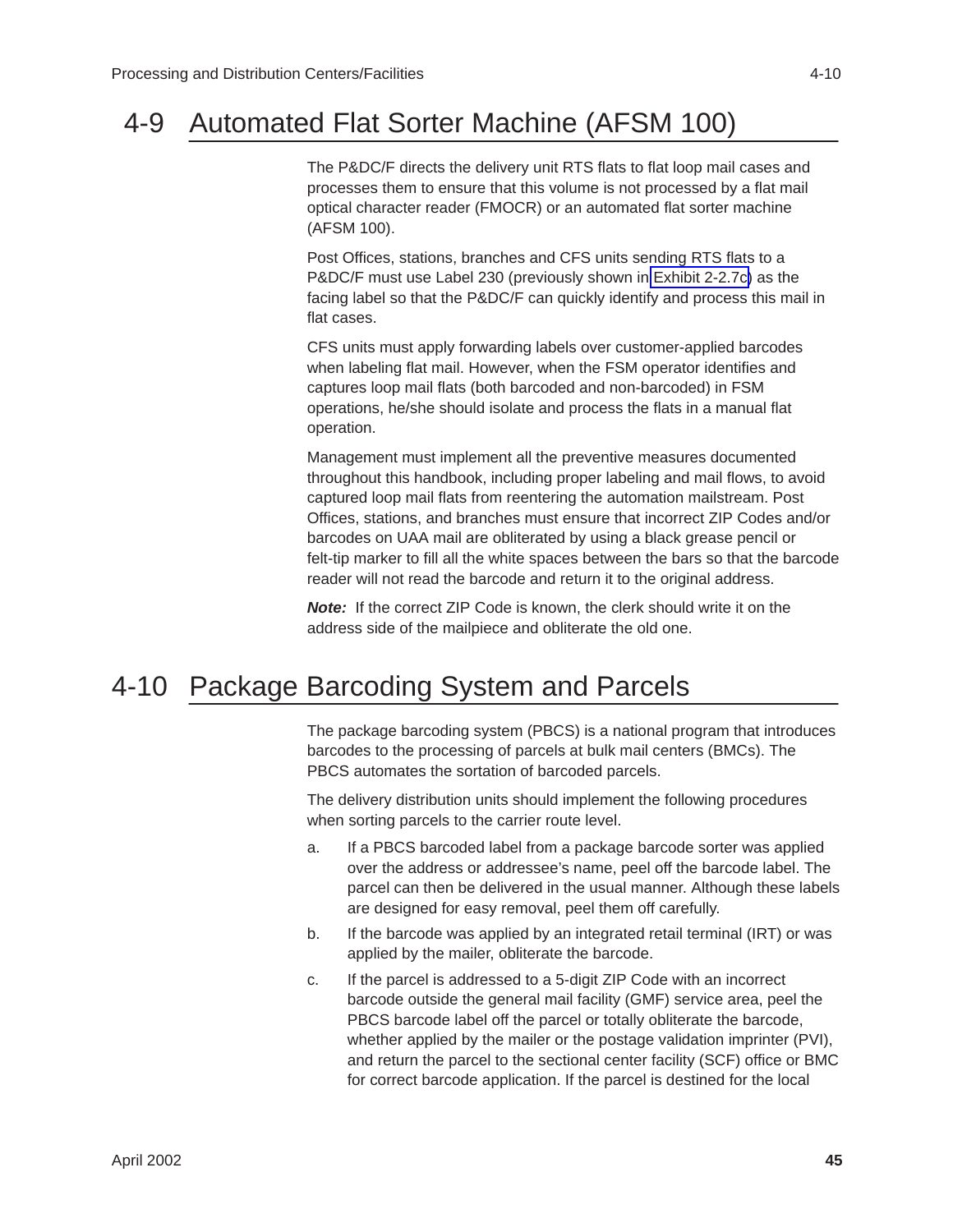hold-out area, send it to the SCF office for overnight service (do not send it to the BMC.)

- <span id="page-49-0"></span>d. If the parcel has an incorrect ZIP Code, remove the barcode label or totally obliterate the barcode and cross out the ZIP Code on the address. If the correct ZIP Code is known, add it to the address.
- e. If the parcel is forwarded or returned to the sender, peel off the original address barcode label or totally obliterate the barcode.
- f. If operationally practical, add a PVI-applied barcode to forwarded or RTS parcels that are too large to be processed in the CFS operation. Using a PVI with zero postage to barcode the forwarding or return address allows the BMC to scan the parcel without searching for the return or the forwarding address. Send ACS parcels, regardless of size, to the CFS unit.

### 4-11 Maintenance

Maintenance provides the necessary OCR/ISS machine time to help the directory analysis specialist (DAS) and mailpiece design analyst (MDA) identify and segregate loop mail. The DAS analyzes probable causes of loop mail, such as OCR/ISS and RBCS directory deficiencies. Maintenance must help the DAS and/or MDA generate diagnostic reports. Maintenance can ensure maximum machine performance and equipment availability by adhering to regularly scheduled preventive maintenance routines.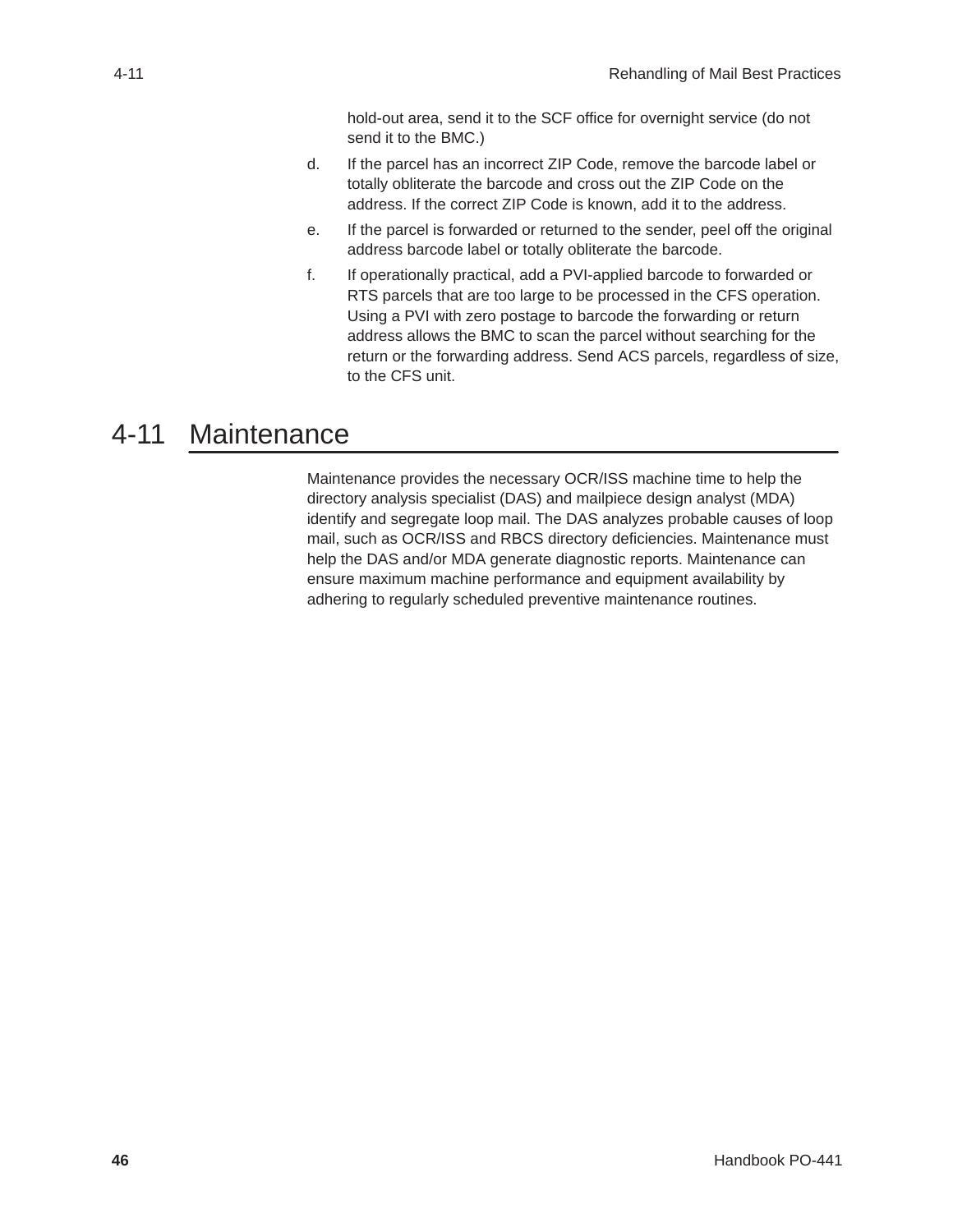# <span id="page-50-0"></span>**5 Conclusion**

Providing accurate delivery of a mailpiece and expediting the undeliverable delivery unit RTS mail, CFS RTS mail, loop mail, missent mail, and missorted mail will improve service by providing reliable and efficient service to our customers.

The policies and procedures discussed in this handbook should be implemented nationally. Each area is responsible for monitoring the implementation of these policies and procedures. To measure the success of the program, Operation 046 and Operation 047 are identified as the operational code numbers for the ISS and OSS, respectfully.

The automated processing of RTS mail provides savings in Function 1 and Function 4 clerk workhours. Whereas manually processing letter mail costs \$40 per thousand pieces, using automation equipment significantly reduces that cost to \$4 per thousand pieces.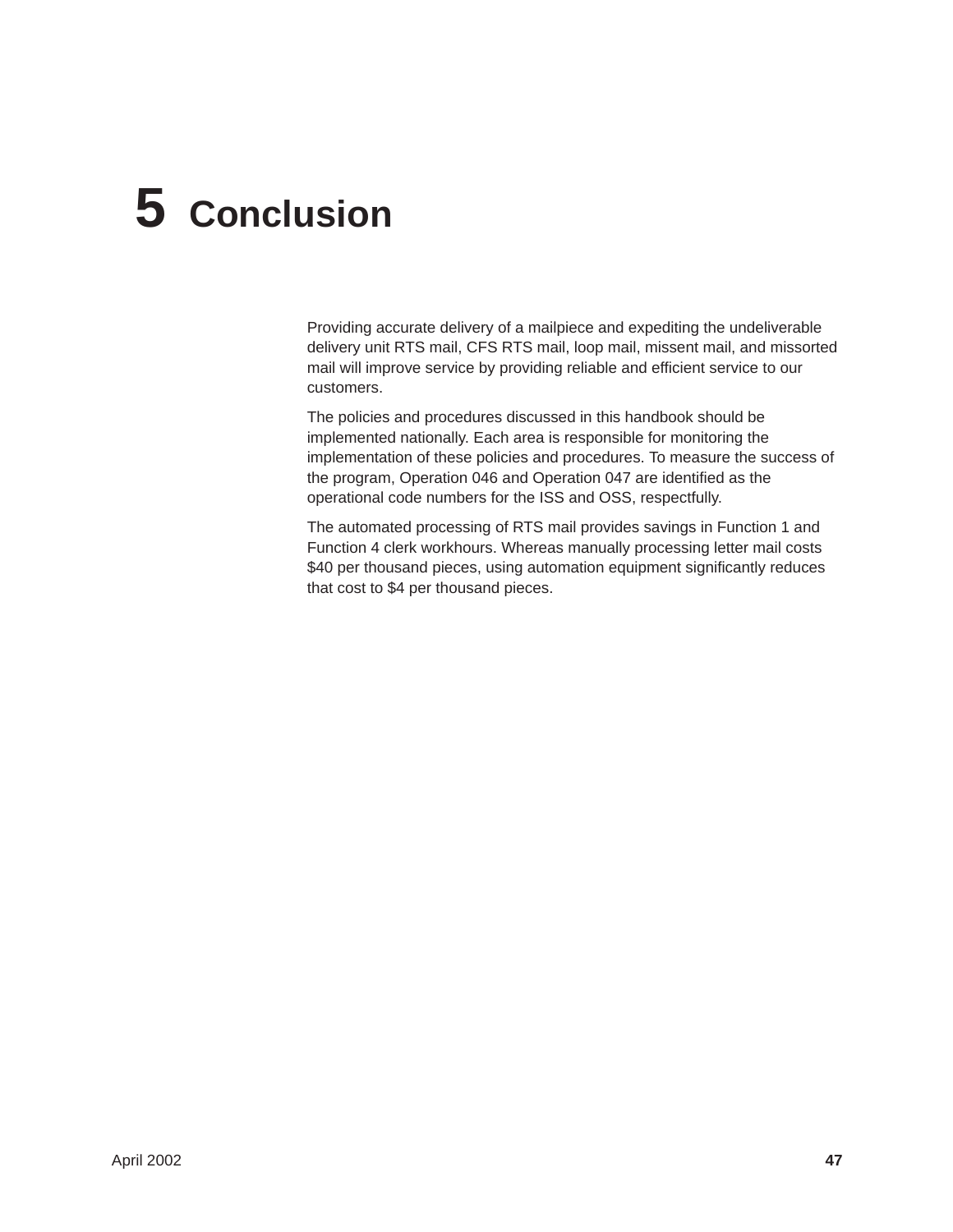## <span id="page-51-0"></span>**Maintenance Instructions for RTS Mail**

Maintenance personnel are responsible for setting the ISS for the delivery unit RTS mail by following these instructions.

- 1. Make sure the machine is in ISS mode.
- 2. Install the RTS template that blocks the original mailing address from keyers.
- 3. Enable RTS Mode:
	- ٠ Machine.
	- $\blacksquare$ Machine Configuration.
	- $\blacksquare$ RTS Mode — Enable — Apply.
	- $\blacksquare$  Machine Configuration — Hardware — Do not disable the BARCODE PRINTER.
- 4. Disable the OCR from the RCR:
	- (a) System Control Disconnect.
	- (b) ALT + 1.
	- (c) Click in password and press "Enter."
	- (d) Select ISS to filter in the ISS window.
	- (e) Click toggle button selected ISS should say "Filter" next to its number.
	- (f) Click "close" button.
	- (g) System connect.
- 5. After running, remove the template from the machine but do not thrown it out.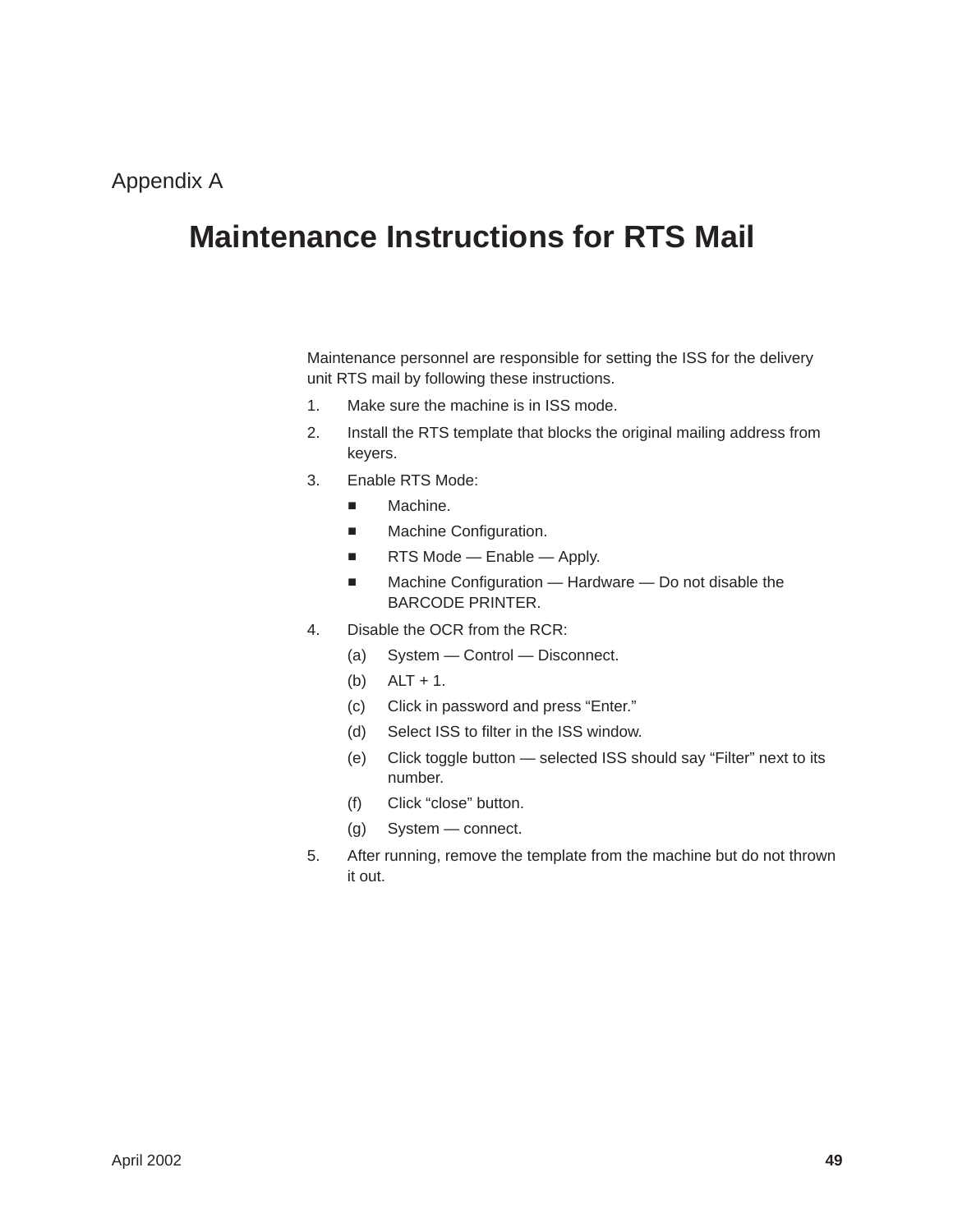## <span id="page-52-0"></span>**Maintenance Instructions for CFS RTS Mail, PS Forms 3547, and Loop Mail**

Maintenance personnel are responsible for setting the ISS for sorting CFS RTS mail, PS Forms 3547, and loop mail into "Lift All" mode by following these instruction. Steps 1 and 2 will automatically engage when the "Lift All" mode is used.

- 1. Set the address block coordinates:
	- $(a)$  Left = 1.
	- (b)  $Right = 0$ .
	- (c) Top =  $120$ .
	- (d) Bottom = 119.
- 2. Disable the following:
	- (a) Pre-barcode reader.
	- (b) Barcode Printer.
	- (c) Barcode Verifier.
	- (d) Co-directory.
	- (e) Co-processor.
- 3. In the IPSS room, set the RCR to filter out OCR WITH LOOP.
	- (a) System Control Disconnect.
	- (b) ALT + 1.
	- (c) Click in password and press "Enter."
	- (d) Click Toggle Button selected ISS should say "Filter" next to its number.
	- (e) Click "close" button.
	- (f) System Connect.
- 4. Make sure the supervisor tells you when the operation is completed so you can turn on (enable) the RCR filter on the OCR.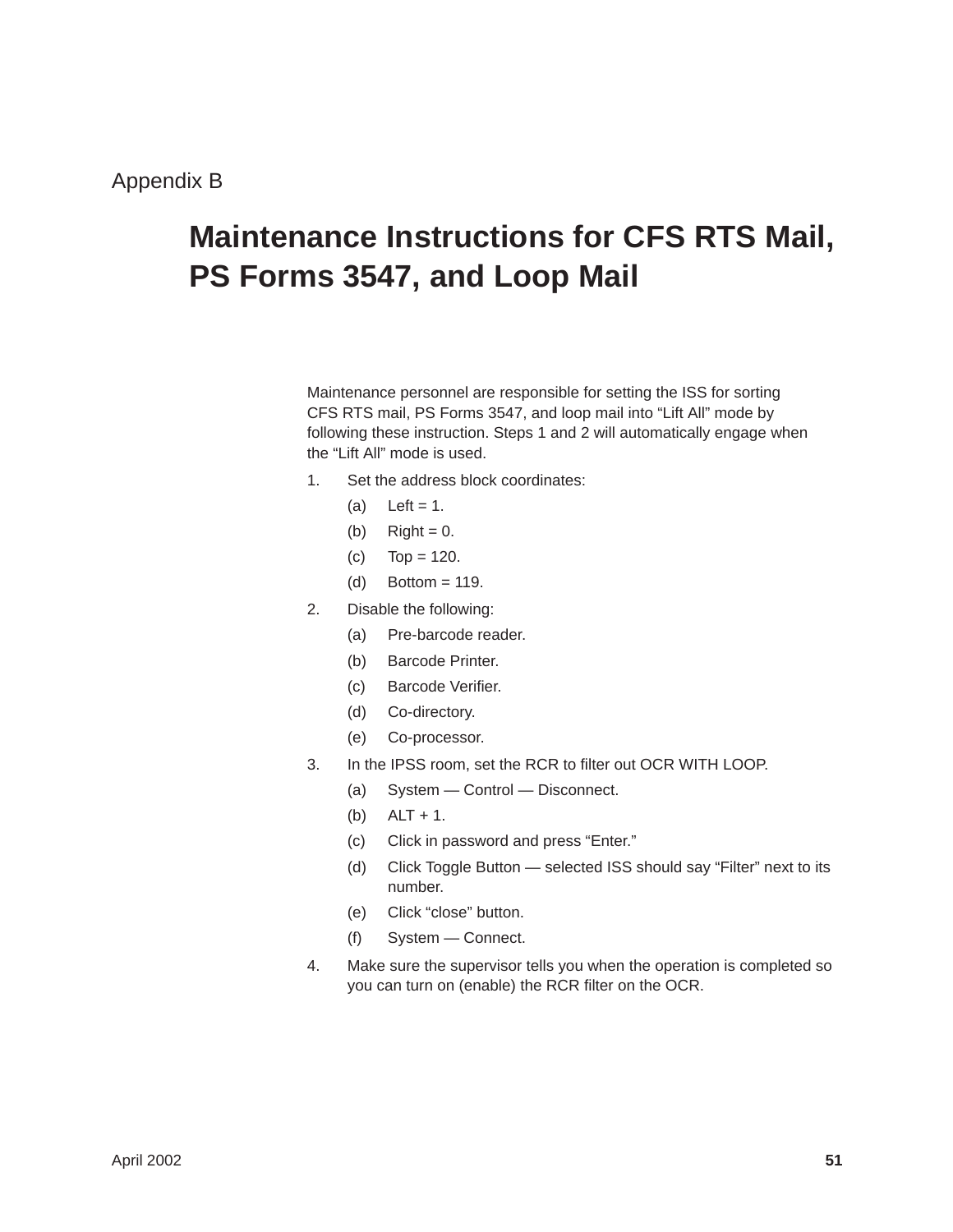### <span id="page-53-0"></span>**Glossary**

**Address Change Service (ACS)** — An automated process that provides change-of-address information to participating mailers who maintain computerized mailing lists. The information is captured and fulfilled electronically, which reduces the volume of manual change-of-address notices.

**address** — The location to which the Postal Service is to deliver or return a mailpiece. It consists of certain elements such as recipient name, street name and house number, and city, state, and ZIP Code as required by the mail class.

**area distribution center (ADC)** — A mail processing facility that receives and distributes mail destined for specific ZIP Codes under the Managed Mail Program (MMP). An ADC is one of the points within the national MMP distribution network.

**automated area distribution center (AADC)** — A distribution center that uses multiline optical character readers (MLOCRs), barcode sorters (BCSs), and other equipment designed for processing automation-compatible mail.

**automation-compatible mail** — Mail that can be scanned and processed by automated mail processing equipment such as a barcode sorter.

**barcode (BC)** — A series of vertical bars and spaces that represent any numerical series, most often a correct ZIP code for the delivery address on the mailpiece. The barcode facilitates automated processing by barcode readers and scanners. Barcodes that may be used for postal processing are POSTNET, Interleaved 2-of-5, Code 39, Code 128, and UCC/EAS Code 128.

**barcode read area** — A small area within the barcode clear zone in which the barcode must be printed. This area is defined by the position of the leftmost bar of the barcode and the bottom edge of the bar.

**barcode reader (BCR)** — A component in certain mail processing equipment that reads and interprets the barcode applied to a mailpiece.

**barcode sorter (BCS)** — A computerized machine that sorts letter-size mail by using a barcode reader to interpret an imprinted barcode. This machine consists of a mail feed and transport unit, barcode reader, stacker module, and associated electronic equipment that can sort into a large number of separations.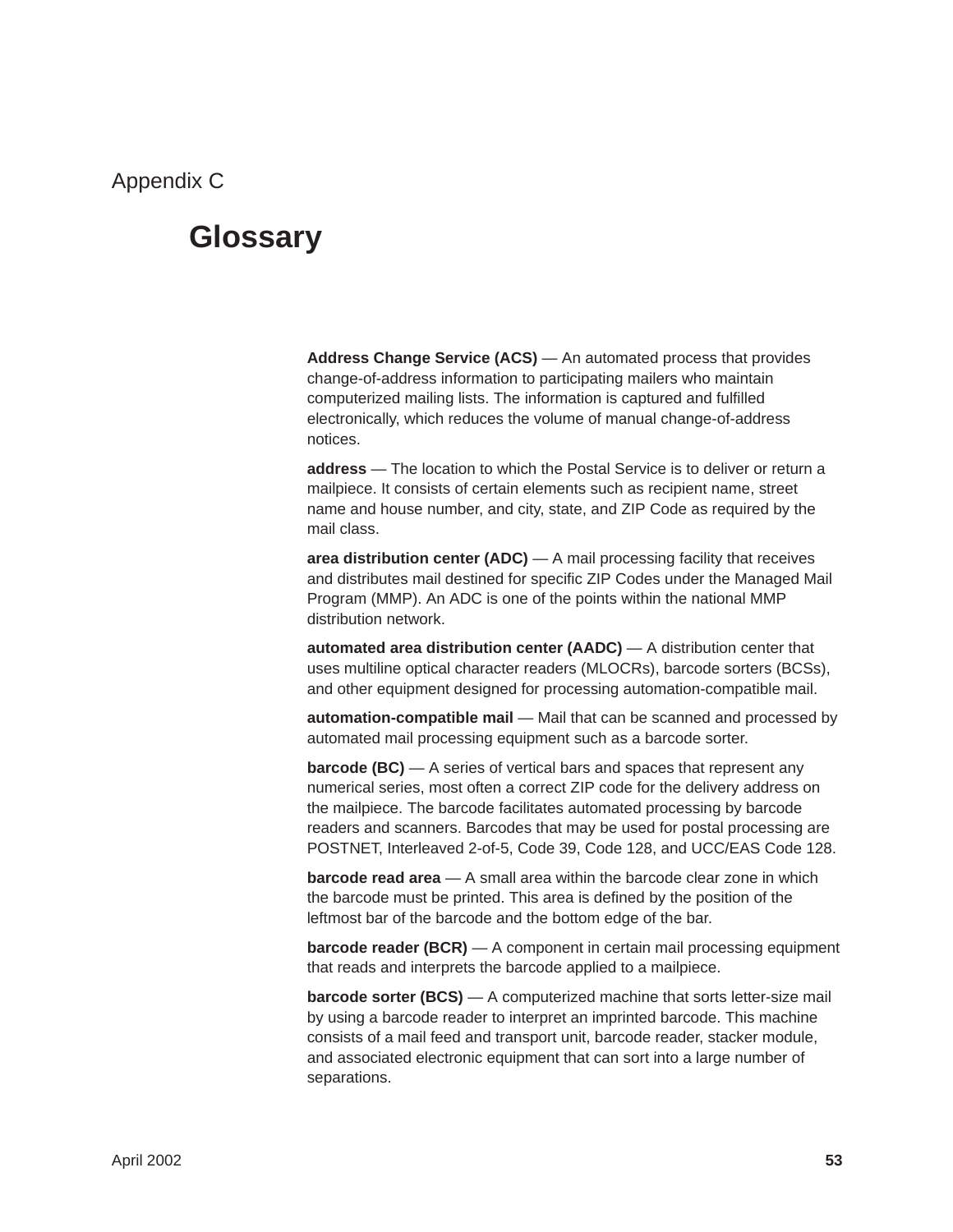<span id="page-54-0"></span>**best practice** — A method of accomplishing a postal business function or process that is considered to be superior to all other known methods.

**bin** — A separation (such as a pigeonhole) on the sweepside of a letter sorting machine or similar type of mechanized or automated mail distribution equipment. (Formerly called "pocket.")

**box mail** — mail received at the carrier's case that belongs in the Post Office box section.

**branch** — (See *[Post Office branch](#page-58-0)*.)

**bulk mail center (BMC)** — A highly mechanized mail processing plant that distributes Standard Mail in piece and bulk form.

**bundle** — Two or more pieces secured together into a single piece or unit.

**case** — A piece of equipment that contains separations into which clerks or letter carriers sort letters, flats, or irregular parcels. To sort mail into a case.

**case label** — A long strip of heavy paper, cardboard or other material that shows names or numbers and individual addresses assigned to a carrier route. It is placed below the separations on the carrier case. Also, a tag of heavy paper or cardboard on a clerk distribution case that shows Post Office, state, or ZIP Code. It is placed above the case separation or box as a distribution guide.

**change-of-address (COA)** — A customer request to have mail delivery moved from one mailing address to another.

**change-of-address order** — A customer's notification to the Post Office of a permanent or temporary change of address (COA) by using Postal Service Form 3575, *Change of Address Order*, or other written or personal notice.

**city carrier** — A letter carrier who provides city delivery service. This includes delivery and collection of all mail classes to residences and businesses within an area authorized for city delivery services.

**Computerized Forwarding System (CFS)** — A centralized, computerized address label-generating operation that performs address correction and forwards or returns undeliverable-as-addressed mail to customers.

**contents identification number (CIN)** — A code number that represents and identifies the level of tray or sack and class of mail for sorted mailpieces.

**cull** — to remove nonletter mail (such as small parcels, rolls, and odd-shaped material) from letter mail (and nonmachinable mailpieces from automation rate pieces) by hand or machine. During culling, accountable mail and flats are segregated from other letter mailpieces.

**delimiter** — A character that groups or separates words or values in a line of input.

**deliver** — to take mail from the Post Office to the customer or to provide customer pickup, whether Post Office box, window, or dock.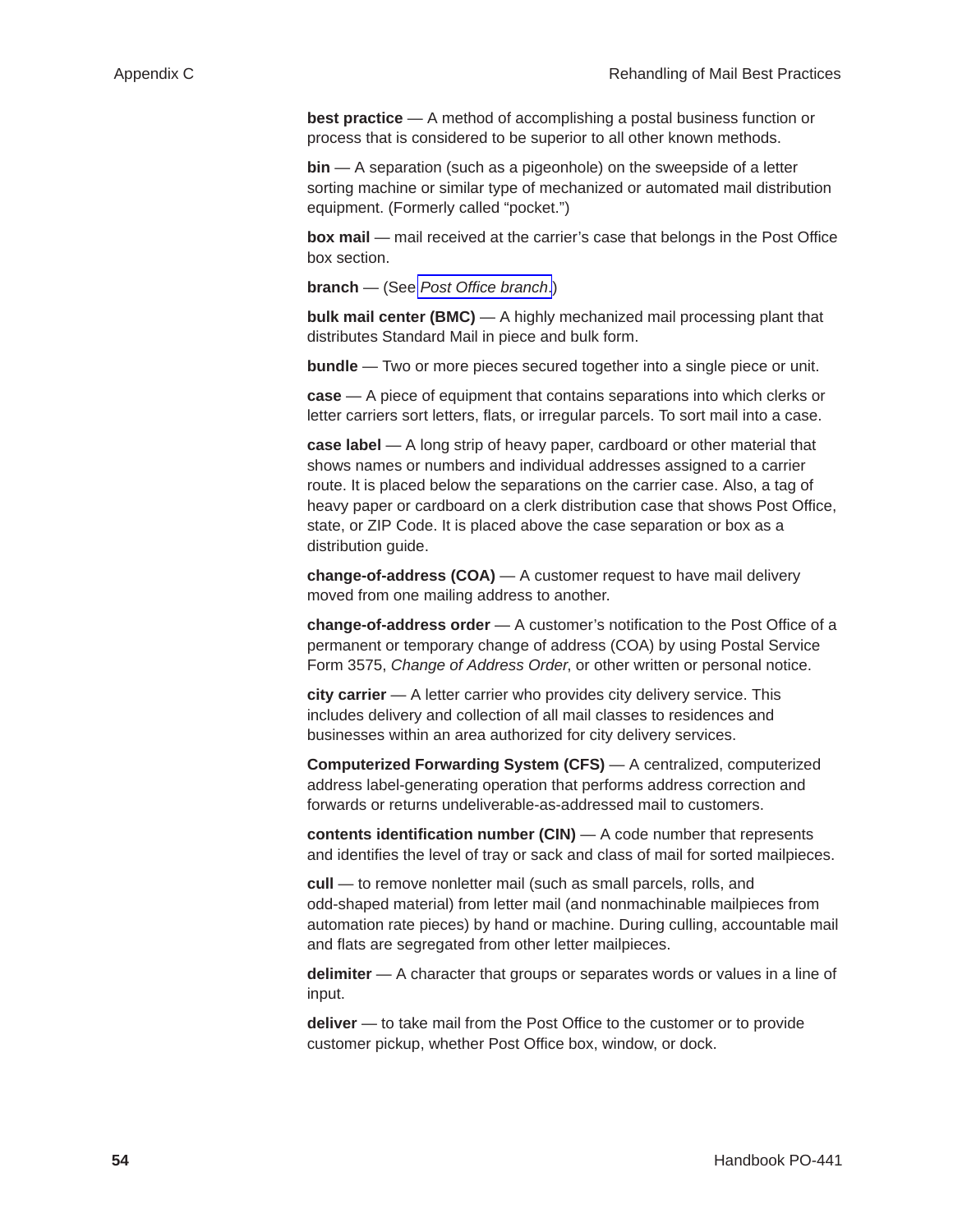**delivery address format** — Address elements required by the Postal Service on all mailpieces — that is, the intended recipient's name; either general delivery, a house or building number and street name (plus apartment/suite number, if applicable), or a Post Office box number or rural route or highway contract route designation with a box number; and city, state or state abbreviation, and ZIP Code or ZIP+4. Placement of this information on the mailpiece determines the dimension considered the length of letter-size mail.

**delivery address** — The location (destination) to which the Postal Service is to deliver a mailpiece. Except for mail prepared with a detached address label, the piece must show the address of the addressee (intended recipient) on the side bearing the postage. It is usually placed in the lower right.

**delivery point barcode (DPBC)** — A POSTNET barcode that consists of 62 bars with beginning and ending frame bars and 5 bars each for the nine digits of the ZIP+4 code, the last 2 digits of the primary street address number (or Post Office box, etc.) and a correction digit. The DPBC allows automated sortation of letter mail to the carrier level in walk sequence.

**delivery** — The act of taking mail from the Post Office to the customer. The mail itself taken to the customer's business or residential delivery address or picked up at Post Office, whether Post Office box, window or dock.

**delivery unit** — A Post Office, Post Office station, or Post Office branch that has mail delivery functions.

**Density Analysis System (DAS)** — A computerized system that collects and analyzes information on mail volume by ZIP Code. It is used to increase the efficiency and productivity of a facility's automated mail sorting and manual distribution equipment.

**dispatch** — Mail readied and loaded for transportation. To ready the mail for loading.

**distribute** — To sort mail in order to group pieces according to a plan or scheme.

**distribution** — The sorting of mail into pigeonhole cases, trays, sacks, machine bins, or pouches in order to group pieces with a common destination for transportation to the Post Office of address. It may be done by manual, mechanized, or automated means. The term is also applied to the distribution mail itself.

**endorsement** — An authorized marking on a mailpiece that shows handling instructions, a special service or a request for an ancillary service.

**face** — The side of a mailpiece with the delivery address. Also to arrange mail in a uniform orientation — i.e., with the delivery address facing forward and the postage stamp, meter stamp, or permit imprint positioned in the upper right corner.

**flat case** — (See *[case.](#page-54-0)*)

**flat** — the general term for flat-size mail, so called because the large mail is sorted without bending it so that the mail remains flat.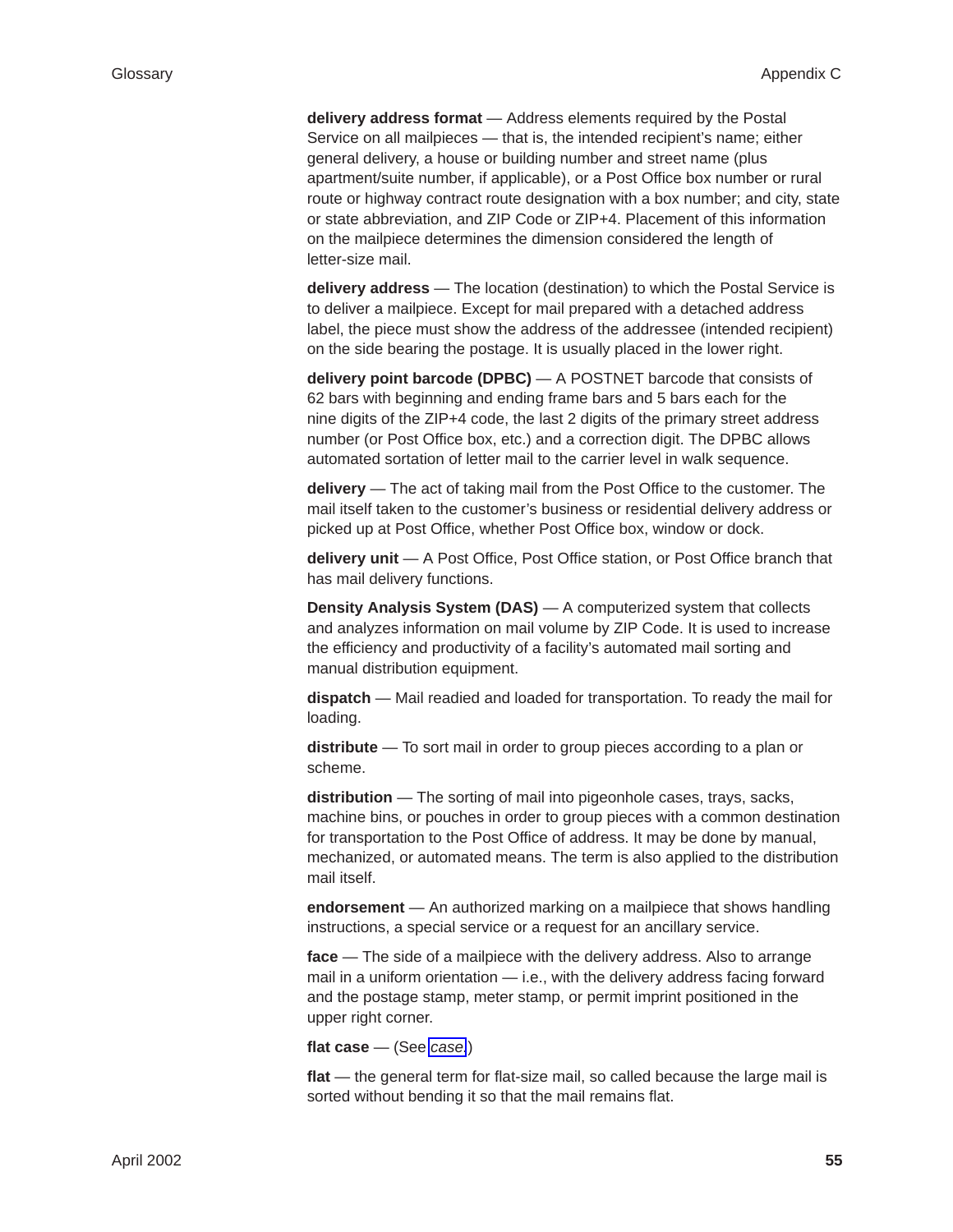**flat tray** — A four-sided tray used in both mechanized and nonmechanized offices for flat-size mail.

**flat-size mail** — A mailpiece that exceeds at least one of the dimensions for letter size mail (11-1/2 inches long, 6-1/8 inches high, 1/4 inch thick) but that does not exceed the maximum dimension for the mail processing category (15 inches long, 12 inches high, 3/4 inch thick). Dimensions are different for automation rate flat-size mail eligibility. Flat-size mail may be unwrapped, sleeved, wrapped, or enveloped.

**FLTS** — an abbreviation used on mail container labels that identifies the contents as flat-size mail.

**forward** — To redirect mail to the intended recipient's new delivery address in cases where Postal Service Form 3575, *Change of Address Order*, or other written or personal notice has been filed with the local Post Office.

**full flat tray** — A tray that is sufficiently filled with flats to allow or require preparation to the corresponding presort destination. A full flat tray contains at least enough pieces so that a single stack lying flat on the bottom of the tray reaches to the bottom of the handholds. Additional pieces must be added when possible to physically fill the tray.

**full letter tray** — A tray filled at least three-fourths full with faced, upright pieces.

**handbook (HBK)**— A Postal Service directive that documents the procedures needed to implement Postal Service policy stated in manuals.

**highway contract route (HCR)** — A route of travel served by a postal contractor to carry mail over highways between designated points. Some HCRs include all mail delivery to addresses along the line of travel. Formerly called "star route."

**holdout** — Mail held for handling and dispatch and for businesses that receive a large volume of mail.

**jog** — To hit or shake a handful of mailpieces against a hard surface to align their edges.

**keyline** — provides an effective means of matching ACS notifications with the appropriate records in the customer's address files. Must consist of 4 to 16 characters, must be printed on the second line of the address block, must be aligned left, must begin and end with a pound sign (#) delimiter.

**label** — A strip of paper (printed singly or in multiples) that shows destination, mail class type, office of distribution, and routing instructions. It is placed in the label holders of cases, pouches, or sacks. Also, a type of directive that provides limited information or instructions and can be fastened (glued or tied) to something such as a wall, door, bumper, or package. To imprint routing, destination, or other information on a label or facing slip. Also, to insert labels in the holders of pouches and sacks before dispatch.

**letter** — According to the Private Express Statutes, a message directed to a specific person or an address and recorded in or on a tangible object. Also a shortened way to refer to letter-size mail.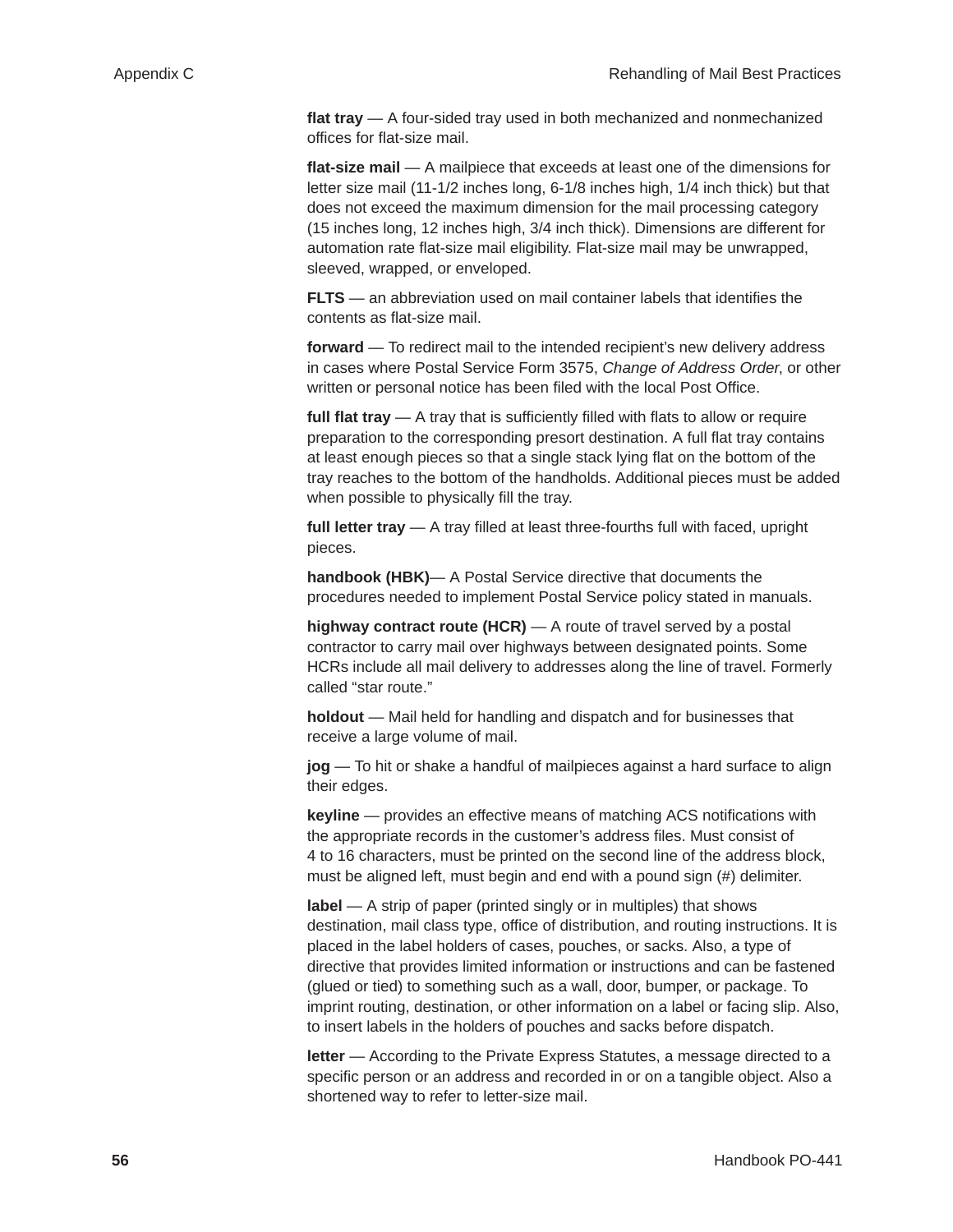**letter carrier** — A Postal Service employee who delivers and collects mail on foot or by vehicle in a prescribed area. The term usually refers to a city carrier rather than to a rural carrier or highway contract carrier.

**letter tray** — A flat cardboard or plastic container for sorted letter-size mail that can hold several hundred letters. Various kinds and size of trays are used in place of sacks or pouches for transporting mail within and between major postal facilities. Certain rate categories, especially automation rates, require the use of trays.

**letter-size mail** — A mail processing category of mailpieces, including cards, that do not exceed any of the dimensions for letter-size mail (11-1/2 inches long, 6-1/8 inches high, 1/4 inch thick).

**loop mail** — is incorrectly barcoded and/or ZIP Coded mail discovered at a destination for which it is not addressed or discovered in a transit operation.

**LTRS** — A code used on mail container labels that identifies the contents as letter-size mail.

**mail processing** — An integrated group of sub-functions required to sort and distribute mail for dispatch and eventual delivery. The principal sub-functions are culling, edging and stacking, facing and canceling, sorting, typing, pouching, bundling, sacking, and traying.

**mailpiece** — A single addressed article of mail, usually a letter, flat, card, or parcel.

**manual distribution** — The sortation of mail into cases by hand as opposed to mechanized means (such as a letter sorting machine) or automated means (such as multiline optical character reader).

**markup** — A mailpiece that is undeliverable as originally addressed. It must be endorsed to show the next address for attempted delivery or other disposition, such as return to sender.

**mechanical reject** — In mail processing, a mailpiece that a sorting machine cannot handle for a physical reason, such as a machine malfunction.

**missent mail** — Mail that has not been dispatched according to the official schemes, schedules, or special orders.

**missorted mail** — Mail sent to the correct zone but received by the wrong route for delivery.

**multiline optical character reader (MLOCR)** — An optical character reader that reads and interprets more than one line of the delivery address on a mailpiece.

**National Customer Support Center (NCSC)** — A Postal Service organization that provides information, services, and products (for example, zone charts, directories, software programs, testing of ZIP+4 code or delivery point code address matching software) that are designed to improve the quality of addressing for mailings that qualify for certain rates.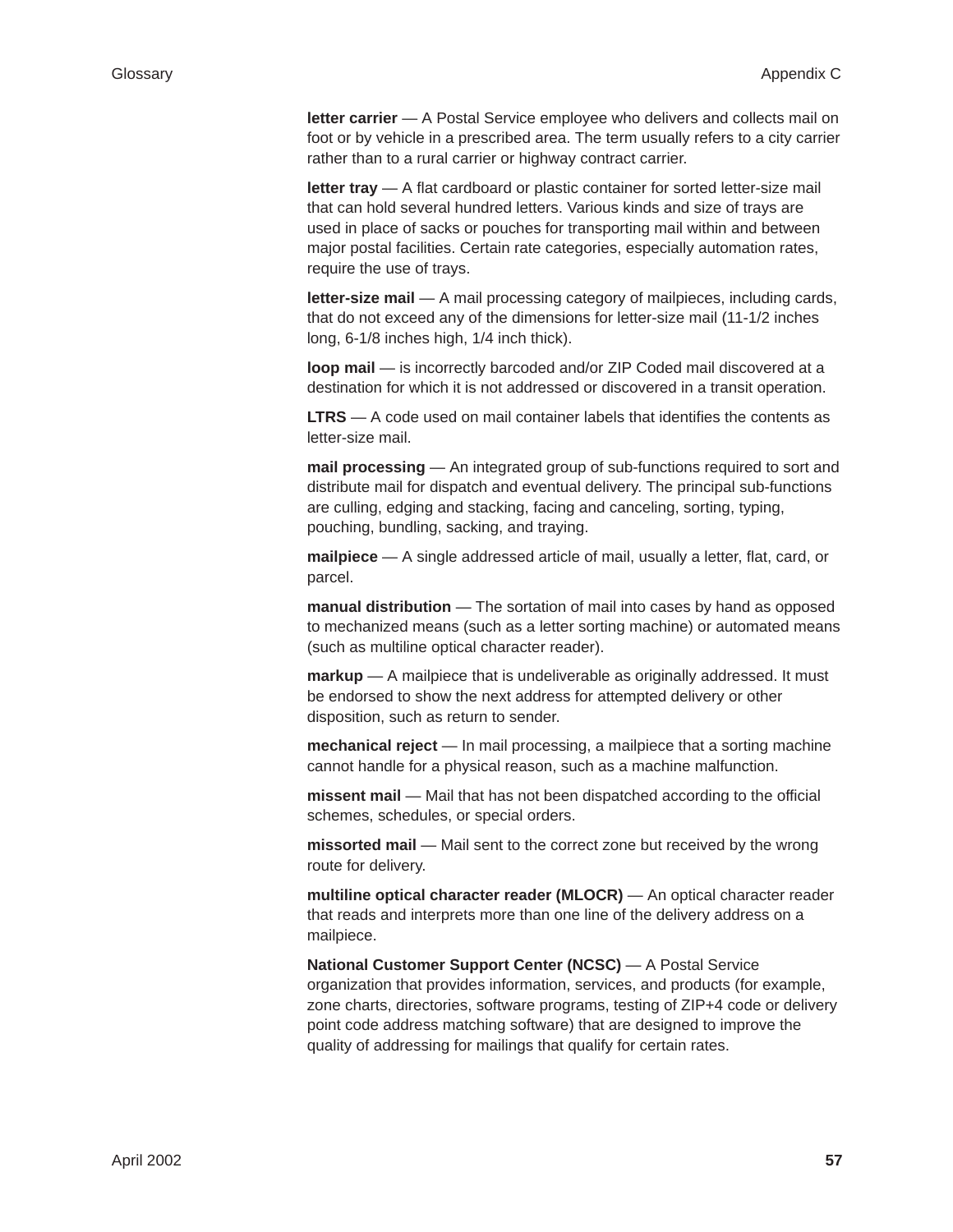<span id="page-58-0"></span>**nixie** — A mailpiece that is undeliverable for reasons other than a customer move (i.e., vacant, no mail receptacle, refused, etc.). A nixie clerk specializes in handling this mail.

**nonmachinable** — The incapacity of a mailpiece to be sorted on mail processing equipment because of size, shape, content, or address legibility. Such mail must be processed manually.

**OCR read area** — A rectangular area on the address side of the mailpiece that is 1/4 inch from the left and right edges of the mailpiece, and 5/8 inch to 2-3/4 inches from the bottom edge.

**opening unit** — An operational area within a mail processing facility where pouches, sacks, and containers of mail are received from arriving dispatches and are opened and prepared for distribution.

**Operation 030** — Manual Letter Outgoing Primary Operation. Non-machinable mail such as oversized letters, damaged mail (i.e., mail that is ripped or folded, that has bent edges, etc) and mail with objects inside envelopes are placed together in a tray and labeled for Operation 030.

**optical character reader (OCR)** — An automated mail sorting machine that interprets the address information on a letter-size mailpiece and sprays the corresponding ZIP Code information onto the pieces as a barcode. This OCR consist of a mail feed unit, transport unit, stacker modules, computer with a control system, video monitor, and printer.

**processing and distribution center/facility (P&DC/F)** — A central mail facility that processes and dispatches part or all of both incoming mail and outgoing mail for a designated service area. It also provides instructions on the preparation of collection mail, dispatch schedules, and sorting plan requirements to mailers. The facility is usually a sectional center facility or a general mail facility, but it can also be a dedicated mail processing facility without a station or branch.

**Post Office** — The basic organizational unit of the Postal Service. Generally, each Post Office has primary responsibility for collection, delivery, and retail operations in a specific geographic area. Each year, these units are categorized by revenue and mail volume.

**Post Office branch** — A unit of a main Post Office that is outside the corporate limits of the city or town of the mail Post Office. (Also called "classified branch").

**read reject** — In the optical character reader system, a mailpiece for which the ZIP Code cannot be determined. In a barcode sorter, a mailpiece for which the barcode cannot be determined.

**refused mail** — Mail that is not accepted by the addressee.

**remote encoding center (REC)** — A Postal Service unit that uses advance technology to assign barcodes to hand-addressed mailpieces physically located at a general mail facility. After the mailpiece image is displayed on a computer terminal, an operator, who is at the center, keys in the ZIP Code and the street address in order to match this information with that in a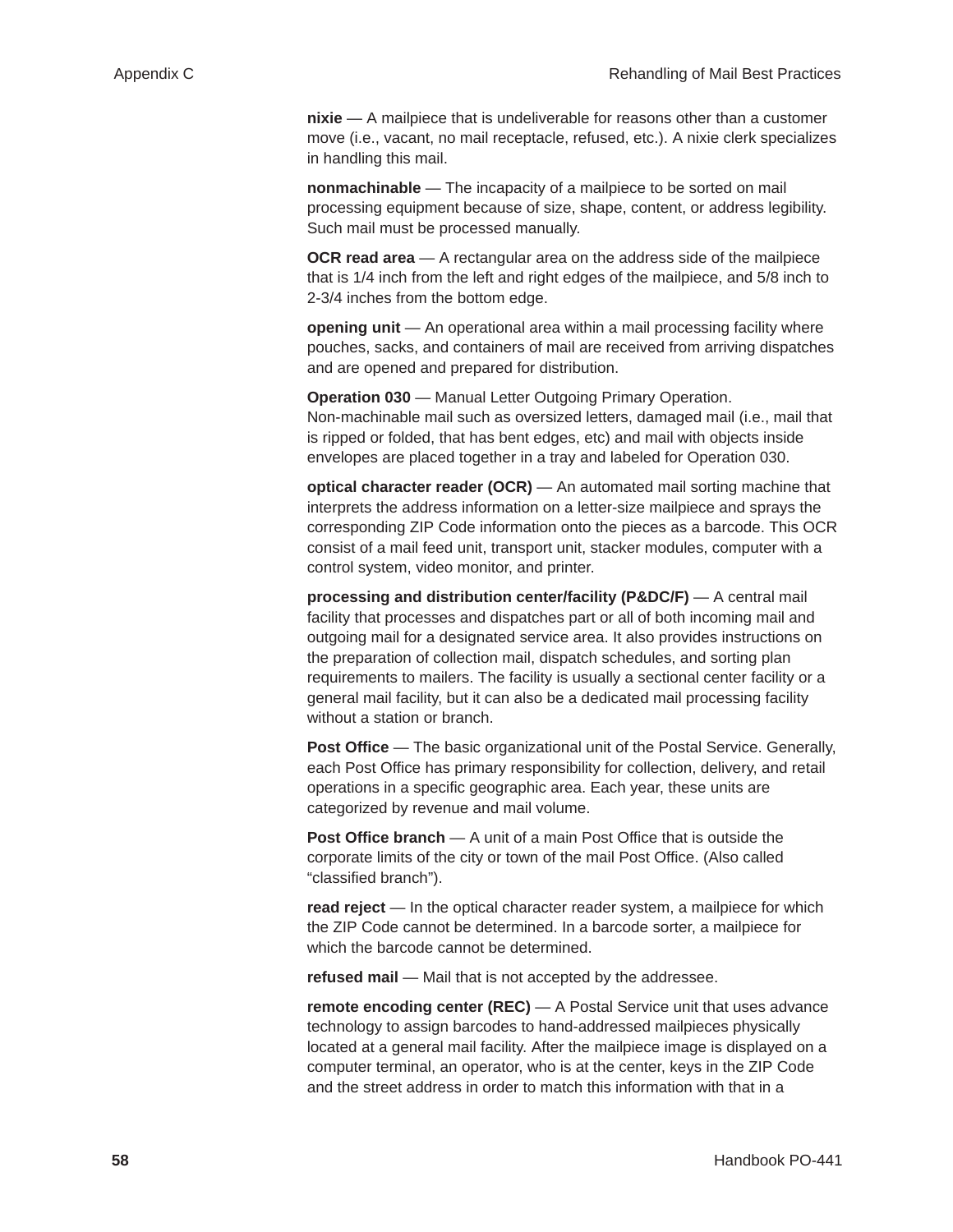database. This allows for the imprinting of the barcode and automated mail processing at the general mail facility.

**return address** — A mailpiece element that is usually placed in the upper left corner of the mailpiece to indicate the address of the sender. This address indicates where the sender wants the mail returned if it is undeliverable and where the sender will pay any fee due for the mail.

**return mail** — Mail that must be sent to the return address for proper dispatch.

roll — Mail in a tube or cylinder that is limited in size by Postal Service standards.

**route** — A scheduled course to be followed by a Postal Service employee or carrier (a contractor) in performing transportation or delivery duties. To designate the time, schedule, mode of transportation (such as air, highway, or rail), and the line of travel to be used in dispatching mail from a postal unit or transportation terminal.

**rural carrier** — In rural communities lacking convenient postal facilities, a Postal Service employee assigned to deliver and collect all mail classes, thus providing most services available at a small Post Office.

**sectional center facility (SCF)** — A Postal Service facility that serves as the processing and distribution center (P&DC) for Post Offices in a designated geographic area as defined by the first three digits of the ZIP Codes of those offices. Some SCFs serve more than one 3-digit ZIP Code range.

**sleeve** — A paperboard jacket that fits over the four sides (top, bottom, and two parallel sides) of a letter tray in order to keep the mail inside the tray from falling out.

**small parcel and bundle sorter (SPBS)** — A modular machine that sorts small parcels and packages or bundles of letters and flats to 100 specific bins for either delivery or processing.

**sort** — To separate mail by a scheme or ZIP Code range; to separate and place mail into a carrier case; to distribute mail by piece, package, bundle, sack, or pouch.

**sweeper** — A clerk craft employee who removes the mail from the bins or stackers on mechanical and automated mail processing equipment and then places it in the equipment for dispatch.

**throwback** — Missent or missorted mail that has been reworked for accurate distribution.

**throwback case** — A distribution case in a delivery unit for the sortation of missorted and certain types of UAA letters and flats.

**transit** — Mail received from other Post Offices and handled for redistribution.

**tray** — A container used in postal facilities to hold letters and First-Class Mail flats. It is used as a basic unit of mail quantity for purposes of preparing mail to qualify for discounted postage rates.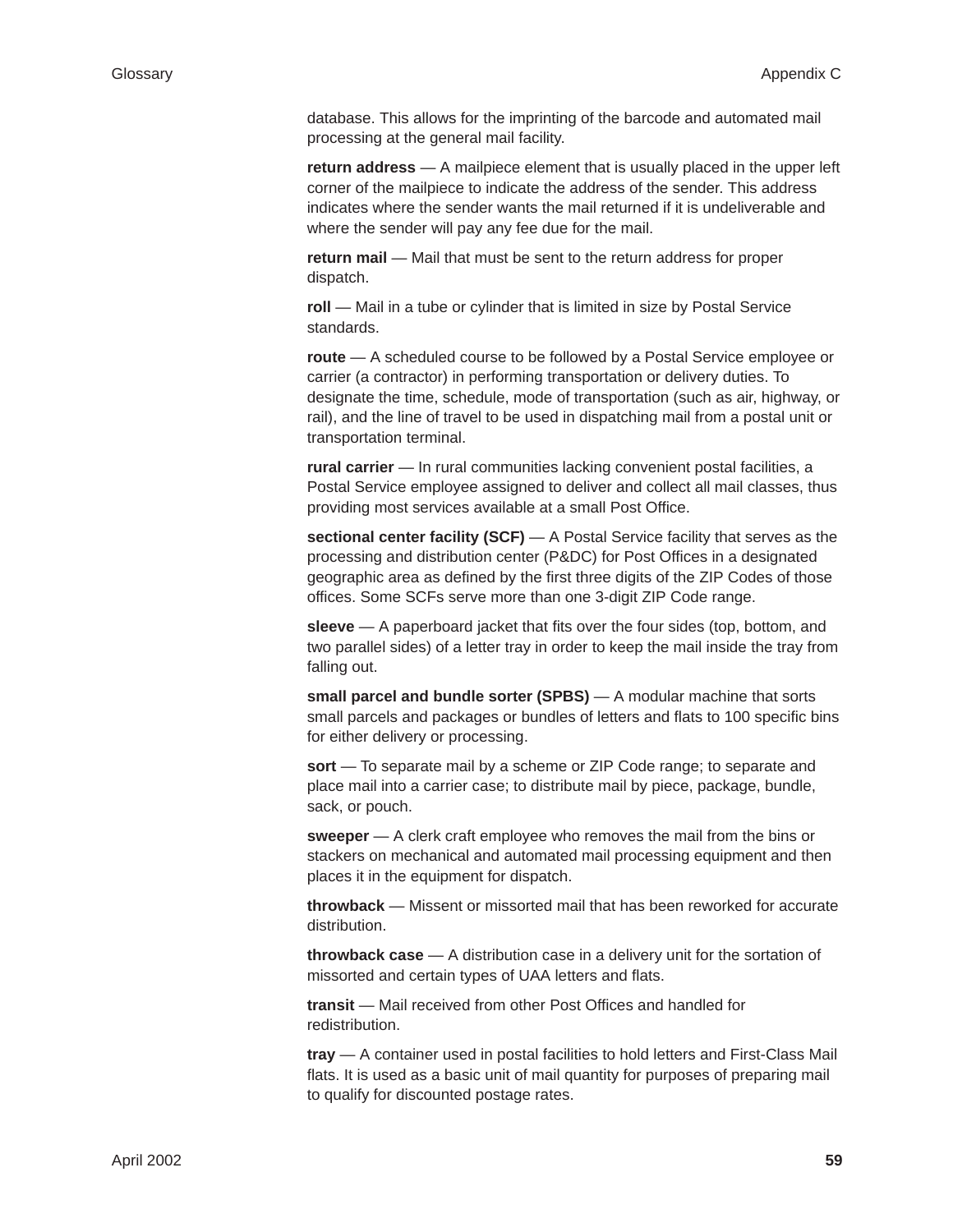**undeliverable as addressed (UAA)** — Mail that the Postal Service cannot deliver as addressed and must forward to the addressee, return to the sender, send to a mail recovery center or treat as waste.

**United States Postal Service (USPS)** — The successor to the Post Office Department, created on July 1, 1971, by the Postal Reorganization Act, as an independent establishment of the executive branch.

**ZIP (Zone Improvement Plan) Code** — Established in 1963, the system of 5-digit codes that identifies the individual Post Office or metropolitan area delivery station associated with an address. The first three digits identify the delivery area of a sectional center facility or a major-city Post Office servicing the delivery address area. The next two digits (the fourth and fifth) identify the delivery area of an associate Post Office, Post Office branch, or Post Office station. All Post Offices are assigned at least one unique 5-digit code. ZIP+4 is an enhanced code consisting of the 5-digit ZIP code and four additional digits that identify a specific range of delivery addresses. ZIP Code is a Postal Service trademark.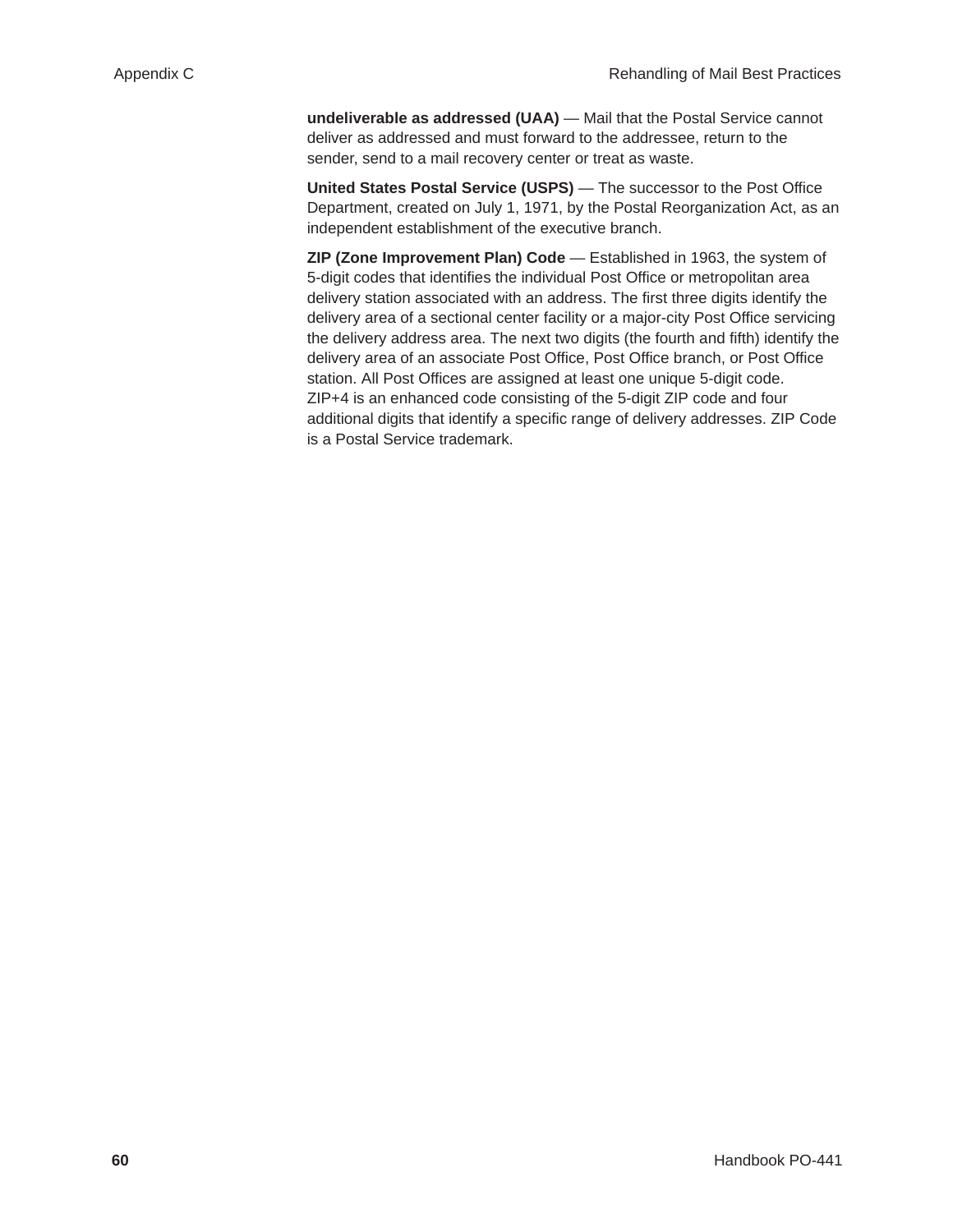### <span id="page-61-0"></span>Appendix D

## **Abbreviations and Acronyms**

| AADC         | automated area distribution center    |
|--------------|---------------------------------------|
| <b>ADC</b>   | area distribution center              |
| <b>ACS</b>   | <b>Address Change Service</b>         |
| <b>ADC</b>   | area distribution center              |
| <b>AFSM</b>  | automated flat sorter machine         |
| <b>APC</b>   | all purpose container                 |
| AMS          | <b>Address Management System</b>      |
| <b>BC</b>    | barcode                               |
| <b>BCR</b>   | barcode reader                        |
| <b>BCS</b>   | barcode sorter                        |
| <b>BMC</b>   | bulk mail center                      |
| <b>CFS</b>   | <b>Computerized Forwarding System</b> |
| CIN          | contents identification number        |
| COA          | change of address                     |
| <b>COPI</b>  | court ordered protected individual    |
| DAS          | directory analysis specialist         |
| <b>DBCS</b>  | delivery barcode sorter               |
| <b>DPS</b>   | delivery point sequence               |
| EТ           | electronic technician                 |
| <b>EXFC</b>  | <b>External First-Class</b>           |
| <b>FCM</b>   | <b>First-Class Mail</b>               |
| FHP          | first handling piece                  |
| <b>FLTS</b>  | flats                                 |
| <b>FMOCR</b> | flat mail optical character reader    |
| <b>FSM</b>   | flat sorting machine                  |
| GMF          | general mail facility                 |
| IPSS         | image processing sub-system           |
| <b>HCR</b>   | highway contract route                |
| <b>IRT</b>   | integrated retail terminal            |
| <b>ISS</b>   | input sub-system                      |
| LMLM         | letter mail labeling machine          |
| <b>LTRS</b>  | letters                               |